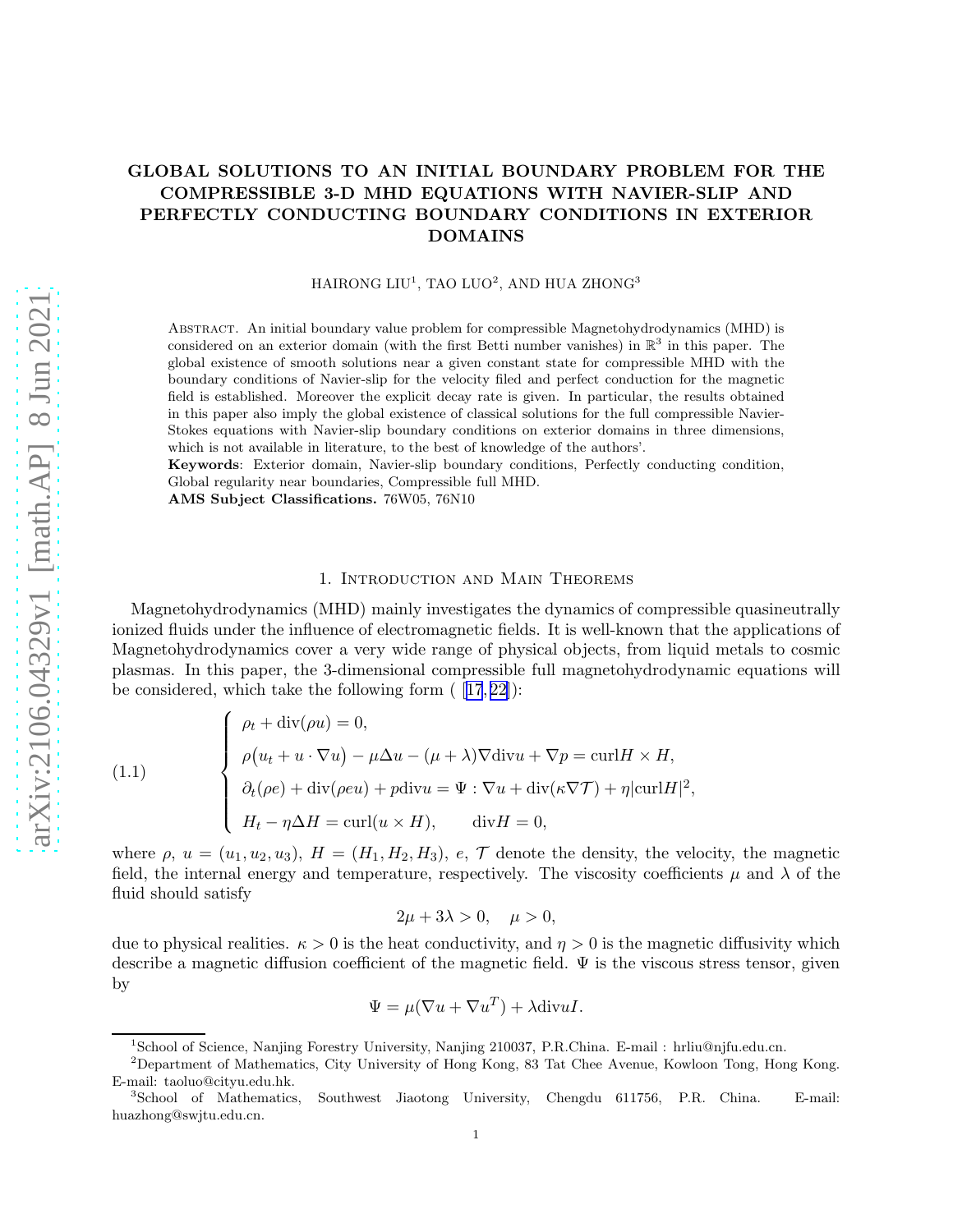<span id="page-1-0"></span>and  $\Psi : \nabla u$  denotes the scalar product of two matrices. A calculation gives that

$$
\Psi : \nabla u = \lambda (\text{div} u)^2 + \sum_{i,j=1}^3 \frac{\mu}{2} \left( \frac{\partial u^i}{\partial x_j} + \frac{\partial u^j}{\partial x_i} \right)^2 = \lambda (\text{div} u)^2 + 2\mu |S(u)|^2.
$$

For simplicity, we study the case of polytropic ideal gas type with the equations of state:

$$
e = c_v \mathcal{T}, \quad p = R\rho \mathcal{T},
$$

where  $c_v$  and R are positive constants. In this case, we may write  $(1.1)_3$  $(1.1)_3$  $(1.1)_3$  as

$$
c_v \rho(\mathcal{T}_t + u \cdot \nabla \mathcal{T}) + p \text{div} u = \kappa \Delta \mathcal{T} + \Psi : \nabla u + \eta |\text{curl} H|^2.
$$

Let U be a simply connected bounded smooth domain in  $\mathbb{R}^3$ , and  $\Omega \equiv \mathbb{R}^3 \setminus \overline{U}$  be the exterior domain.In this paper, we study the initial-boundary value problem of  $(1.1)$  $(1.1)$  in  $\Omega$  with the initial condition

$$
(\rho, u, \mathcal{T}, H)|_{t=0} = (\rho_0, u_0, \mathcal{T}_0, H_0), \qquad (1.2)
$$

and the boundary conditions:

$$
u \cdot n = 0, \quad \text{curl} u \times n = 0, \quad \text{on} \quad x \in \partial \Omega,
$$
\n
$$
(1.3)
$$

$$
H \cdot n = 0, \quad \text{curl} H \times n = 0, \quad \frac{\partial \mathcal{T}}{\partial n} = 0, \quad \text{on} \quad x \in \partial \Omega. \tag{1.4}
$$

Moreover, besides the the compatibility condition of the initial data with the boundary condition, we also assume that the initial data satisfy the compatibility conditions,

$$
(\rho_0, u_0, \mathcal{T}_0, H_0)(x) \to (1, 0, 1, 0),
$$
 as  $x \to \infty$ .

The boundary condition (1.3) means the Navier-slip boundary conditions for the velocity field, (1.3) is the perfectly conducting boundary condition for the magnetic field, and Neumann boundary condition for temperature.

The Navier-slip boundary conditions for the velocity field were first introduced by Navier in [\[28\]](#page-33-0) and have been used in many applications, which are usually used in the large eddy simulations of turbulent flows, to compute the large eddies of a turbulent flow accurately by neglecting small flow structure. For this, the slip boundary conditions are more suitable than the Dirichlet boundary conditions [\[14](#page-32-0)].

The system of compressible MHD equations have been studied extensively by physicists and mathematicians because of its physical importance, rich and complex phenomena and mathematical challenges. We mainly review the results on the global existence of solutions related to the main theme of this paper, for which one may refer to  $[7, 20, 32]$  $[7, 20, 32]$  $[7, 20, 32]$  $[7, 20, 32]$  for one-dimensional case and  $[13, 17, 18,$  $[13, 17, 18,$ [20,](#page-32-0) [23](#page-33-0), [24, 29, 36](#page-33-0)] for higher dimensions for example. The results for the global existence and large time behavior of solutions in 3-D for the Cauchy problem , can be found, for instance, the classical solutions in  $[20, 23, 24, 29, 36]$  $[20, 23, 24, 29, 36]$  $[20, 23, 24, 29, 36]$  $[20, 23, 24, 29, 36]$  $[20, 23, 24, 29, 36]$ , the variational weak solutions in  $[13, 17, 18]$  $[13, 17, 18]$  $[13, 17, 18]$ .

In the presence of physical boundaries, there have been extensive studies on the global existence and large time behavior of solutions to the initial boundary value problems for compressible MHD equations in 3-D for the homogenous Dirichlet condition for both velocity filed  $u$  and the magnetic field H, i.e.,  $u = 0$  and  $H = 0$  on the boundary. It is more physically relevant to consider the case that the magnetic field is non-zero on the boundary. In this direction, the global existence of classical solutions for 3-D compressible isentropic MHD was proved in [\[4\]](#page-32-0) very recently in a bounded domain (see also [\[12](#page-32-0)] for the related results in 2-D and[[3](#page-32-0)] for the related results for compressible isentropic Navier-Stokes equations in 3-D). For the compressible Navier-Stokes equations in 3-D with Navier-slip boundary conditions, there are only few results on the global solutions for the initial boundary value problem for the Navier-slip boundary conditions in 3-D, though results are available for some small physical parameter limits for local time, for instance, see the related zero viscosity limit [\[2](#page-32-0), [27, 33–35\]](#page-33-0) and[[8](#page-32-0), [16](#page-32-0)] for low Mach number limit.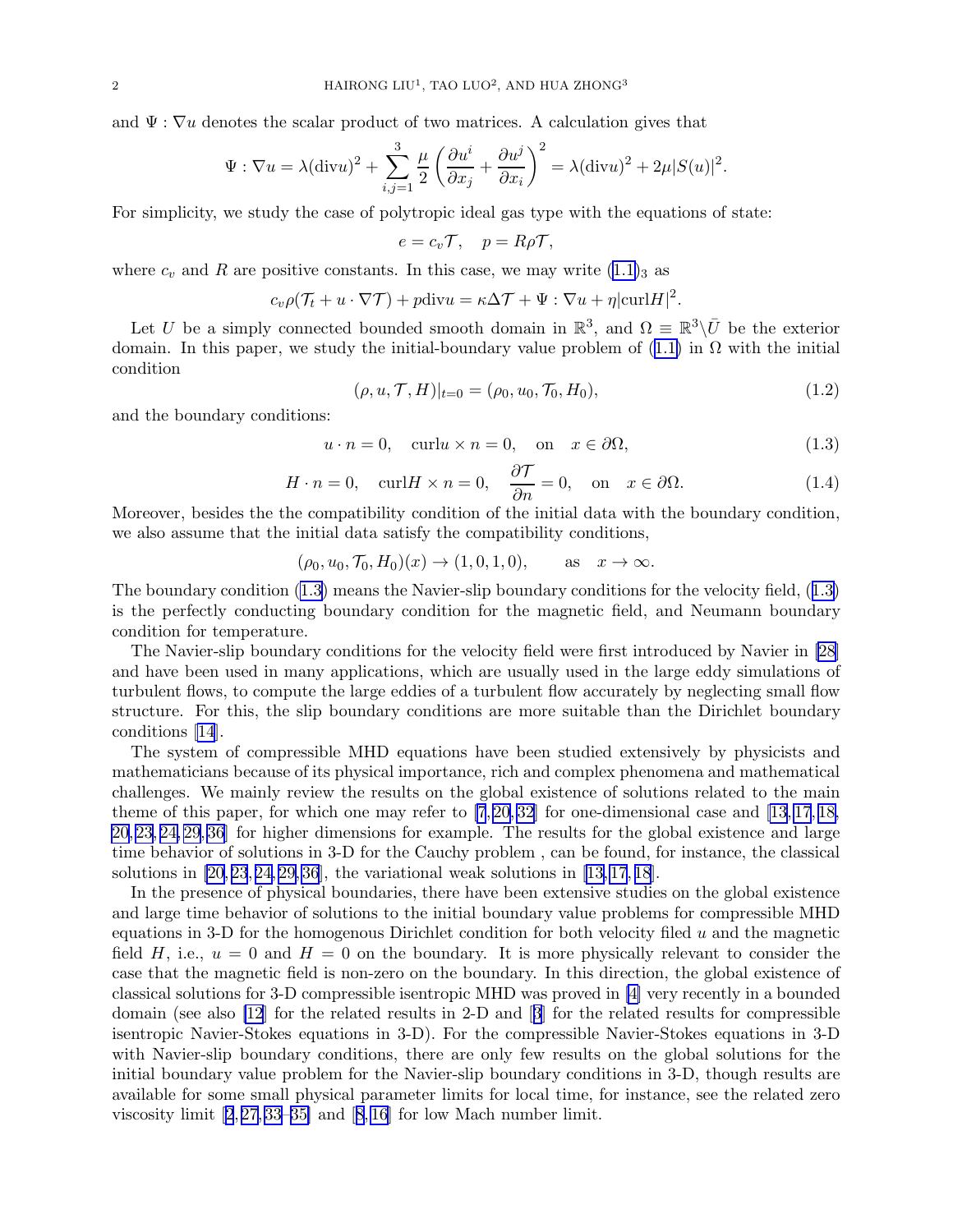<span id="page-2-0"></span>Compared with the problem for 3-D compressible isentropic MHD equations studied in [\[4\]](#page-32-0) in a bounded domain, the difficulty in proving the global existence of classical solution for the initial boundary value problem of  $(1.1)-(1.4)$  $(1.1)-(1.4)$  in an exterior domain in  $\mathbb{R}^3$  is due to the unboundedness of the exterior domain, for which the Poincare type inequality to use the  $L^2$ -norm of the derivatives to control the  $L^2$ -norm of the solution itself is not available. For example, in a bounded domain, the dissipation estimates (the  $L^2(\Omega \times [0, \infty)$  space-time estimates) of the velocity and magnetic fields can be obtained via the corresponding estimates of the derivatives which follow from the dissipation of the viscosity and magnetic diffusion in the basic energy estimates. This is an important decay mechanism for the problem on a bounded domain for which various exponential decay estimates are obtained in[[4](#page-32-0)]. However, for the problem on an exterior domain studied in the present paper, only algebraic decay can be expected in general. Another difference from the case studied in[[4\]](#page-32-0) is that we can handle the case of the full compressible MHD system with variable entropy, while only isentropic case is studied in [\[4\]](#page-32-0) for which possibly large oscillations and vacuum states (with small energy) are allowed. It should be noted that, for non-isentropic flows, even in the case without magnetic fields  $(H = 0)$ , there have been no global-in-time theory available for the problems with physical boundaries under the Navier-slip boundary conditions.

For the boundary conditions of Navier-slip for the velocity field and the perfect conduction of magnetic filed, it is more suitable to use the  $L^2$ -norms of *div* and *curl* to control that of the derivatives of the velocity and magnetic fields. This control usually depends on the topology of the domain, which relates to the first Betti number. A key observation is that first Betti number of the exterior domain  $\Omega = \mathbb{R}^3 \backslash \overline{U}$  vanishes when U is a bounded simply connected open set. In this case, one can apply the refined div-curl estimate (see Proposition [2.3\)](#page-4-0) to obtain the dissipation estimate of  $\|\nabla u\|$  with the help of the dissipation estimates for  $\| \nabla u \|$  and  $\| \nabla u \|$ . This observation is important to obtain the various dissipation estimates.

The basic approach to obtain the global existence and decay estimates of classical solutions of the initial boundary value problem is based on the energy estimates, for which the boundary conditions [\(1.3](#page-1-0))-[\(1.4\)](#page-1-0) make the problem rather interesting and challenging. In fact, unlike the homogeneous Dirichlet boundary conditions  $u = H = 0$  on the boundary, various estimates on *divu*, *curlu* and  $curl H$  are crucial for the problem investigated in this paper.

The main results of this paper are stated as follows.

**Theorem 1.1.** Suppose that the initial data satisfy the compatibility condition with the boundary conditions. There exists a constant  $\delta_1 > 0$  such that if

$$
\|\rho_0 - 1\|_2 + \|(u_0, \mathcal{T}_0 - 1, H_0)\|_3 \le \delta_1,
$$

thenthe initial boundary value problem  $(1.1)-(1.4)$  $(1.1)-(1.4)$  $(1.1)-(1.4)$  $(1.1)-(1.4)$  $(1.1)-(1.4)$  admits a unique strong solution  $(\rho, u, \mathcal{T}, H)$ globally in time satisfying

$$
\rho - 1 \in C^0(0, \infty, H^2(\Omega)) \cap C^1(0, \infty, H^1(\Omega)),
$$
  

$$
(u, \mathcal{T} - 1, H) \in C^0(0, \infty, H^3(\Omega)) \cap C^1(0, \infty, H^1(\Omega)),
$$

and

$$
\begin{aligned}\n\left( \left\| (u, \mathcal{T} - 1, H) \right\|_{3}^{2} + \left\| \rho - 1 \right\|_{2}^{2} + \left\| (\rho_{t}, u_{t}, H_{t}, \mathcal{T}_{t}) \right\|_{1}^{2} \right)(t) \\
&+ C \int_{0}^{t} \left( \left\| (\nabla u, \nabla \mathcal{T}, \nabla H) \right\|_{2}^{2} + \left\| \nabla \rho \right\|_{1}^{2} + \left\| (u_{t}, \mathcal{T}_{t}, H_{t}) \right\|_{2}^{2} + \left\| \rho_{t} \right\|_{1}^{2} \right) ds \\
&\leq \left( \left\| (u, \mathcal{T} - 1, H) \right\|_{3}^{2} + \left\| \rho - 1 \right\|_{2}^{2} + \left\| (\rho_{t}, u_{t}, H_{t}, \mathcal{T}_{t}) \right\|_{1}^{2} \right)(0).\n\end{aligned}
$$

where  $C > 0$  is a positive constant independent of t.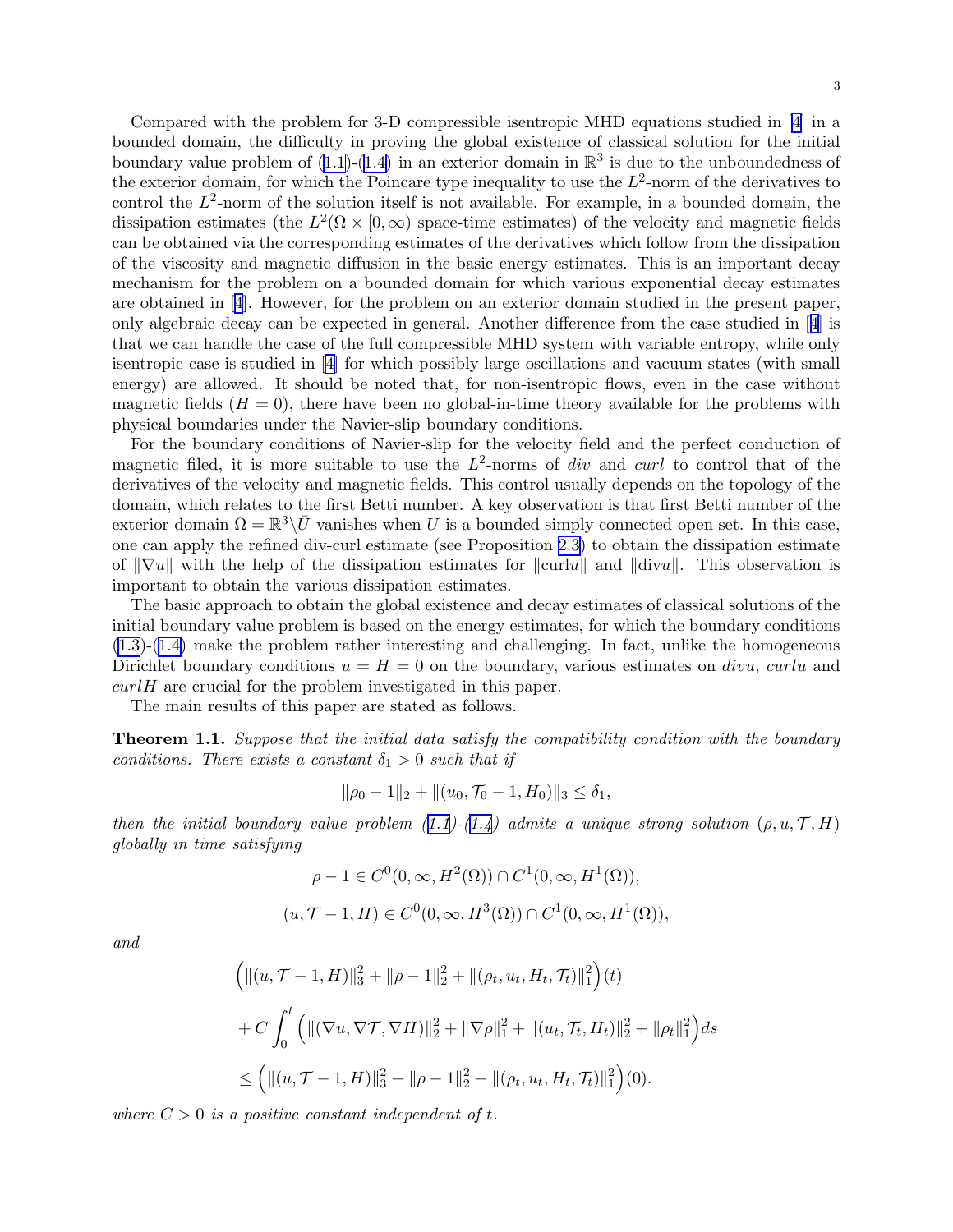<span id="page-3-0"></span>Remark 1.2. The compatibility condition of the initial data with the boundary conditions is standard to ensure the regularity of the solutions. The data

$$
\|(\rho_t, u_t, H_t, \mathcal{T}_t)\|_1^2(0)
$$

is determined by the the initial data  $(\rho_0, u_0, \mathcal{T}_0, H_0)$  through the equations [\(1.1\)](#page-0-0).

For the initial data close to the constant state  $(1, 0, 1, 0)$  in higher-order Sobolev norm, we can improve the regularity of solutions in Theorem [1.1.](#page-2-0) Precisely,

**Theorem 1.3.** Suppose that the initial data satisfy the compatibility condition with the boundary conditions. There exists a constant  $\delta > 0$  such that if

$$
\|\rho_0 - 1\|_3 + \|(u_0, \mathcal{T}_0 - 1, H_0)\|_4 \le \delta,
$$

then the initial boundary value problem [\(1.1\)](#page-0-0)-([1.4](#page-1-0)) admits a unique smooth solution (ρ,  $u, \mathcal{T}, H$ ) globally in time satisfying

$$
\rho - 1 \in C^0(0, \infty, H^3(\Omega)) \cap C^1(0, \infty, H^2(\Omega)),
$$
  

$$
(u, \mathcal{T} - 1, H) \in C^0(0, \infty, H^4(\Omega)) \cap C^1(0, \infty, H^2(\Omega)),
$$

and

$$
\begin{aligned}\n\left(\|\rho-1\|_{3}^{2}+\|(u,\mathcal{T}-1,H)\|_{4}^{2}+\|(\rho_{t},u_{t},\mathcal{T}_{t},H_{t})\|_{2}^{2}+\|(\rho_{tt},u_{tt},\mathcal{T}_{tt},H_{tt})\|^{2}\right)(t) \\
&+C\int_{0}^{t}\left(\|(\nabla u,\nabla\mathcal{T},\nabla H)\|_{3}^{2}+\|\nabla\rho\|_{2}^{2}+\|(\rho_{t},u_{t},H_{t})\|_{2}^{2}+\|\mathcal{T}_{t}\|_{3}^{2}+\|(u_{tt},\mathcal{T}_{tt},H_{tt})\|_{1}^{2}+\|\rho_{tt}\|^{2}\right)ds \\
&\leq \|\rho-1\|_{3}^{2}+\|(u,\mathcal{T}-1,H)\|_{4}^{2}+\|(\rho_{t},u_{t},\mathcal{T}_{t},H_{t})\|_{2}^{2}+\|(\rho_{tt},u_{tt},\mathcal{T}_{tt},H_{tt})\|^{2}\right)(0),\n\end{aligned}
$$

where  $C > 0$  is a positive constant independent of t.

In addition, we shall show that the solution in Theorem 1.3 approaches the stationary state as  $t \to \infty$ , and give the explicit decay rate. More precisely,

**Theorem 1.4.** Let  $(\rho, u, \mathcal{T}, H)$  be the global solution in Theorem 1.3, and  $(1, u_s, 1, H_s)$  with  $u_s =$  $H_s = (0, 0, 0)$  be a stationary state. Then it holds:

 $-1/2$ 

$$
\|(\rho_t, u_t, \mathcal{T}_t, H_t)(t)\| = O(t^{-1/2}) \quad \text{as} \quad t \to \infty
$$
  

$$
\|(\nabla \rho, \nabla u, \nabla \mathcal{T}, \nabla H)(t)\| = O(t^{-1/4}), \quad \text{as} \quad t \to \infty
$$
  

$$
\|(\nabla^2 u, \nabla^2 \theta, \nabla^2 H)(t)\| = O(t^{-1/4}), \quad \text{as} \quad t \to \infty,
$$
  

$$
\|(u, \mathcal{T} - 1, H)(t)\|_{C^0(\Omega)} = O(t^{-1/4}) \quad \text{as} \quad t \to \infty
$$
  

$$
\|(\rho - 1)(t)\|_{C^0(\Omega)} = O(t^{-1/8}) \quad \text{as} \quad t \to \infty.
$$

Remark 1.5. Note that for the IBVP of the Navier-Stokes equations with Dirichlet condition  $u|_{\partial\Omega} = 0$  on exterior domain, the decay estimates of solutions to stationary state could be found in  $[9, 10, 19, 21, 26]$  $[9, 10, 19, 21, 26]$  $[9, 10, 19, 21, 26]$  $[9, 10, 19, 21, 26]$  $[9, 10, 19, 21, 26]$ . By contrast, the big difference in this paper is that we consider the Navierslip boundary condition for u, instead of the homogeneous Dirichlet condition. Inspired by[[9](#page-32-0)], we would like to form the inequalities as in lemma [2.7](#page-5-0). Different from [\[9\]](#page-32-0), Lemma [5.3](#page-27-0) is used to obtain the estimate for  $\Vert \text{curl}\text{curl}\Vert$ , which is important for us to derive the decay estimates of  $\|(\nabla^2 u, \nabla \rho)\|$  (Lemma [5.4\)](#page-29-0). Moreover, some classical elliptic estimates will be applied for H to find the corresponding decay rate.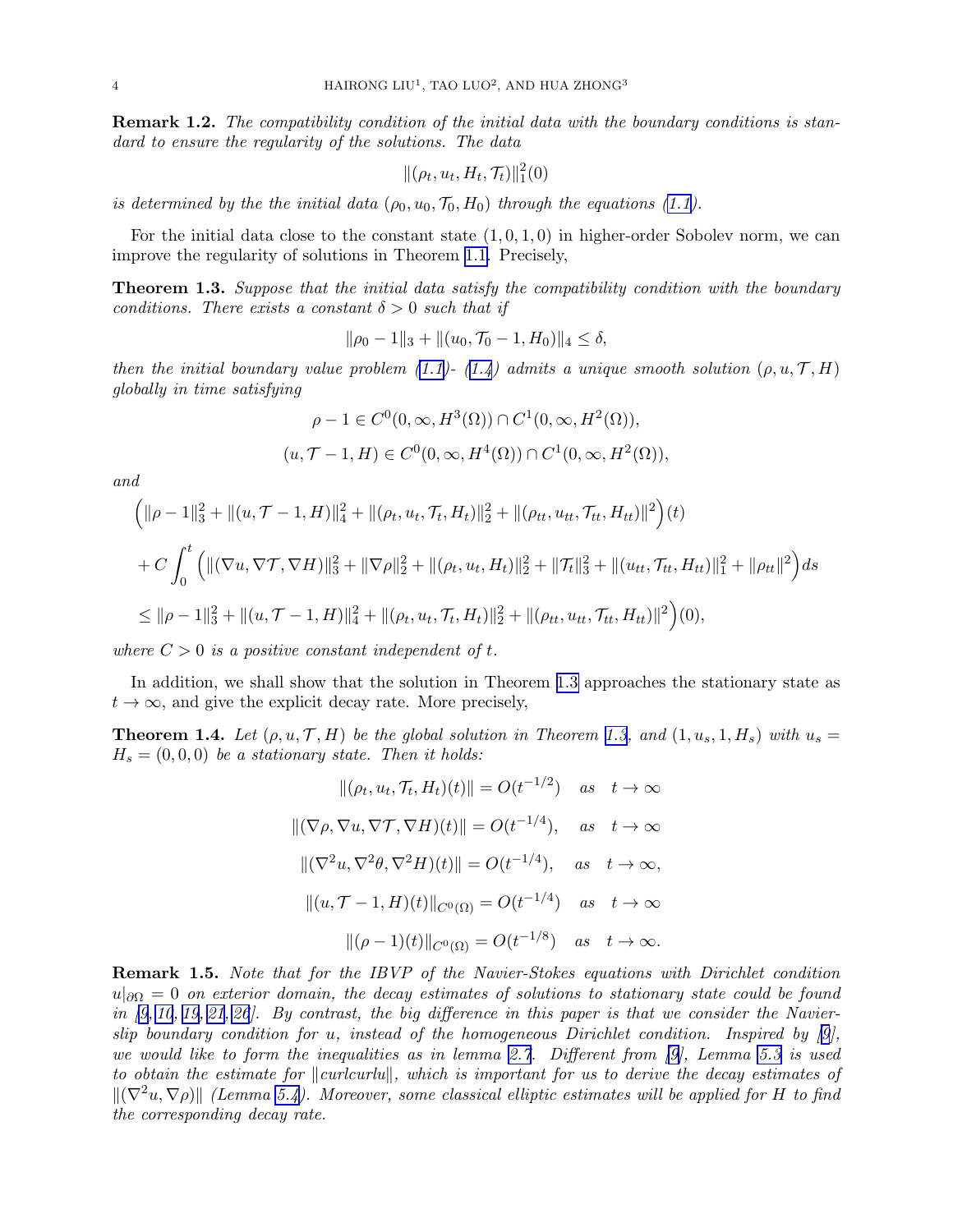<span id="page-4-0"></span>Remark 1.6. The algebraic decay for Cauchy problem of MHD equations was shown in [\[6,](#page-32-0) [23, 36\]](#page-33-0) by careful analysis of the linearized equation by using the Fourier transformation. However, due to the presence of the physical boundary, the approach of obtaining the decay for the Cauchy problem used in  $(6, 23, 36)$  cannot be applied to the problem studied in this paper. Moreover, the conditions required for initial data are lesser in the present paper.

This paper is organized as follows. Section 2 contains some notations and basic lemmas for later use. In Section 3 we prove the global existence of strong solutions. The improved regularity of the strong solutions in Theorem [1.1](#page-2-0) will be proved in Sec. 4. Finally, Section 5 is devoted to obtaining the decay rates. Through out of this paper, we introduce some notations for later use.

The  $L^p$ -norm on  $x \in \Omega$  for  $\phi(x, t)$  is given by

$$
\|\phi\|_{L^p} \equiv \|\phi\|_{L^p(\Omega)} = \left(\int_{\Omega} |\phi|^p(x,t)dx\right)^{1/p}, \ \ \|\phi\| \equiv \|\phi\|_{L^2},
$$

 $1 \leq p \leq +\infty$  and  $H^m$  is used to denote the standard Sobolev space with the following norm

$$
\|\phi\|_{m} \equiv \|\phi\|_{H^{m}(\Omega)} = \left(\sum_{l=0}^{m} \|\nabla^{l}\phi\|^{2}\right)^{1/2}
$$

.

 $H^{m,p}$  is applied to express the standard Sobolev space with the following norm

$$
\|\phi\|_{H^{m,p}} \equiv \left(\sum_{l=0}^m \|\nabla^l \phi\|_p^p\right)^{1/p}.
$$

Besides, C will be used as a generic constant independent of time t.

#### 2. Notations and basic lemmas

In this section, we list some lemmas which will be frequently used throughout this paper. Firstly, we recall some inequalities of Sobolev type.

**Lemma 2.1.** Let  $\Omega \subset \mathbb{R}^3$  be a domain with smooth boundary. Then

(i) 
$$
||f||_{C^{0}(\bar{\Omega})} \leq C||f||_{H^{m,p}}
$$
 for  $f \in H^{m,p}(\Omega)$ ,  $mp > 3 > (m-1)p$ .  
\n(ii)  $||f||_{L^{p}} \leq C||f||_{1}$  for  $f \in H^{1}(\Omega)$ ,  $2 \leq p \leq 6$ .  
\n(iii)  $||f||_{L^{6}} \leq C||\nabla f||$  for  $f \in H^{1}(\Omega)$ .

The following lemma allows one to control the  $H^m$ -norm of a vector valued function v by its  $H^{m-1}$ -norm of curlv and divv (see [\[34\]](#page-33-0)).

**Lemma 2.2.** Let  $\Omega$  be a domain in  $\mathbb{R}^N$  with smooth boundary  $\partial\Omega$  and outward normal n. Then there exists a constant  $C > 0$ , such that

$$
||v||_{H^{s}(\Omega)} \leq C(||div||_{H^{s-1}(\Omega)} + ||curl||_{H^{s-1}(\Omega)} + |v \cdot n|_{H^{s-1/2}(\partial\Omega)} + ||v||),
$$
\n(2.1)

and

$$
||v||_{H^{s}(\Omega)} \le C(||div||_{H^{s-1}(\Omega)} + ||curl||_{H^{s-1}(\Omega)} + |v \times n|_{H^{s-1/2}(\partial\Omega)} + ||v||),
$$
\n(2.2)

for any  $v \in H^s(\Omega)$ ,  $s \geq 1$ .

In addition, since the first Betti number of the exterior domain  $\Omega$  in our paper vanishes, we canapply Theorem 3.2 in [[31\]](#page-33-0) to obtain the following refined estimate of  $\|\nabla v\|$  which is crucial in the case of exterior domain. We also note that the topological property of  $\Omega$  is necessary for the following Proposition.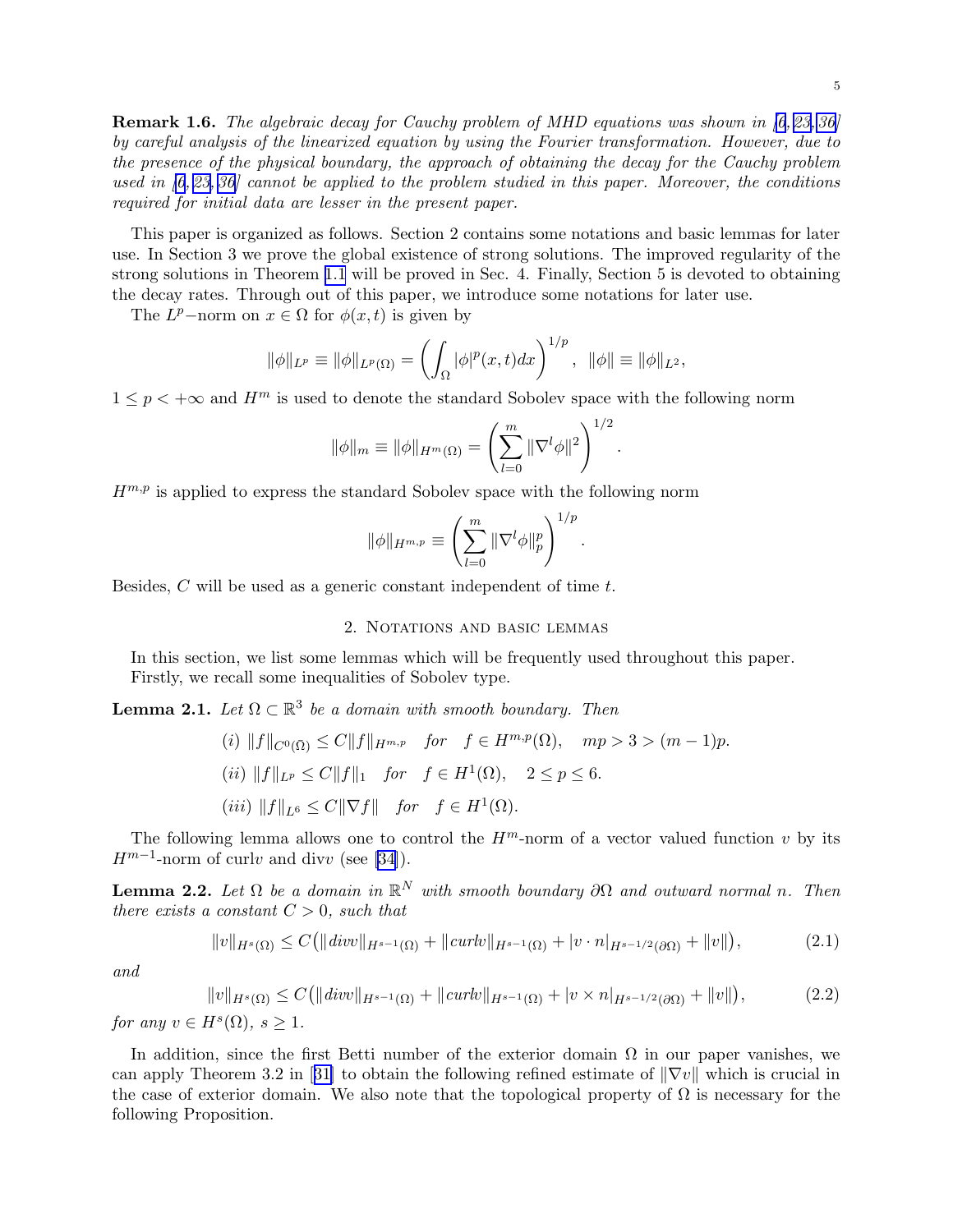<span id="page-5-0"></span>**Proposition2.3.** ( [[31\]](#page-33-0)) Let  $\nabla v \in L^2(\Omega)$ ,  $v \in L^6(\Omega)$  and  $v \cdot n|_{\partial \Omega} = 0$ . The estimate (*C* independent  $of v)$ 

$$
\|\nabla v\| \le C_{\Omega}(\|div\| + \|curl v\|) \tag{2.3}
$$

is true for all v as above if and only if  $\Omega$  has a first Betti number of zero.

Next, we list some elliptic estimates for elliptic equations with Navier-slip or Neumann boundary conditions in the smooth exterior domain  $\Omega$ .

**Lemma2.4.** ( [[30\]](#page-33-0)) Let s be an integer  $\geq 0$ . Suppose that u satisfy the Lamé equation:

$$
\begin{cases}\n-\mu \Delta u - (\mu + \lambda) \nabla \operatorname{div} v = f, & \text{in} \quad \Omega, \\
u \cdot n = 0, & \text{curl} u \times n = 0 \quad \text{on} \quad \partial \Omega\n\end{cases}
$$

Then, it holds

$$
\|\nabla^2 u\|_{H^s(\Omega)} \le C \big(\|f\|_{H^s(\Omega)} + \|\nabla u\|_{L^2(\Omega)}\big).
$$

In particular, the same conclusion also holds for Laplace operator, that is, for

 $v \cdot n = 0$ , curl $v \times n = 0$  on  $\partial \Omega$ ,

it holds

$$
\|\nabla^2 v\|_{H^s(\Omega)} \leq C \big( \|\Delta v\|_{H^s(\Omega)} + \|\nabla v\|_{L^2(\Omega)} \big).
$$

**Lemma 2.5.** ( [\[11](#page-32-0)]) Let s be an integer  $\geq 0$ . Suppose that  $(v, p)$  is the solution of the Stokes problem:

$$
\begin{cases}\n\text{div}v = g, & \text{in } \Omega, \\
-\Delta v + \nabla p = f, & \text{in } \Omega, \\
v \cdot n = 0, & \text{curl}v \times n = 0 \quad \text{on } \partial\Omega\n\end{cases}
$$

Then, it holds

$$
\|\nabla^2 v\|_{H^s(\Omega)} + \|\nabla p\|_{H^s(\Omega)} \leq C \big(\|f\|_{H^s(\Omega)} + \|g\|_{H^{s+1}(\Omega)} + \|\nabla v\|_{L^2(\Omega)}\big).
$$

**Lemma2.6.** ( [[1](#page-32-0)]) For any function  $\theta \in H^s(\Omega)$  with  $\frac{\partial \theta}{\partial n} |_{\partial \Omega} = 0$ , then it holds

$$
\|\nabla^2 \theta\|_{H^s(\Omega)} \le C \big( \|\Delta \theta\|_{H^s(\Omega)} + \|\nabla \theta\|_{L^2(\Omega)} \big).
$$

Finally, we recall the following differential inequalities which is the main argument in proving Theorem [1.3.](#page-3-0) The reader is referred to [\[25](#page-33-0)] for a proof.

**Lemma 2.7.** (i) Let  $g \in C^1([t_0, \infty))$  such that  $g \ge 0$ ,  $E = \int_{t_0}^{\infty} g(t) dt < \infty$  and

$$
g'(t) \le a(t)g(t) \quad \text{for all} \quad t \ge t_0
$$

where  $a \geq 0$ ,  $M = \int_{t_0}^{\infty} a(t)dt < \infty$ . Then

$$
g(t) \le \Big( (t_0 g(t_0) + 1) exp(E + M) - 1 \Big) t^{-1} \quad \forall t \ge t_0.
$$

(ii) Let  $g \in C^1([t_0, \infty))$  such that  $g \ge 0$  and

 $g'(t) + c_0 g(t) \leq c_1 t^{-\alpha}$  for all  $t \geq t_0$ 

with positive constants  $c_0, c_1$  and  $\alpha$ . Then there exists a  $t_1 = t_1(c_0, \alpha) \geq t_0$  such that

$$
g(t) \leq Ct^{-\alpha}
$$
, for  $t \geq t_1$ .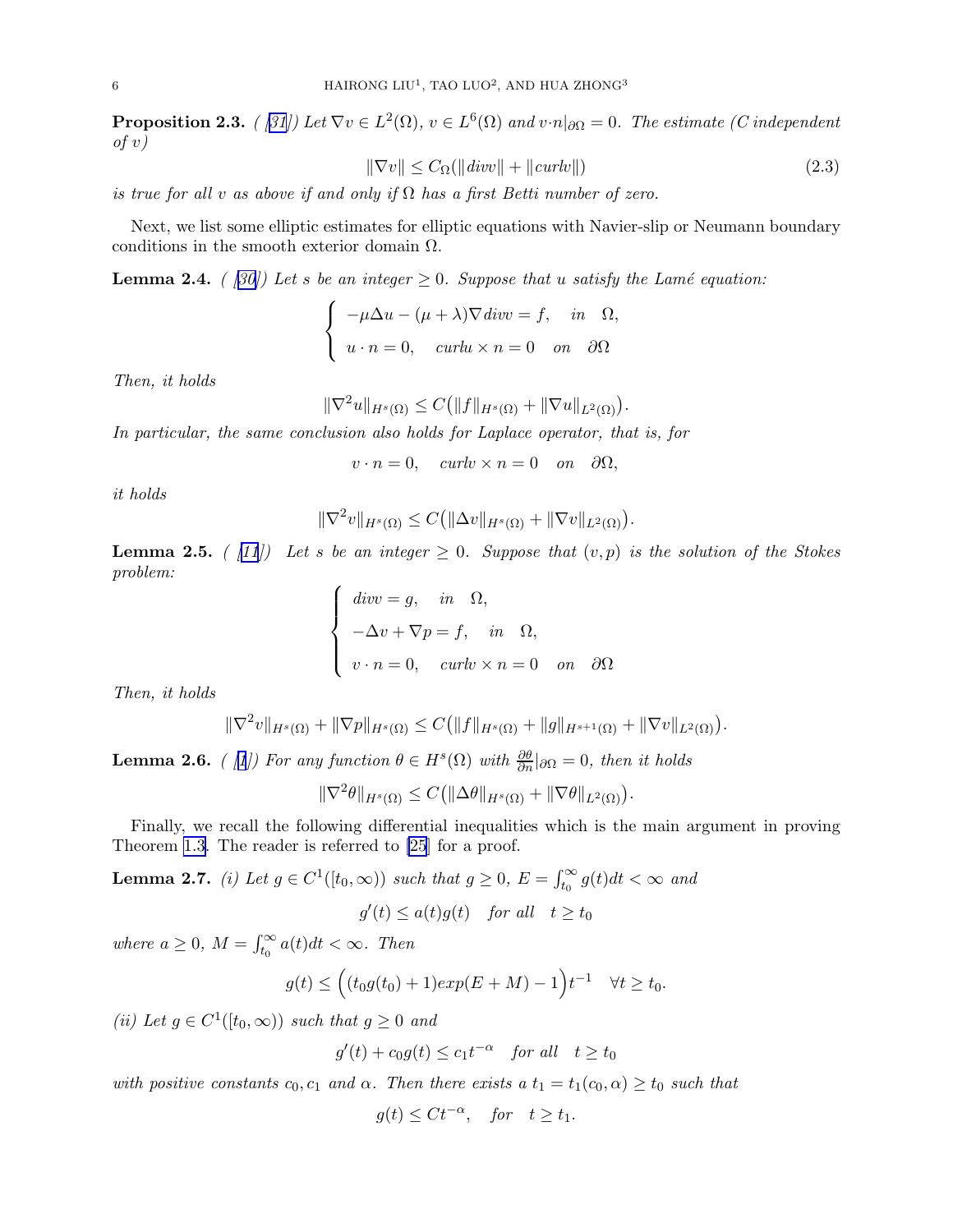<span id="page-6-0"></span>Let

$$
\rho = 1 + q, \mathcal{T} = 1 + \theta,
$$

from the initial boundary value problem [\(1.1\)](#page-0-0), then  $(q, u, \theta, H)$  satisfy the following system

$$
\begin{cases}\nq_t + \text{div}u = -\text{div}(qu), \\
\rho(u_t + u \cdot \nabla u) - \mu \Delta u - (\mu + \lambda) \nabla \text{div}u + R\nabla q + R\nabla \theta = -R\nabla(q\theta) + \text{curl}H \times H, \\
c_v \rho(\theta_t + u \cdot \nabla \theta) - \kappa \Delta \theta + R \text{div}u = \lambda (\text{div}u)^2 + 2\mu |S(u)|^2 - R(\rho\theta + q) \text{div}u + \eta |\text{curl}H|^2,\n\end{cases}
$$
\n(3.1)  
\n
$$
H_t - \eta \Delta H = \text{curl}(u \times H), \quad \text{div}H = 0,
$$

with the initial data

$$
(q, u, \theta, H)|_{t=0} = (q_0, u_0, \theta_0, H_0)
$$
\n(3.2)

and the boundary conditions

$$
u \cdot n = 0
$$
, curl $u \times n = 0$ ,  $H \cdot n = 0$ , curl $H \times n = 0$ ,  $\frac{\partial \theta}{\partial n} = 0$ , on  $x \in \partial \Omega$ . (3.3)

Theorem [1.1](#page-2-0) will be proved in this section. The local-in-time well-posedness in the smooth norm is quite standard, therefore to prove Theorem [1.1,](#page-2-0) it suffices to prove the following a priori estimates. In order to describe clearly, we set  $\mathcal{E}_1(t)$  and  $\mathcal{D}_1(t)$  as follows:

$$
\mathcal{E}_1(t) = ||(u, \theta, H)||_3 + ||q||_2 + ||(q_t, u_t, H_t, \theta_t)||_1
$$
\n(3.4)

and

$$
\mathcal{D}_1(t) = \| (\nabla u, \nabla \theta, \nabla H) \|_2 + \| \nabla q \|_1 + \| (u_t, \theta_t, H_t) \|_2 + \| q_t \|_1 + \| (q_{tt}, u_{tt}, \theta_{tt}, H_{tt}) \|.
$$
(3.5)

**Proposition 3.1.** (a priori estimates) Let  $(q, u, \theta, H)$  be a solution to the initial boundary value problem (3.1), (3.2) and (3.3) in  $t \in [0, T]$ . Then there exists positive constants C and  $\delta_1$  which are independent of t, such that if

$$
\sup_{0\leq t\leq T}\mathcal{E}_1(t)\leq \delta_1,
$$

then there holds, for any  $t \in [0, T]$ ,

$$
\mathcal{E}_1^2(t) + C \int_0^t \mathcal{D}_1^2(s)ds \leq C \mathcal{E}_1^2(0).
$$

Now, we shall divide the proof of Proposition 3.1 into several lemmas.

3.1. Estimates for lower-order derivatives. To begin with, we have the following basic energy estimate.

### Lemma 3.2.

$$
\|(q, u, \theta, H)\|^2 + c_0 \int_0^t \|(\nabla u, \nabla \theta, \nabla H)\|^2 ds \leq \|(q, u, \theta, H)\|^2(0) + C\delta_1 \int_0^t \mathcal{D}_1^2(s) ds,
$$

where  $c_0 > 0$ ,  $C > 0$  are positive constants independent of t.

Proof. Computing the following integral

$$
\int_{\Omega} \left\{ (3.1)_1 Rq + (3.1)_2 \cdot u + (3.1)_3 \theta + (3.1)_4 \cdot H \right\} dx,
$$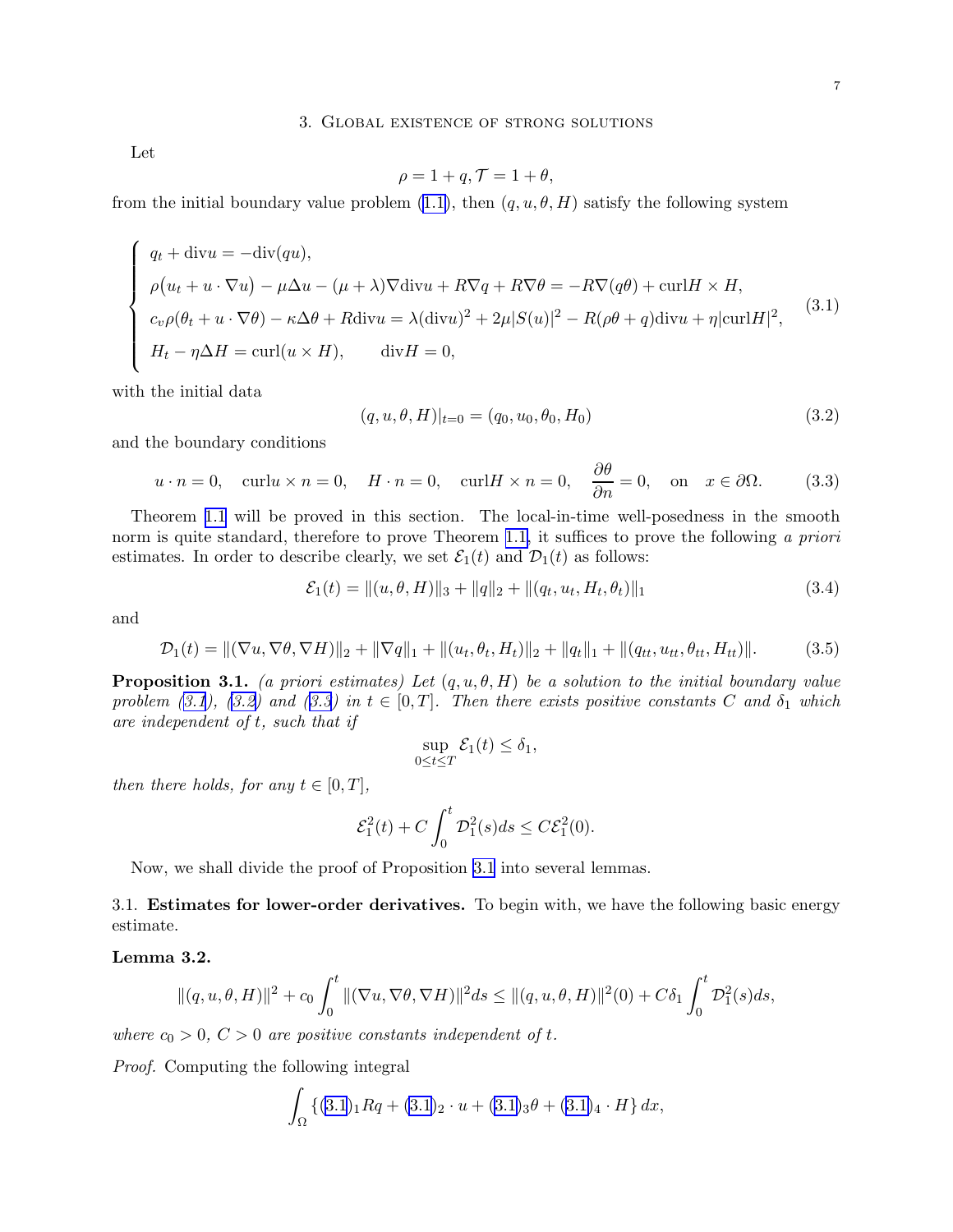<span id="page-7-0"></span>and noting that  $\Delta u = -\text{curl}^2 u + \nabla \text{div} u$ , after integrating by parts, one has

$$
\frac{1}{2}\frac{d}{dt}\int_{\Omega}\left(Rq^2+\rho|u|^2+c_v\rho\theta^2+|H|^2\right)dx+\mu\|\mathrm{curl}u\|^2+(2\mu+\lambda)\|\mathrm{div}u\|^2+\kappa\|\nabla\theta\|^2+\eta\|\mathrm{curl}H\|^2
$$
  

$$
=\int_{\Omega}\left(\left(-\frac{1}{2}Rq^2-R\rho\theta^2\right)\mathrm{div}u+\left(\lambda(\mathrm{div}u)^2+2\mu|S(u)|^2+\eta|\mathrm{curl}H|^2\right)\theta\right)dx
$$
  

$$
\leq C\mathcal{E}(t)\mathcal{D}_1^2(t).
$$
 (3.6)

Applying Proposition [2.3](#page-4-0) to  $u$  and  $H$ , it holds that

$$
\|\nabla u\|^2 \le C(\|\text{curl} u\|^2 + \|\text{div} u\|^2),\tag{3.7}
$$

and

$$
\|\nabla H\|^2 \le C \|\mathrm{curl} H\|^2. \tag{3.8}
$$

Therefore, integrating (3.6) over [0, t], and noting that  $2\mu + \lambda > 0$ , we prove the basic energy estimate.  $\square$ 

Next, we prove estimates of the first-order derivatives  $(\nabla u, \nabla \theta, \nabla H)$ .

### Lemma 3.3.

$$
\|(\nabla u, \nabla \theta, \nabla H)\|^2 + c \int_0^t \|(u_t, q_t, \theta_t, H_t)\|^2 ds \leq C \mathcal{E}_1^2(0) + C \delta_1 \int_0^t \mathcal{D}_1^2(s) ds,
$$

where  $c > 0$ ,  $C > 0$  are positive constants independent of t.

Proof. Computing the following integral

$$
\int_{\Omega} \left\{ (3.1)_2 \cdot u_t + (3.1)_1 \cdot q_t + (3.1)_3 \cdot \theta_t + (3.1)_4 \cdot H_t \right\} dx
$$

integrating by parts, one has

$$
\frac{1}{2}\frac{d}{dt}\left\{\mu\|\mathrm{curl}u\|^2 + (2\mu + \lambda)\|\mathrm{div}u\|^2 + \kappa\|\nabla\theta\|^2 + \eta\|\mathrm{curl}H\|^2\right\} - \frac{d}{dt}\int_{\Omega}R(q+\theta)\mathrm{div}u dx
$$
  
+  $\|\sqrt{\rho}u_t\|^2 + \|q_t\|^2 + c_v\|\sqrt{\rho}\theta_t\| + \|H_t\|^2$   
=  $\int_{\Omega} \left( (R+1)q_t + 2R\theta_t \right) \mathrm{div}u dx + \int_{\Omega} \mathrm{div}(qu)q_t dx + \int_{\Omega} \left(\rho u \cdot \nabla u - R\nabla(q\theta) + \mathrm{curl}H \times H\right) \cdot u_t dx$   
+  $\int_{\Omega} \left( -c_v\rho u \cdot \nabla\theta + \lambda(\mathrm{div}u)^2 + 2\mu|S u|^2 - R(\rho\theta + q)\mathrm{div}u + \eta|\mathrm{curl}H|^2 \right)\theta_t dx + \int_{\Omega} \mathrm{curl}(u \times H) \cdot H_t dx$   
 $\leq \frac{1}{2} \left( \|\sqrt{\rho}u_t\|^2 + \|q_t\|^2 + c_v\|\sqrt{\rho}\theta_t\| + \|H_t\|^2 \right) + C\|\mathrm{div}u\|^2 + \mathcal{E}_1(t)\mathcal{D}_1^2(t),$   
which gives

$$
\frac{1}{2}\frac{d}{dt}\Big\{\mu\|\text{curl}u\|^2 + (2\mu + \lambda)\|\text{div}u\|^2 + \kappa\|\nabla\theta\|^2 + \eta\|\text{curl}H\|^2\Big\} - \frac{d}{dt}\int_{\Omega}R(q+\theta)\text{div}u dx \n+ \frac{1}{2}\Big(\|\sqrt{\rho}u_t\|^2 + \|q_t\|^2 + c_v\|\sqrt{\rho}\theta_t\| + \|H_t\|^2\Big) \n\leq C\|\text{div}u\|^2 + \delta_1\mathcal{D}_1^2(t).
$$
\n(3.9)

Then, integrating (3.9) over [0, t], then Lemma [3.2,](#page-6-0) (3.7) and (3.8) implies Lemma 3.3.

Now, we prove estimates of the first-order derivatives  $\nabla q$ .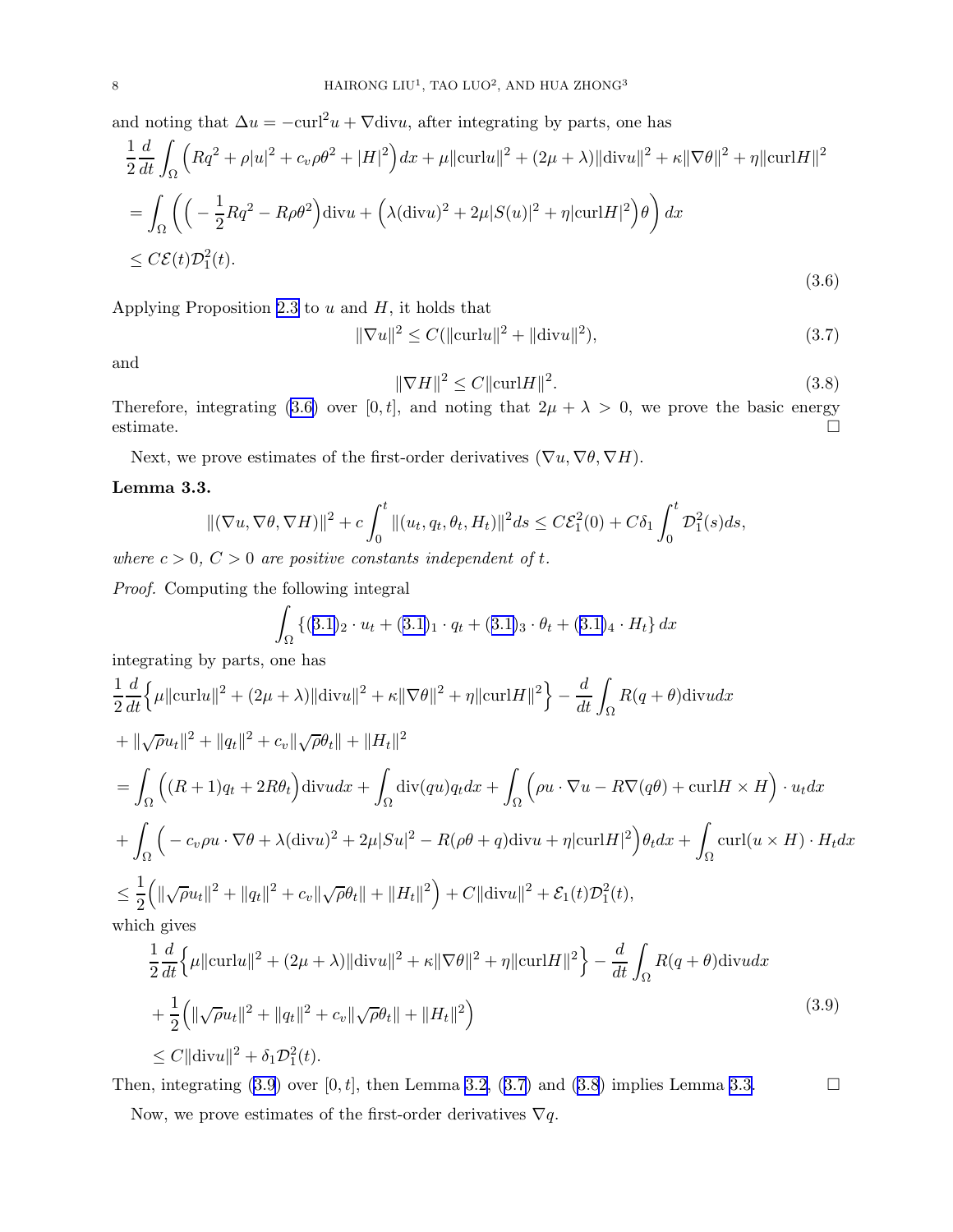## <span id="page-8-0"></span>Lemma 3.4.

$$
\|(\nabla q, \operatorname{div} u, \nabla \theta)\|^2 + c \int_0^t \|(\nabla \operatorname{div} u, \Delta \theta)\|^2 ds \le \|(\nabla q, \operatorname{div} u, \nabla \theta)\|^2(0) + C\delta_1 \int_0^t \mathcal{D}_1^2(s)ds,\qquad(3.10)
$$

where  $c > 0$ ,  $C > 0$  are positive constants independent of t. Moreover,

$$
\int_0^t \|\nabla^2 \theta\|^2 ds \le C \mathcal{E}_1^2(0) + C\delta_1 \int_0^t \mathcal{D}_1^2(s) ds. \tag{3.11}
$$

Proof. Computing the following integral

$$
\int_{\Omega} \left\{ (3.1)_2 \cdot \nabla \text{div} u + \nabla (3.1)_1 \cdot R \nabla q + \nabla (3.1)_3 \cdot \nabla \theta \right\} dx,
$$

and integrating by parts, noting that  $\int_{\Omega} \text{curl}^2 u \cdot \nabla \text{div} u dx = 0$  thanks to  $\text{curl} u \times n|_{\partial \Omega} = 0$ , one has

$$
\frac{1}{2} \frac{d}{dt} \int_{\Omega} \left( \rho |\text{div} u|^2 + R |\nabla q|^2 + \rho |\nabla \theta|^2 \right) dx + (2\mu + \lambda) ||\nabla \text{div} u||^2 + \kappa ||\Delta \theta||^2
$$
\n
$$
= \frac{1}{2} \int_{\Omega} q_t |\text{div} u|^2 dx + \frac{c_v}{2} \int_{\Omega} q_t |\nabla \theta|^2 dx - \int_{\Omega} u_t \cdot \nabla q \text{div} u dx
$$
\n
$$
+ \int_{\Omega} \left( \rho u \cdot \nabla u + R \nabla (q \theta) - \text{curl} H \times H \right) \cdot \nabla \text{div} u dx
$$
\n
$$
- \int_{\Omega} \nabla \text{div} (qu) \cdot R \nabla q dx - c_v \int_{\Omega} \left( \nabla q (\theta_t + u \cdot \nabla \theta) + \rho \nabla (u \cdot \nabla \theta) \right) \cdot \nabla \theta dx
$$
\n
$$
- \int_{\Omega} \nabla \left( R (\rho \theta + q) \text{div} u \right) \cdot \nabla \theta dx + \int_{\Omega} \nabla \left( \lambda |\text{div} u|^2 + 2\mu |S u|^2 + \eta |\text{curl} H|^2 \right) \cdot \nabla \theta dx.
$$

The nonlinear linear terms on the right hand-side can be easily controlled by  $\mathcal{E}_1(t)\mathcal{D}_1^2(t)$ . Therefore, integrating over [0, t] implies the desired estimate (3.10). Furthermore, applying Lemma [2.6](#page-5-0) to  $\theta$ , we get

$$
\int_0^t \|\nabla^2 \theta\|^2 ds \le C \int_0^t \left( \|\Delta \theta\|^2 + \|\nabla \theta\|^2 \right) ds
$$
  

$$
\le C \mathcal{E}_1^2(0) + C \delta_1 \int_0^t \mathcal{D}_1^2(s) ds,
$$

due to Lemma [3.2](#page-6-0) and (3.10). Thus the proof of Lemma [3.4](#page-7-0) is completed.  $\square$ 

In order to obtain the dissipation estimates of  $\|\nabla^2 u\|^2$  and  $\|\nabla^2 H\|^2$ , in view of Lemma [2.4](#page-5-0), we need to control  $\|\text{curl}^2 u\|_{L_t^2(L^2)}$  and  $\|\text{curl}^2 H\|_{L_t^2(L^2)}$ .

### Lemma 3.5.

$$
\|(\sqrt{\rho} \operatorname{curl} u, \operatorname{curl} H)\|^2 + c \int_0^t \|(\operatorname{curl}^2 u, \operatorname{curl}^2 H)\|^2 ds \le C \|(\sqrt{\rho} \operatorname{curl} u, \operatorname{curl} H)\|^2(0) + C \delta_1 \int_0^t \mathcal{D}_1^2(s) ds,
$$
\n(3.12)

where  $c > 0$ ,  $C > 0$  are positive constants independent of t. Moreover,

$$
\int_0^t \left( \|\nabla^2 u\|^2 + \|\nabla^2 H\|^2 \right) ds \le C \mathcal{E}_1^2(0) + C \delta_1 \int_0^t \mathcal{D}_1^2(s) ds. \tag{3.13}
$$

*Proof.* Let curlu = w, then one has the identity

curl $(u \cdot \nabla)u = u \cdot \nabla w - w \cdot \nabla u + w \text{div}u.$  (3.14)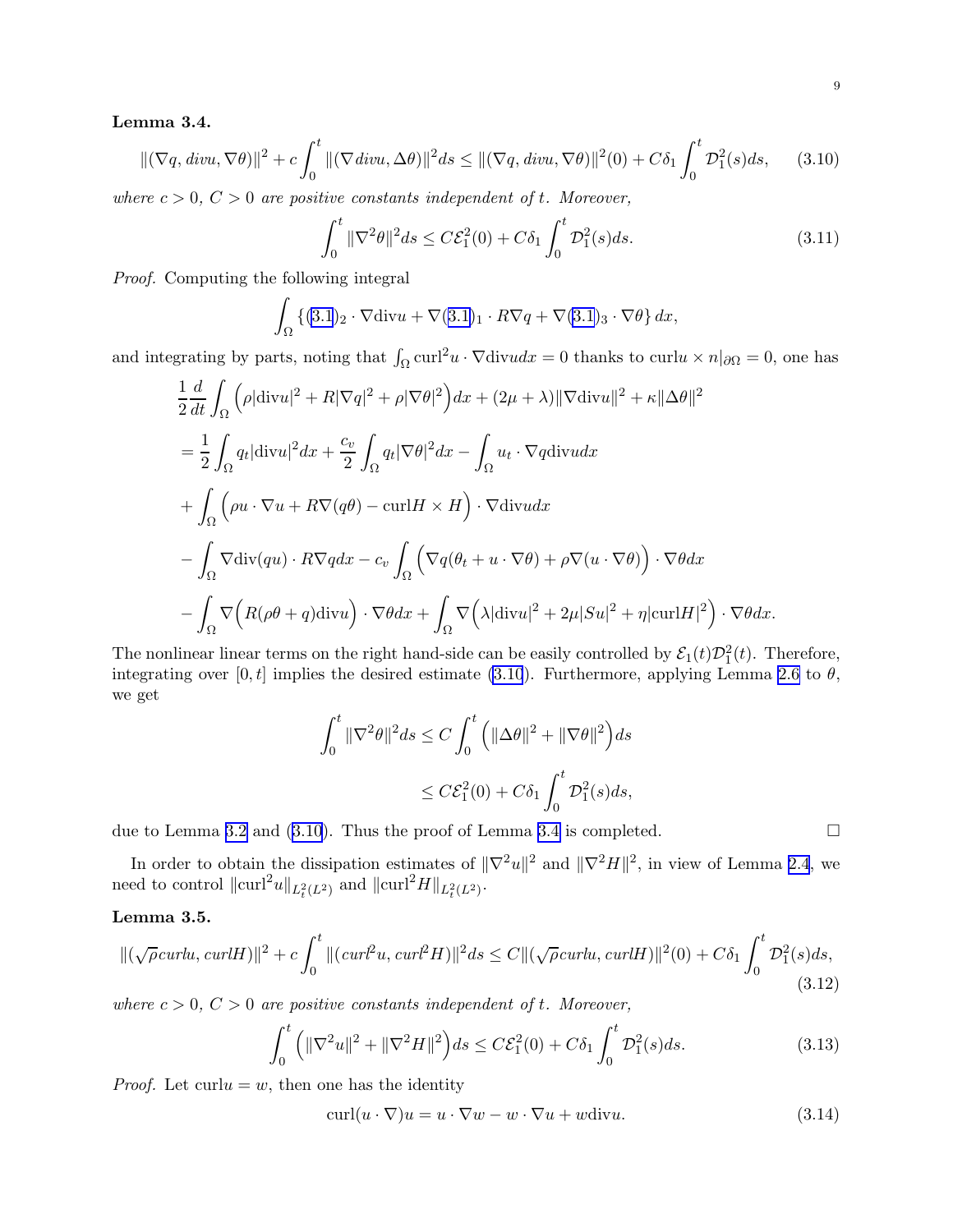<span id="page-9-0"></span>Taking operator curl to equation  $(3.1)_2$ , we easily derive the following equations for w:

$$
\rho(w_t + u \cdot \nabla w) - \mu \Delta w = K + \text{curl}(\text{curl} H \times H), \tag{3.15}
$$

where

$$
K = -\rho w \cdot \nabla u - \rho w \text{div} u - \nabla q \times (u_t + u \cdot \nabla u).
$$

Multiplying (3.15) by w, noting that  $\Delta w = -\text{curl curl} w$ , integrating by parts with  $w \times n|_{\partial\Omega} = 0$ , we obtain

$$
\frac{1}{2}\frac{d}{dt}\int_{\Omega}\rho|w|^2dx + \mu\|\mathrm{curl}w\|^2 = \int_{\Omega}K\cdot wdx + \int_{\Omega}\mathrm{curl}(\mathrm{curl}H\times H)\cdot wdx.
$$
 (3.16)

We estimate the right-hand side as follows:

$$
\int_{\Omega} K \cdot w dx \le C \Big( \|w\|_{L^6} \|w\| \|\nabla u\|_{L^3} + \|\nabla q\|_{L^3} \|u_t\|_{L^6} \|w\| + \|\nabla q\|_{L^6} \|w\|_{L^6} \|u\|_{L^6} \|\nabla u\| \Big)
$$
  

$$
\le \frac{\mu}{4} \|\text{curl} w\|^2 + C\delta_1 \Big( \|\nabla u_t\|^2 + \|\nabla u\|^2 \Big),
$$

where we have used the estimate  $||w||_{L^6} \leq C ||\nabla w||^2 \leq C(||\text{curl} w||^2 + ||w||^2)$  thanks to Lemma [2.2](#page-4-0) with  $w \times n|_{\partial\Omega} = 0$ . Integrating by parts with the boundary condition  $w \times n|_{\partial\Omega} = 0$  again implies

$$
\int_{\Omega} \text{curl}(\text{curl}H \times H) \cdot w dx = \int_{\Omega} (\text{curl}H \times H) \cdot \text{curl}w dx
$$
  
\n
$$
\leq \|H\|_{L^{\infty}} \|\text{curl}H\| \|\text{curl}w\|
$$
  
\n
$$
\leq \frac{\mu}{4} \|\text{curl}w\|^2 + C\delta_1 \|\text{curl}H\|^2.
$$

Putting these into (3.16) yields

$$
\frac{1}{2}\frac{d}{dt}\int_{\Omega}\rho|w|^2dx + \frac{\mu}{2}\|\mathrm{curl}w\|^2 \leq C\delta_1\Big(\|\nabla u_t\|^2 + \|\nabla u\|^2 + \|\nabla H\|^2\Big). \tag{3.17}
$$

Similarly, letting curl  $H = \phi$ , taking curl to equation  $(3.1)_4$  $(3.1)_4$  $(3.1)_4$ , we obtain

$$
\phi_t + \eta \text{curl}^2 \phi = \text{curl}^2 (u \times H). \tag{3.18}
$$

Multiplying (3.18) by  $\phi$ , integrating by parts with  $\phi \times n|_{\partial\Omega} = 0$ , one has

$$
\frac{1}{2} \frac{d}{dt} \int_{\Omega} |\phi|^2 dx + \eta ||\operatorname{curl}\phi||^2 = \int_{\Omega} \operatorname{curl}^2(u \times H) \cdot \phi dx
$$

$$
= \int_{\Omega} \operatorname{curl}(u \times H) \cdot \operatorname{curl}\phi dx
$$

$$
\leq \frac{\eta}{2} ||\operatorname{curl}\phi||^2 + C ||\operatorname{curl}(u \times H)||^2
$$

$$
\leq \frac{\eta}{2} ||\operatorname{curl}\phi||^2 + C\delta_1 \Big( ||\nabla u||^2 + ||\nabla H||^2 \Big).
$$

Therefore,

$$
\frac{1}{2}\frac{d}{dt}\int_{\Omega}|\phi|^2dx + \frac{\eta}{2}\|\mathrm{curl}\phi\|^2 \leq C\delta_1\left(\|\nabla u\|^2 + \|\nabla H\|^2\right). \tag{3.19}
$$

Summing up  $(3.17)$  and  $(3.19)$ , integrating over  $[0, t]$  gives  $(3.12)$ .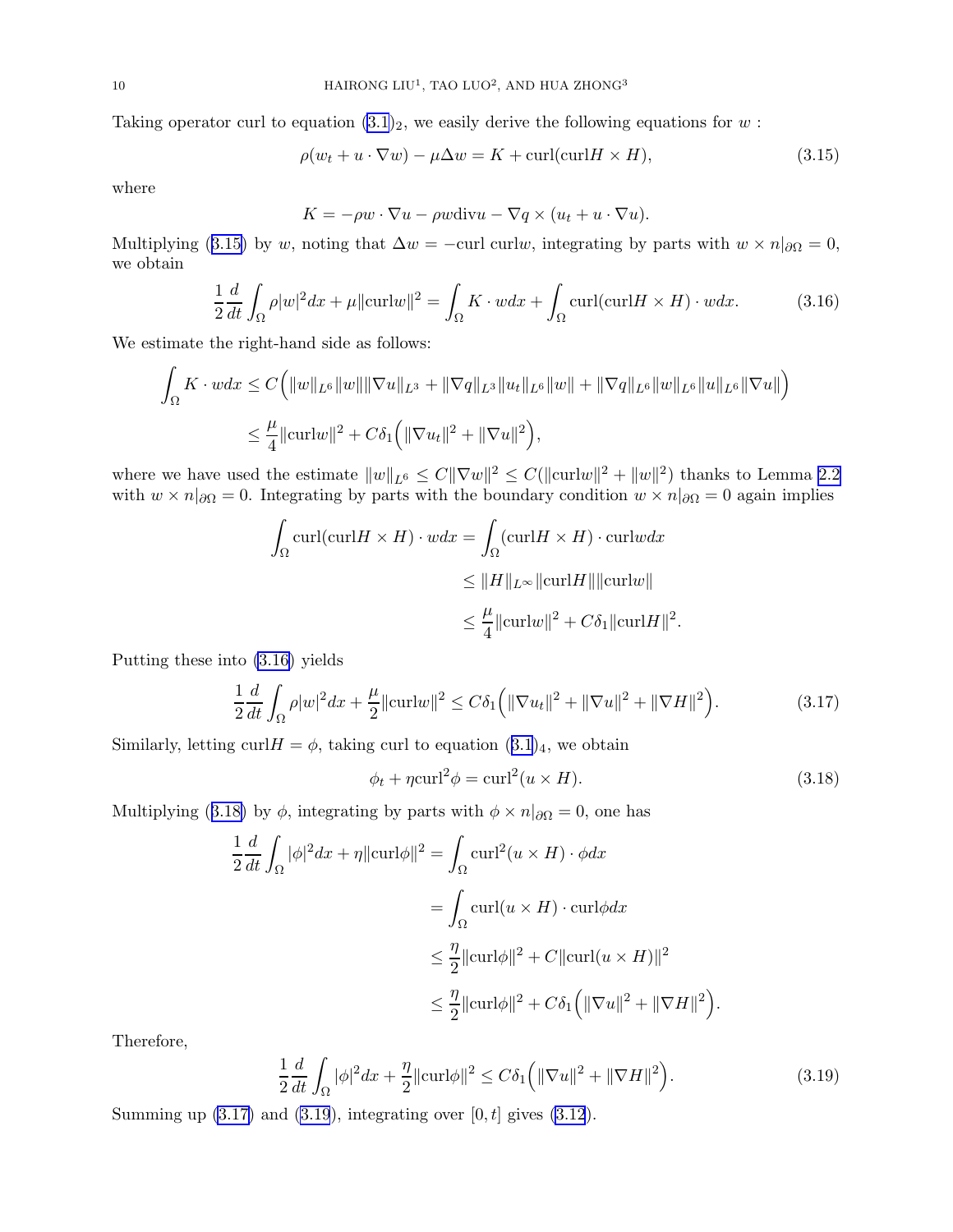<span id="page-10-0"></span>Furthermore, applying Lemma [2.4](#page-5-0) with  $v = H$ , and noting that  $\Delta H = -\text{curl}^2 H$ , we get

$$
\int_0^t \|\nabla^2 H\|^2 ds \le C \int_0^t \left( \|\Delta H\|^2 + \|\nabla H\|^2 \right) ds
$$
  
\n
$$
\le C \int_0^t \left( \|\mathrm{curl}^2 H\|^2 + \|\nabla H\|^2 \right) ds
$$
  
\n
$$
\le C \mathcal{E}_1^2(0) + C \delta_1 \int_0^t \mathcal{D}_1^2(s) ds,
$$

thanks to the basic energy estimate Lemma [3.2](#page-6-0) and [\(3.12\)](#page-8-0).

Similarly, applying Lemma [2.4](#page-5-0) with  $v = u$ , we obtain

$$
\int_0^t \|\nabla^2 u\|^2 ds \le C \int_0^t \left( \|\Delta u\|^2 + \|\nabla u\|^2 \right) ds
$$
  
\n
$$
\le C \int_0^t \left( \|\mathrm{curl}^2 u\|^2 + \|\nabla \mathrm{div} u\|^2 + \|\nabla u\|^2 \right) ds
$$
  
\n
$$
\le C \mathcal{E}_1^2(0) + C \delta_1 \int_0^t \mathcal{D}_1^2(s) ds,
$$

thanks to Lemma [3.2,](#page-6-0) Lemma [3.4](#page-7-0) and [\(3.12\)](#page-8-0).

Next, we prove estimates of the first-order temporal derivatives  $(q_t, u_t, \theta_t, H_t)$ .

#### Lemma 3.6.

$$
\| (q_t, u_t, \theta_t, H_t) \|^2 + c \int_0^t \| (\nabla u_t, \nabla \theta_t, \nabla H_t) \|^2 ds \leq C \| (q_t, u_t, \theta_t, H_t) (0) \|^2 + C \delta_1 \int_0^t \mathcal{D}_1^2(s) ds,
$$

where  $c > 0$ ,  $C > 0$  are positive constants independent of t.

Proof. Computing the following integral

$$
\int_{\Omega} {\{\partial_t (3.1)_1 R q_t + \partial_t (3.1)_2 \cdot u_t + \partial_t (3.1)_3 \theta_t + \partial_t (3.1)_4 \cdot H_t\} dx},
$$

andnoting that differentiation of the system  $(3.1)$  $(3.1)$  $(3.1)$  with respect to t will keep the boundary condi-tions $(3.3)$  $(3.3)$ , it is easy to the prove Lemma 3.6, we omit it.

3.2. Estimates for the second-order derivatives. Firstly, we prove estimates of the secondorder derivatives  $(\nabla u_t, \nabla \theta_t, \nabla H_t)$ .

Lemma 3.7.

$$
\|(\nabla u_t, \nabla \theta_t, \nabla H_t)\|^2 + c \int_0^t \|(u_{tt}, q_{tt}, \theta_{tt}, H_{tt})\|^2 ds \leq C \mathcal{E}_1^2(0) + C \delta_1 \int_0^t \mathcal{D}_1^2(s) ds,
$$

where  $c > 0$ ,  $C > 0$  are positive constants independent of t.

Proof. Computing the following integral

$$
\int_{\Omega} {\partial_t (3.1)_2 \cdot u_{tt} + \partial_t (3.1)_1 \cdot q_{tt} + \partial_t (3.1)_3 \cdot \theta_{tt} + \partial_t (3.1)_4 \cdot H_{tt} } dx
$$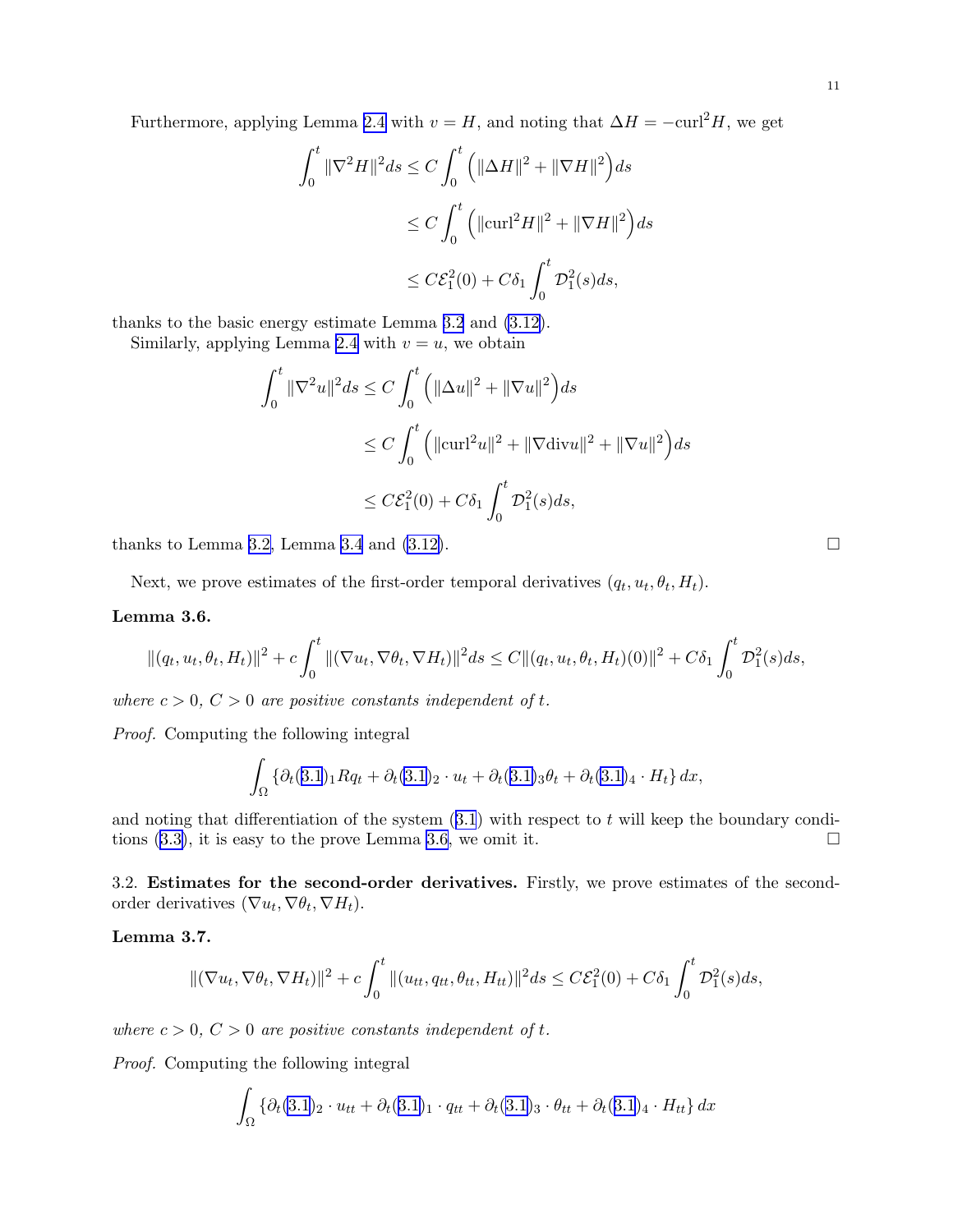<span id="page-11-0"></span>integrating by parts, one has

$$
\frac{1}{2} \frac{d}{dt} \Big\{ \mu \|\mathrm{curl} u_t\|^2 + (2\mu + \lambda) \|\mathrm{div} u_t\|^2 + \kappa \|\nabla \theta_t\|^2 + \eta \|\mathrm{curl} H_t\|^2 \Big\} - \frac{d}{dt} \int_{\Omega} R(q_t + \theta_t) \mathrm{div} u_t dx
$$
\n
$$
+ \|\sqrt{\rho} u_{tt}\|^2 + \|q_{tt}\|^2 + c_v \|\sqrt{\rho} \theta_{tt}\|^2 + \|H_{tt}\|^2
$$
\n
$$
= \int_{\Omega} \Big( (R+1)q_{tt} + 2R\theta_{tt} \Big) \mathrm{div} u_t dx + \int_{\Omega} \mathrm{div}(qu)_t q_{tt} dx
$$
\n
$$
+ \int_{\Omega} \Big( -q_t (u_t + u \cdot \nabla u) + \rho (u \cdot \nabla u)_t - R \nabla (q\theta)_t + (\mathrm{curl} H \times H)_t \Big) \cdot u_{tt} dx
$$
\n
$$
+ \int_{\Omega} \Big( -q_t (\theta_t + u \cdot \nabla \theta) - c_v \rho (u \cdot \nabla \theta)_t \Big) \theta_{tt} dx
$$
\n
$$
+ \int_{\Omega} \Big( \lambda (\mathrm{div} u)^2 + 2\mu |S u|^2 - R(\rho \theta + q) \mathrm{div} u + \eta |\mathrm{curl} H|^2 \Big)_{t} \theta_{tt} dx + \int_{\Omega} \mathrm{curl}(u \times H)_t \cdot H_{tt} dx
$$
\n
$$
\leq \frac{1}{2} \Big( \| \sqrt{\rho} u_{tt} \|^2 + \|q_{tt} \|^2 + c_v \| \sqrt{\rho} \theta_{tt} \| + \|H_{tt} \|^2 \Big) + C \| \mathrm{div} u_t \|^2 + C \mathcal{E}_1(t) \mathcal{D}_1^2(t).
$$
\n(10.11)

On the other hand, applying Proposition [2.3](#page-4-0) to  $u_t$  and  $H_t$  with  $u_t \cdot n|_{\partial\Omega} = 0$ ,  $H_t \cdot n|_{\partial\Omega} = 0$ , it holds

$$
\|\nabla u_t\|^2 \le C \big( \|\mathrm{curl} u_t\|^2 + \|\mathrm{div} u_t\|^2 \big), \quad \text{and} \quad \|\nabla H_t\|^2 \le C \|\mathrm{curl} H_t\|^2. \tag{3.21}
$$

Then, integrating (3.20) over [0, t], recalling Lemma [3.6](#page-10-0), and using (3.21) we prove Lemma [3.7](#page-10-0).  $\Box$ 

Next, we prove estimates of the second-order derivatives  $\nabla q_t$ .

## Lemma 3.8.

$$
\|(\nabla q_t, \sqrt{\rho} \operatorname{div} u_t, \sqrt{\rho} \nabla \theta_t)\|^2 + c \int_0^t \|(\nabla \operatorname{div} u_t, \Delta \theta_t)\|^2 ds \le \|(\nabla q_t, \sqrt{\rho} \operatorname{div} u_t, \sqrt{\rho} \nabla \theta_t)\|^2 (0) + C \delta_1 \int_0^t \mathcal{D}_1^2(s) ds,
$$
\n(3.22)

where  $c > 0$ ,  $C > 0$  are positive constants independent of t. Moreover,

$$
\int_0^t \|\nabla^2 \theta_t\|^2 ds \le C \mathcal{E}_1^2(0) + C \delta_1 \int_0^t \mathcal{D}_1^2(s) ds. \tag{3.23}
$$

*Proof.* Taking  $\partial_t$  to  $(3.1)_2$  $(3.1)_2$  $(3.1)_2$ , multiplying the resulted identity by  $\nabla \text{div} u_t$ , and integrating over  $\Omega$ , one has

$$
\frac{1}{2}\frac{d}{dt}\int_{\Omega}\rho|\text{div}u_t|^2dx + (2\mu + \lambda)\|\nabla\text{div}u_t\|^2 - R\int_{\Omega}(\nabla q_t + \nabla \theta_t) \cdot \nabla \text{div}u_t dx \n= \frac{1}{2}\int_{\Omega}q_t|\text{div}u_t|^2dx + \int_{\Omega}u_{tt} \cdot \nabla q\text{div}u_t dx \n+ \int_{\Omega}\left(\rho(u\cdot \nabla u)_t + q_t(u_t + u\cdot \nabla u) + R\nabla(q\theta)_t - (\text{curl}H \times H)_t\right) \cdot \nabla \text{div}u_t dx \n\leq ||q_t||_{L^{\infty}}||\text{div}u_t||^2 + ||u_{tt}|| ||\nabla q||_{L^3}||\text{div}u_t||_{L^6} \n+ \left(||(u, q, \theta, H||_2 + ||q_t||_1 + ||u||_2||q_t||_1\right) \cdot \left(||\nabla \text{div}u_t||^2 + ||\nabla u_t||^2 + ||\nabla^2 u||^2 + ||\nabla q_t||^2 + ||\nabla \theta_t||^2 + ||\nabla H_t||^2\right),
$$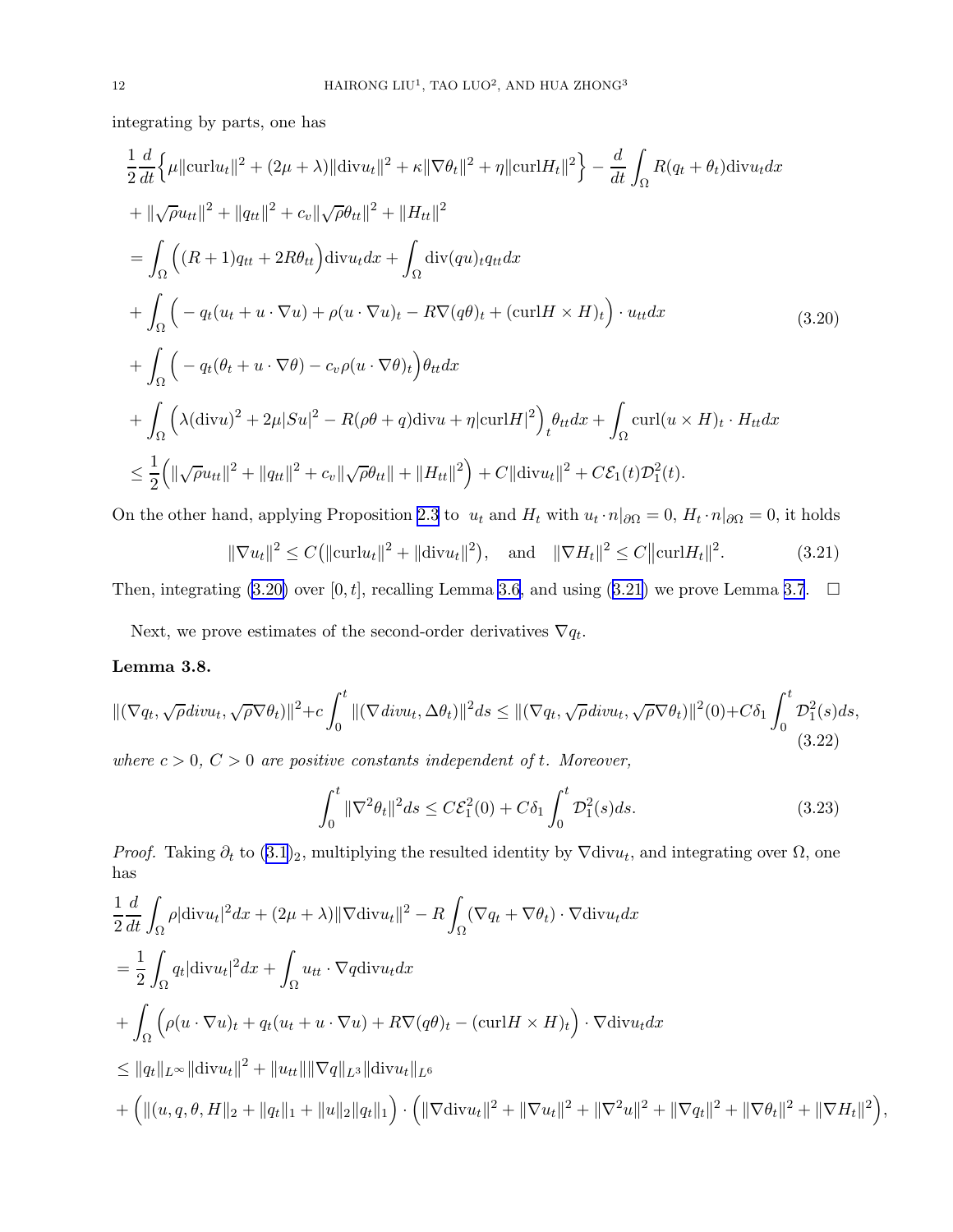<span id="page-12-0"></span>which yields

$$
\frac{1}{2} \frac{d}{dt} \int_{\Omega} \rho |\text{div} u_t|^2 dx + \frac{2\mu + \lambda}{2} ||\nabla \text{div} u_t||^2 - R \int_{\Omega} (\nabla q_t + \nabla \theta_t) \cdot \nabla \text{div} u_t dx
$$
\n(3.24)\n
$$
\leq \delta_1 \left( ||\text{div} u_t||^2 + ||u_{tt}||^2 + ||\nabla \text{div} u_t||^2 + ||\nabla u_t||^2 + ||\nabla^2 u||^2 + ||\nabla q_t||^2 + ||\nabla \theta_t||^2 + ||\nabla H_t||^2 \right).
$$

To eliminate the singular terms on the left-hand side of (3.24), we take  $\partial_t$  to (3.[1\)](#page-6-0)<sub>3</sub>, multiply the resulted identity by  $\Delta\theta_t$ , and integrate over  $\Omega$ , then it holds

$$
\frac{c_v}{2} \frac{d}{dt} \int_{\Omega} \rho |\nabla \theta_t|^2 dx + \kappa ||\Delta \theta_t||^2 + R \int_{\Omega} \nabla \theta_t \cdot \nabla \text{div} u_t dx
$$
\n
$$
= \frac{c_v}{2} \int_{\Omega} q_t |\nabla \theta_t|^2 dx + c_v \int_{\Omega} \theta_{tt} \nabla q \cdot \nabla \theta_t dx + \int_{\Omega} \left( \rho (u \cdot \nabla \theta)_t + q_t (\theta_t + u \cdot \nabla \theta) \right) \Delta \theta_t dx
$$
\n
$$
- \int_{\Omega} \partial_t \left( \lambda (\text{div} u)^2 + 2\mu |S(u)|^2 - R(\rho \theta + q) \text{div} u + \eta |\text{curl} H|^2 \right) \Delta \theta_t dx
$$
\n
$$
\leq ||q_t||_{L^3} ||\nabla \theta_t||_{L^6} ||\nabla \theta_t|| + ||\nabla q||_{L^3} ||\nabla \theta_t||_{L^6} ||\theta_{tt}||
$$
\n
$$
+ \left( ||(u, \theta, H)||_2 + ||(q, q_t)||_1 \right) \cdot \left( ||\Delta \theta_t||^2 + ||\nabla u_t||^2 + ||\nabla \theta_t||^2 + ||\nabla q_t||^2 + ||\nabla \text{div} u_t||^2 + ||\nabla q_t||^2 + ||\nabla q_t||^2 + ||\nabla q_t||^2 + ||\nabla q_t||^2 + ||\nabla^2 H_t||^2 \right).
$$
\nTherefore, by using the glintia estimates  $||\nabla^2 \theta||^2 \leq C \left( ||\Delta \theta||^2 + ||\nabla \theta||^2 \right)$  one has

Therefore, by using the elliptic estimate  $\|\nabla^2 \theta_t\|^2 \le C(|\Delta \theta_t|^2 + \|\nabla \theta_t\|^2)$ , one has

$$
\frac{c_v}{2}\frac{d}{dt}\int_{\Omega}\rho|\nabla\theta_t|^2dx + \frac{\kappa}{2}\|\Delta\theta_t\|^2 + R\int_{\Omega}\nabla\theta_t \cdot \nabla \text{div}u_t dx
$$
\n
$$
\leq C\delta_1\left(\|\theta_{tt}\|^2 + \|\nabla u_t\|^2 + \|\nabla\theta_t\|^2 + \|\nabla q_t\|^2 + \|\nabla \text{div}u_t\|^2 + \|\nabla q_t\|^2 + \|\nabla^2 H_t\|^2\right). \tag{3.25}
$$

Similarly, taking  $\partial_t \nabla$  to  $(3.1)_1$  $(3.1)_1$  $(3.1)_1$ , multiplying the resulted identity by  $R\nabla q_t$ , and integrating over  $\Omega$ , we get

$$
\frac{R}{2}\frac{d}{dt}\int_{\Omega}|\nabla q_t|^2dx + R\int_{\Omega}\nabla q_t \cdot \nabla \text{div}u_t dx = R\int_{\Omega}\partial_t\nabla \text{div}(qu) \cdot \nabla q_t dx. \tag{3.26}
$$

The integration on the right hand side will appear term  $\nabla^2 q_t$  which is not included in  $\mathcal{D}_1(t)$ , we shall work on it carefully.

$$
\int_{\Omega} \partial_t \nabla \text{div}(qu) \cdot \nabla q_t dx = \int_{\Omega} u \cdot \nabla^2 q_t \cdot \nabla q_t dx
$$
\n
$$
+ \int_{\Omega} \left( \text{div} u \nabla q_t + q_t \nabla \text{div} u_t + \text{div} u_t \nabla q + q \nabla \text{div} u_t + \nabla u_t \cdot \nabla q + u_t \cdot \nabla^2 q + \nabla u \cdot \nabla q_t \right) \cdot \nabla q_t dx
$$
\n
$$
\leq \int_{\Omega} u \cdot \nabla^2 q_t \cdot \nabla q_t dx + \left( \|\nabla u\|_{L^\infty} + \|\nabla \text{div} u\|_{L^3} + \|\nabla q\|_{L^3} + \|q\|_{L^\infty} + \|\nabla^2 q\| \right) \cdot \left( \|\nabla q_t\|^2 + \|u_t\|_2^2 \right)
$$
\n
$$
\leq \int_{\Omega} u \cdot \nabla^2 q_t \cdot \nabla q_t dx + \delta_1 \left( \|\nabla q_t\|^2 + \|u_t\|_2^2 \right).
$$
\nIn addition, integrating by parts with  $u : n|_{\Omega} = 0$  gives

In addition, integrating by parts with  $u \cdot n|_{\partial\Omega} = 0$  gives

$$
\int_{\Omega} u \cdot \nabla^2 q_t \cdot \nabla q_t dx = -\frac{1}{2} \int_{\Omega} \text{div} u |\nabla q_t|^2 dx \le \delta_1 ||\nabla q_t||^2.
$$

Therefore, plugging into (3.26), we obtain

$$
\frac{R}{2}\frac{d}{dt}\int_{\Omega}|\nabla q_t|^2dx + R\int_{\Omega}\nabla q_t \cdot \nabla \text{div}u_t dx \leq \delta_1\left(\|\nabla q_t\|^2 + \|u_t\|_2^2\right). \tag{3.27}
$$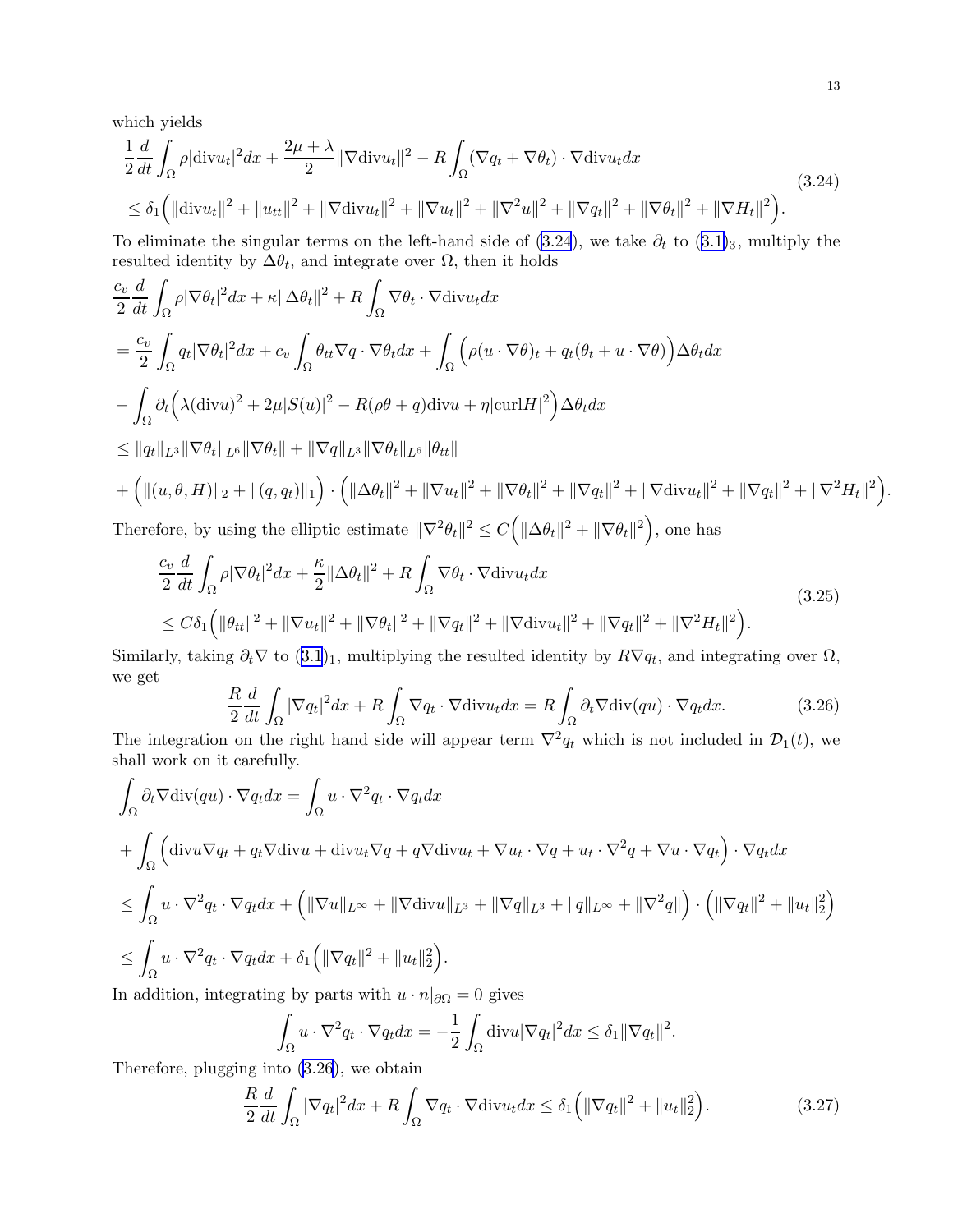<span id="page-13-0"></span>Finally,summing  $(3.24)$  $(3.24)$ ,  $(3.25)$  $(3.25)$  $(3.25)$  and  $(3.27)$  $(3.27)$  $(3.27)$ , and integrating the resulting estimates over  $[0, t]$ , we obtain the desired estimate([3.22\)](#page-11-0).

In addition, applying Lemma [2.6](#page-5-0) to  $\theta_t$ , that is  $\int_0^t \|\nabla^2 \theta_t\|^2 ds \leq C \int_0^t (\|\Delta \theta_t\|^2 + \|\nabla \theta_t\|^2) ds$ , so together with Lemma [3.6](#page-10-0) and [\(3.22](#page-11-0)), we obtain the estimate([3.23\)](#page-11-0). This completes the proof of Lemma [3.8.](#page-11-0)

#### Lemma 3.9.

$$
\|(\sqrt{\rho} \operatorname{curl} u_t, \operatorname{curl} H_t)\|^2 + c \int_0^t \|(\operatorname{curl}^2 u_t, \operatorname{curl}^2 H_t)\|^2 ds \le \|(\sqrt{\rho} \operatorname{curl} u_t, \operatorname{curl} H_t)\|^2(0) + C\delta_1 \int_0^t \mathcal{D}_1^2(s)ds,\tag{3.28}
$$

where  $c > 0$ ,  $C > 0$  are positive constants independent of t. Moreover, it holds

$$
\int_0^t \left( \|\nabla^2 H_t\|^2 + \|\nabla^2 u_t\|^2 \right) ds \le C \mathcal{E}_1^2(0) + C \delta_1 \int_0^t \mathcal{D}_1^2(s) ds. \tag{3.29}
$$

*Proof.*Notice that differentiation of the equations  $(3.15)$  and  $(3.18)$  $(3.18)$  with respect to t will keep the boundary conditions  $w_t \times n|_{\partial\Omega} = 0$  and  $\phi_t \times n|_{\partial\Omega} = 0$ . Similar to the proof on Lemma [3.5,](#page-8-0) computing the integral

$$
\int_{\Omega} \partial_t (3.15) \cdot w_t dx, \quad \text{and} \quad \int_{\Omega} \partial_t (3.18) \cdot \phi_t dx
$$

gives

$$
\frac{1}{2}\frac{d}{dt}\int_{\Omega}\rho|w_t|^2dx + \frac{\mu}{2}||\text{curl}w_t||^2 \leq C\mathcal{E}_1(t)\mathcal{D}_1^2(t),\tag{3.30}
$$

and

$$
\frac{1}{2}\frac{d}{dt}\int_{\Omega}|\phi_t|^2dx + \frac{\eta}{2}\|\mathrm{curl}\phi_t\|^2 \le C\mathcal{E}_1(t)\mathcal{D}_1^2(t). \tag{3.31}
$$

Then, summing up  $(3.30)$  and  $(3.31)$ , integrating over  $[0, t]$  gives  $(3.28)$ .

Furthermore, applying Lemma [2.4](#page-5-0) with  $v = H_t$ , and noting that  $\Delta H_t = -\text{curl}^2 H_t$ , we get

$$
\int_0^t \|\nabla^2 H_t\|^2 ds \le C \int_0^t \left( \|\Delta H_t\|^2 + \|\nabla H_t\|^2 \right) ds
$$
  
\n
$$
\le C \int_0^t \left( \|\mathrm{curl}^2 H_t\|^2 + \|\nabla H_t\|^2 \right) ds
$$
  
\n
$$
\le C \mathcal{E}_1^2(0) + C\delta_1 \int_0^t \mathcal{D}_1^2(s) ds,
$$

thanks to Lemma [3.6](#page-10-0) and (3.28).

Similarly, applying Lemma [2.4](#page-5-0) with  $v = u_t$ , we get

$$
\int_0^t \|\nabla^2 u_t\|^2 ds \le C \int_0^t \left( \|\Delta u_t\|^2 + \|\nabla u_t\|^2 \right) ds
$$
  
\n
$$
\le C \int_0^t \left( \|\mathrm{curl}^2 u_t\|^2 + \|\nabla \mathrm{div} u_t\|^2 + \|\nabla u_t\|^2 \right) ds
$$
  
\n
$$
\le C \mathcal{E}_1^2(0) + C \delta_1 \int_0^t \mathcal{D}_1^2(s) ds,
$$

thanks to Lemma [3.8,](#page-11-0) Lemma [3.6](#page-10-0) and  $(3.28)$ .

Next, we shall derive the estimate of  $(\nabla^2 u, \nabla^2 H, \nabla^2 \theta)$  into the following two lemmas.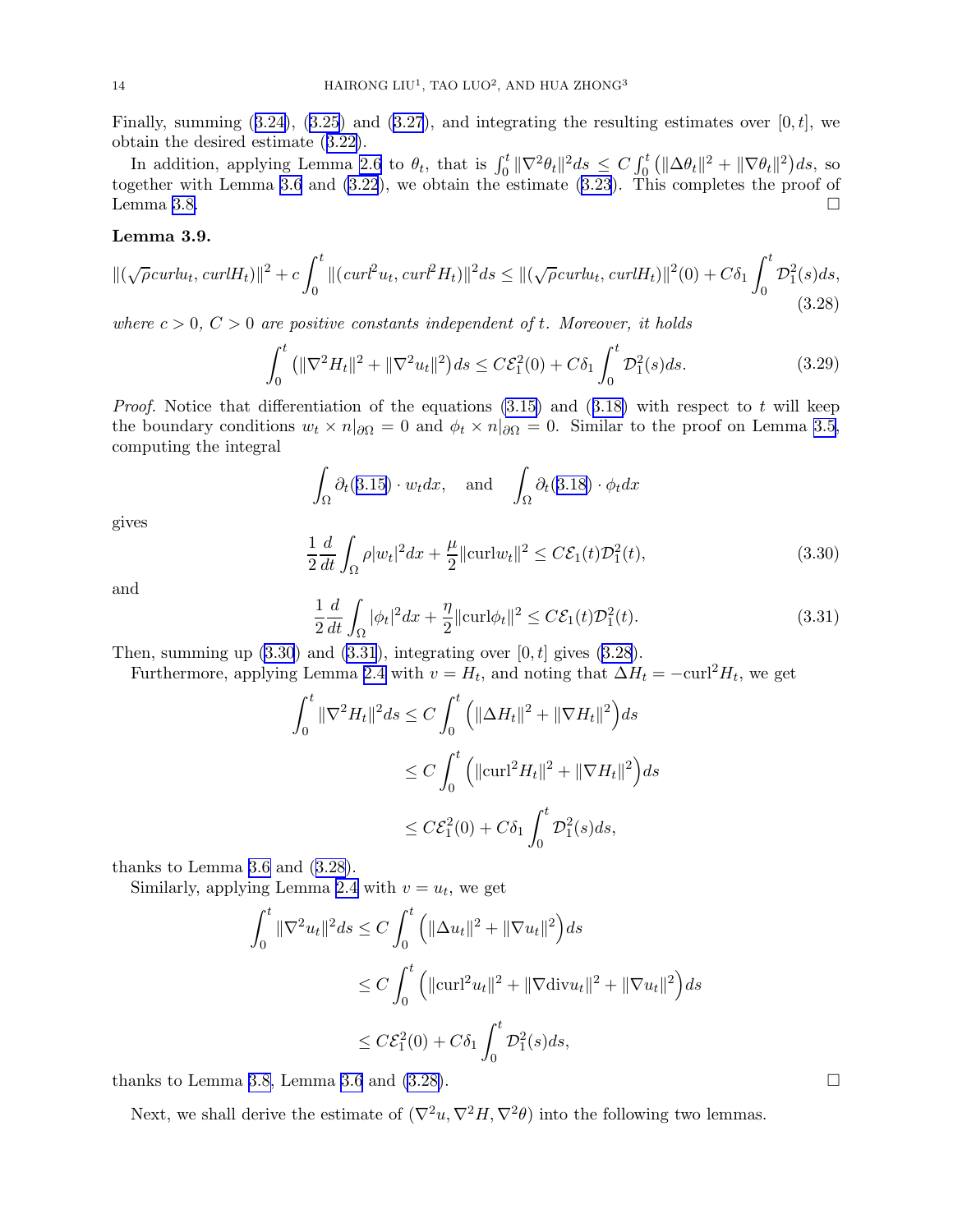#### <span id="page-14-0"></span>Lemma 3.10.

$$
\|(\nabla \operatorname{div} \Lambda \Delta \theta)\|^2 + c \int_0^t \|(\nabla q_t, \nabla \theta_t)\|^2 ds \le C \|(\nabla \operatorname{div} \Lambda \Delta \theta)\|^2(0) + C\delta_1 \int_0^t \mathcal{D}_1^2(s) ds,\tag{3.32}
$$

where  $c > 0$ ,  $C > 0$  are positive constants independent of t.

Moreover,

$$
\|\nabla^2 \theta\|^2 \le C\mathcal{E}_1^2(0) + C\delta_1 \int_0^t \mathcal{D}_1^2(s)ds. \tag{3.33}
$$

*Proof.* Taking  $\partial_t$  to equation  $(3.1)_2$ , multiplying the resulted equality by  $\nabla \text{div}u$  in  $L^2(\Omega)$ , and using the fact  $\int_{\Omega} \text{curl}^2 u_t \cdot \nabla \text{div} u dx = 0$ , we get

$$
\frac{2\mu + \lambda}{2} \frac{d}{dt} \int_{\Omega} |\nabla \text{div} u|^2 dx - R \int_{\Omega} (\nabla q_t + \nabla \theta_t) \cdot \nabla \text{div} u dx
$$
  
= 
$$
\int_{\Omega} \rho (u_{tt} + u \cdot \nabla u_t) \cdot \nabla \text{div} u dx + \int_{\Omega} \left( q_t u_t + (\rho u)_t \cdot \nabla u + R \nabla (q \theta)_t - (\text{curl} H \times H)_t \right) \cdot \nabla \text{div} u dx
$$
  

$$
\leq \mathcal{E}_1(t) \mathcal{D}_1^2(t).
$$
 (3.34)

To eliminate the singular terms on the left-hand side of  $(3.34)$ , we apply operator  $\nabla$  to equations  $(3.1)<sub>1</sub>$  $(3.1)<sub>1</sub>$  and  $(3.1)<sub>3</sub>$ , then multiply the resulting equality by  $R\nabla q_t$  and  $\nabla \theta_t$  in  $L^2(\Omega)$  to get

$$
R \|\nabla q_t\|^2 + R \int_{\Omega} \nabla \text{div} u \cdot \nabla q_t dx
$$
  
=  $-R \int_{\Omega} \nabla (\text{div}(qu)) \cdot \nabla q_t dx$  (3.35)  
 $\leq \mathcal{E}_1(t) \mathcal{D}_1^2(t),$ 

and

$$
\frac{\kappa}{2} \frac{d}{dt} \int_{\Omega} |\Delta \theta|^2 dx + c_v \|\sqrt{\rho} \nabla \theta_t\|^2 + R \int_{\Omega} \nabla \text{div} u \cdot \nabla \theta_t dx
$$
\n
$$
= \int_{\Omega} \left( c_v \nabla q \cdot (\theta_t + u \cdot \theta) + c_v \rho \nabla (u \cdot \nabla \theta) \right) \cdot \nabla \theta_t dx
$$
\n
$$
+ \int_{\Omega} \nabla \left( \lambda (\text{div} u)^2 + 2\mu |S(u)|^2 - R(\rho \theta + q) \text{div} u + \eta |\text{curl} H|^2 \right) \cdot \nabla \theta_t dx
$$
\n
$$
\leq \mathcal{E}_1(t) \mathcal{D}_1^2(t).
$$
\n(3.36)

Then, from (3.34), combining with (3.35) and (3.36), we obtain (3.32).

Moreover, applying Lemma [2.6](#page-5-0) to  $\theta$ , that is  $\|\nabla^2 \theta\|^2 \leq C(\|\Delta \theta\|^2 + \|\nabla \theta\|^2)$ , so combining with Lemma [3.4](#page-7-0) and (3.32), we obtain the estimate (3.33). The proof is completed.  $\square$ 

### Lemma 3.11.

$$
\|(\sqrt{\rho} \operatorname{curl}^2 u, \operatorname{curl}^2 H)\|^2 + c \int_0^t \|(\operatorname{curl}^3 u, \operatorname{curl}^3 H)\|^2 ds \le \|(\sqrt{\rho} \operatorname{curl}^2 u, \operatorname{curl}^2 H)\|^2(0) + C\delta_1 \int_0^t \mathcal{D}_1^2(s)ds,\tag{3.37}
$$

where  $c > 0$ ,  $C > 0$  are positive constants independent of t. Moreover,

$$
\|\nabla^2 H\|^2 + \int_0^t \|\nabla^3 H\|^2 \le C\mathcal{E}_1^2(0) + C\delta_1 \int_0^t \mathcal{D}_1^2(s)ds. \tag{3.38}
$$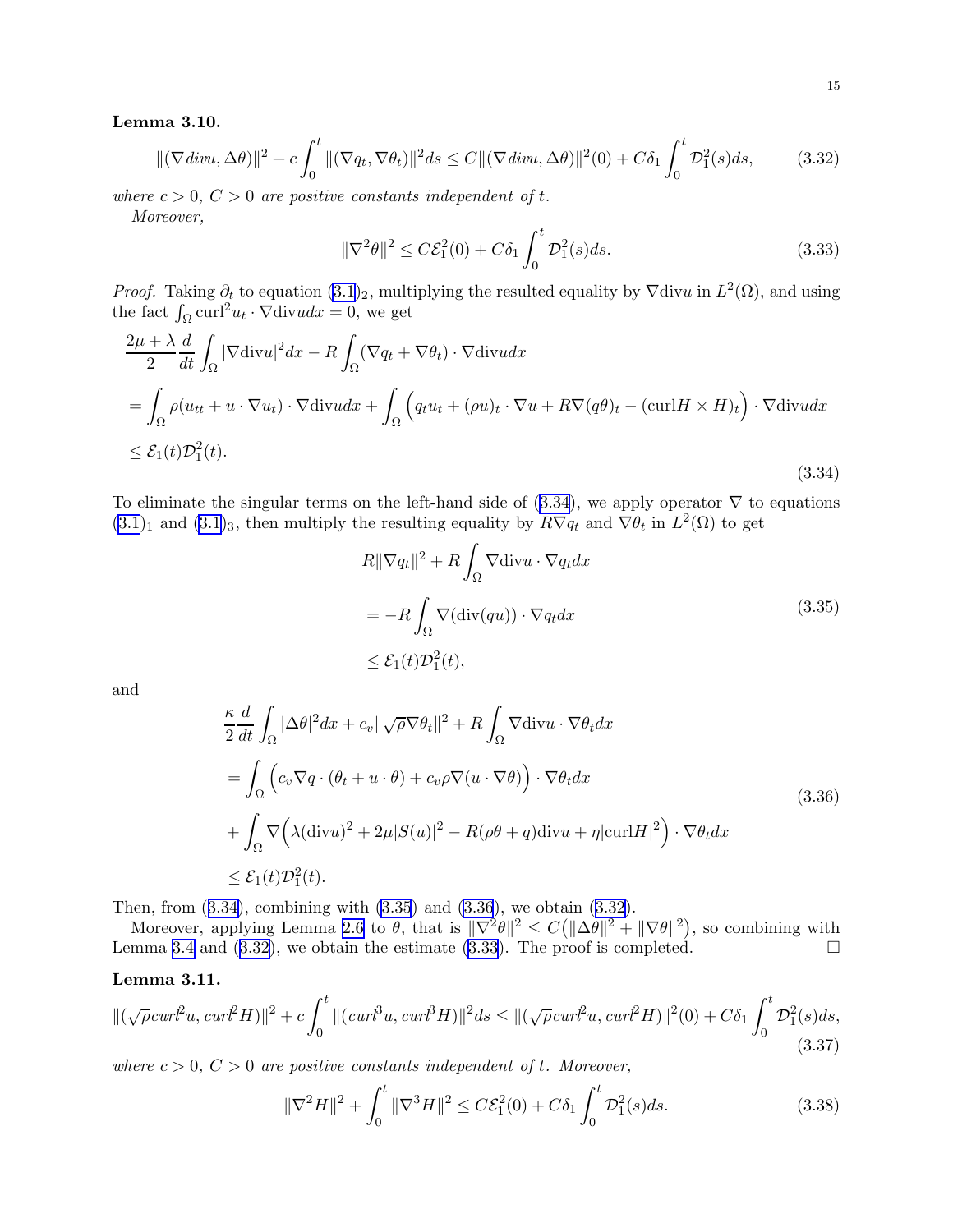<span id="page-15-0"></span>and

$$
\|\nabla^2 u\|^2 + \int_0^t \|\nabla \operatorname{curl}^2 u\|^2 \le C \mathcal{E}_1^2(0) + C\delta_1 \int_0^t \mathcal{D}_1^2(s) ds. \tag{3.39}
$$

*Proof.* Firstly, integrating by parts with  $w_t \times n|_{\partial\Omega} = 0$ , it holds

$$
\int_{\Omega} \rho w_t \cdot \operatorname{curl}^2 w dx = \int_{\Omega} \operatorname{curl}(\rho w_t) \cdot \operatorname{curl}w dx
$$

$$
= \frac{1}{2} \frac{d}{dt} \int_{\Omega} \rho |\operatorname{curl}w|^2 dx - \frac{1}{2} \int_{\Omega} q_t |\operatorname{curl}w|^2 dx + \int_{\Omega} (\nabla q \times w_t) \cdot \operatorname{curl}w dx.
$$

Taking([3.15\)](#page-9-0) inner with curl<sup>2</sup>w, and integrating over  $\Omega$ , we obtain

$$
\frac{1}{2}\frac{d}{dt}\int_{\Omega}\rho|\mathrm{curl}w|^{2}dx + \mu|\mathrm{curl}^{2}w\|^{2}
$$
\n
$$
= \frac{1}{2}\int_{\Omega}q_{t}|\mathrm{curl}w|^{2}dx - \int_{\Omega}(\nabla q \times w_{t}) \cdot \mathrm{curl}wdx + \int_{\Omega}\left(K + \mathrm{curl}(\mathrm{curl}H \times H) - \rho u \cdot w\right) \cdot \mathrm{curl}^{2}wdx
$$
\n
$$
\leq \mathcal{E}_{1}(t)\mathcal{D}_{1}^{2}(t). \tag{3.40}
$$

Similarly, taking (3.[18\)](#page-9-0) inner with  $\mathrm{curl}^2 \phi$  in  $L^2(\Omega)$ , one has

$$
\frac{1}{2}\frac{d}{dt}\int_{\Omega}|\text{curl}\phi|^{2}dx + \eta||\text{curl}^{2}\phi||^{2} = \int_{\Omega}\text{curl}^{2}(u \times H) \cdot \text{curl}^{2}\phi dx
$$
\n
$$
\leq \mathcal{E}_{1}(t)\mathcal{D}_{1}^{2}(t).
$$
\n(3.41)

Therefore, integrating  $(3.40)$  and  $(3.41)$  over  $[0, t]$  gives  $(3.37)$ .

Moreover, since  $\text{curl}^2 u \cdot n|_{\partial\Omega} = 0$ , applying Lemma [2.2,](#page-4-0) it holds

$$
\int_0^t \|\nabla \operatorname{curl}^2 u\|^2 ds \le C \int_0^t \left( \|\operatorname{curl}^3 u\|^2 + \|\operatorname{curl}^2 u\|^2 \right) ds
$$
  

$$
\le C \mathcal{E}_1^2(0) + C \delta_1 \int_0^t \mathcal{D}_1^2(s) ds,
$$

due to Lemma [3.5](#page-8-0) and([3.37](#page-14-0)).

Noting that  $\text{curl}^2H \cdot n|_{\partial\Omega} = 0$ , applying elliptic estimate and Lemma [2.2](#page-4-0) again, we has

$$
\int_0^t \|\nabla^3 H\|^2 ds \le C \int_0^t \left( \|\Delta H\|_1^2 + \|\nabla H\|^2 \right) ds
$$
  
\n
$$
\le C \int_0^t \left( \|\mathrm{curl}^2 H\|_1^2 + \|\nabla H\|^2 \right) ds
$$
  
\n
$$
\le C \int_0^t \left( \|\mathrm{curl}^3 H\|^2 + \|\mathrm{curl}^2 H\|^2 + \|\nabla H\|^2 \right) ds
$$
  
\n
$$
\le C \mathcal{E}_1^2(0) + C \delta_1 \int_0^t \mathcal{D}_1^2(s) ds,
$$

thanks to Lemma [3.2,](#page-6-0) Lemma [3.5](#page-8-0) and [\(3.37\)](#page-14-0).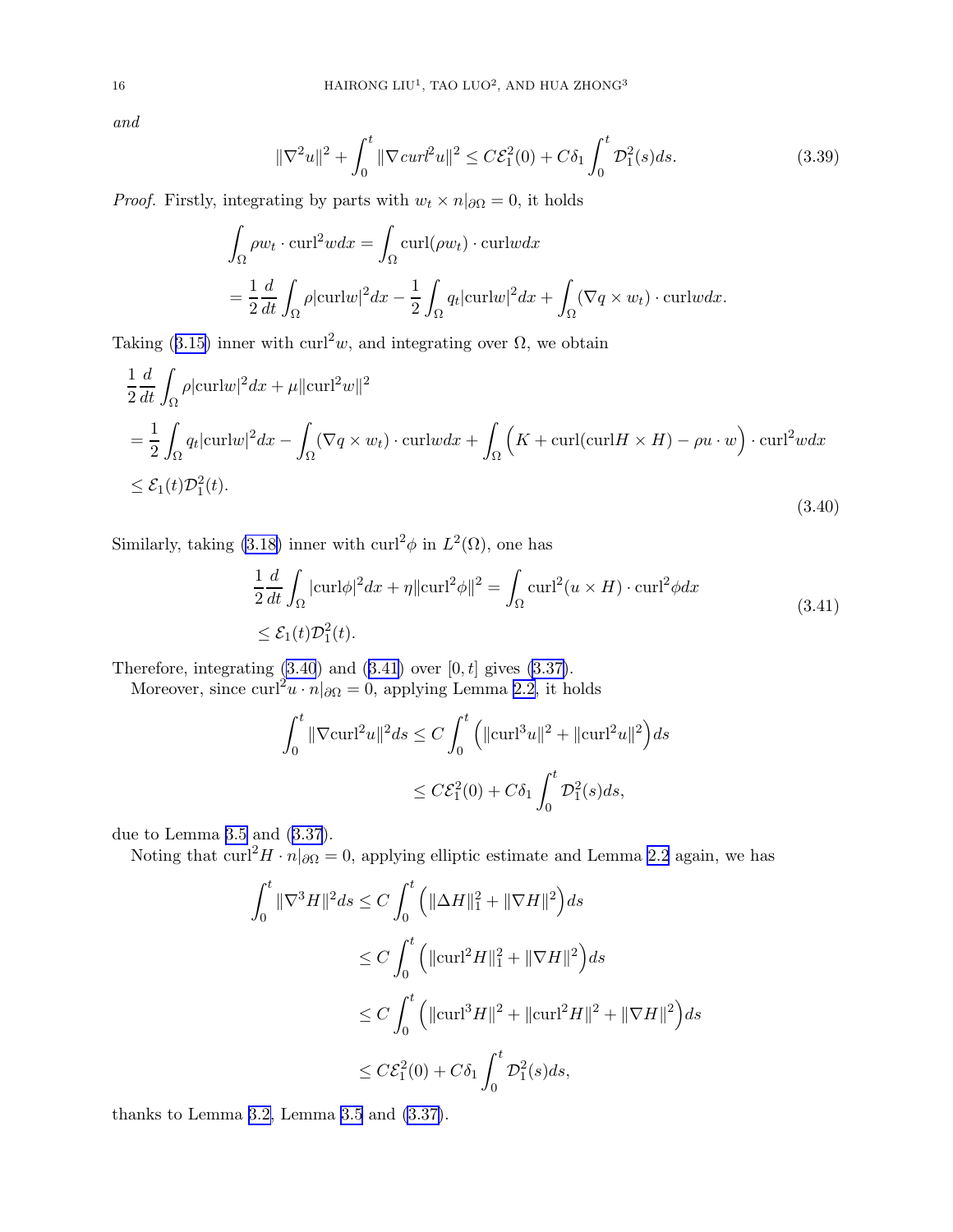<span id="page-16-0"></span>Furthermore, applying elliptic estimate and the fact  $div H = 0$ , it holds

$$
\|\nabla^2 H\|^2 \le C\left(\|\Delta H\|^2 + \|\nabla H\|^2\right)
$$
  
\n
$$
\le C\left(\|\operatorname{curl}^2 H\|^2 + \|\nabla H\|^2\right)
$$
  
\n
$$
\le C\mathcal{E}_1^2(0) + C\delta_1 \int_0^t \mathcal{D}_1^2(s)ds,
$$

thanks to Lemma [3.3](#page-7-0) and([3.37\)](#page-14-0). Applying elliptic estimate again, it holds

$$
\|\nabla^2 u\|^2 \le C(\|\Delta u\|^2 + \|\nabla u\|^2)
$$
  
\n
$$
\le C(\|\text{curl}^2 u\|^2 + \|\nabla \text{div} u\|^2 + \|\nabla u\|^2)
$$
  
\n
$$
\le C\mathcal{E}_1^2(0) + C\delta_1 \int_0^t \mathcal{D}_1^2(s)ds,
$$

thanks to Lemma [3.3,](#page-7-0) Lemma [3.10](#page-13-0)and  $(3.37)$  $(3.37)$ .

Now, we prove the estimate of  $\nabla^2 q$ .

## Lemma 3.12.

$$
\|\nabla^2 q\|^2 + c \int_0^t \|\nabla^2 \operatorname{div} u\|^2 ds \le C \mathcal{E}_1^2(0) + \varepsilon \int_0^t \|\nabla^2 q\|^2 ds + C \delta_1 \int_0^t \mathcal{D}_1^2(s) ds. \tag{3.42}
$$

*Proof.* Taking  $\partial_{x_i}$  to  $(3.1)_2$ , multiplying the resulting identities by  $\partial_{x_i} \nabla \text{div} u$ , integrating over  $\Omega$ , we obtain

$$
(2\mu + \lambda) \|\nabla^2 \operatorname{div} u\|^2 - R \int_{\Omega} (\nabla^2 q + \nabla^2 \theta) \cdot \nabla^2 \operatorname{div} u \, dx
$$
  
=  $-\mu \int_{\Omega} \nabla \operatorname{curl}^2 u \cdot \nabla^2 \operatorname{div} u \, dx + \int_{\Omega} \left( \nabla (\rho (u_t + u \cdot \nabla u)) + R \nabla^2 (q\theta) - \nabla (\operatorname{curl} H \times H) \cdot \nabla^2 \operatorname{div} u \, dx \right).$ 

To eliminate the singular terms on the left-hand side of the above, we compute the integral

$$
\int_{\Omega} \left\{ \partial_{x_i} \nabla (3.1)_1 \cdot R(\partial_{x_i} \nabla q + \partial_{x_i} \nabla \theta) \right\} dx
$$

to obtain

$$
\frac{R}{2}\frac{d}{dt}\int_{\Omega}|\nabla^2 q|^2 dx + R\frac{d}{dt}\int_{\Omega}\nabla^2 q \cdot \nabla^2 \theta dx + R\int_{\Omega}(\nabla^2 q + \nabla^2 \theta) \cdot \nabla^2 \text{div}u dx
$$

$$
= R\int_{\Omega}\nabla^2 q \cdot \nabla^2 \theta_t dx - R\int_{\Omega}\nabla^2 \text{div}(qu) \cdot (\nabla^2 q + \nabla^2 \theta) dx,
$$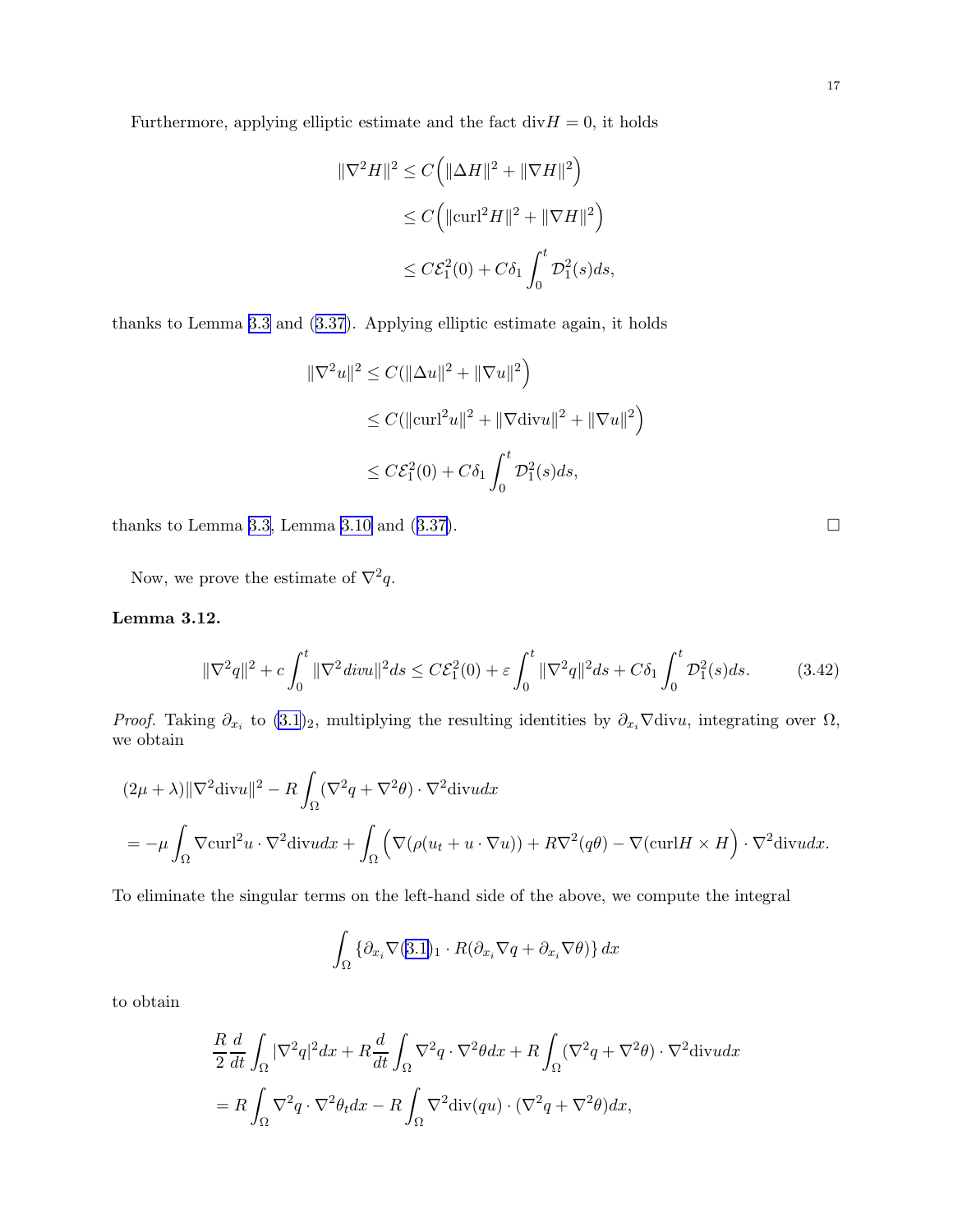Summing up the above yields

$$
\frac{R}{2} \frac{d}{dt} \int_{\Omega} |\nabla^2 q|^2 dx + R \frac{d}{dt} \int_{\Omega} \nabla^2 q \cdot \nabla^2 \theta dx + (2\mu + \lambda) ||\nabla^2 \text{div} u||^2
$$
\n
$$
= -\mu \int_{\Omega} \nabla \text{curl}^2 u \cdot \nabla^2 \text{div} u dx + \int_{\Omega} \left( \nabla (\rho (u_t + u \cdot \nabla u)) + R \nabla^2 (q\theta) - \nabla (\text{curl} H \times H) \right) \cdot \nabla^2 \text{div} u dx
$$
\n
$$
+ R \int_{\Omega} \nabla^2 q \cdot \nabla^2 \theta_t dx - R \int_{\Omega} (\nabla^2 q + \nabla^2 \theta) \cdot \nabla^2 \text{div}(qu) dx
$$
\n
$$
\equiv K_1 + K_2 + K_3 + K_4.
$$
\n(3.43)

Using Cauchy's inequality,

$$
K_1 \le \frac{2\mu + \lambda}{4} \|\nabla^2 \text{div} u\|^2 + C \|\nabla \text{curl}^2 u\|^2,
$$
\n(3.44)

$$
K_2 \le \frac{2\mu + \lambda}{4} \|\nabla^2 \text{div} u\|^2 + C \Big( \|\nabla (\rho (u_t + u \cdot \nabla u))\|^2 + \|\nabla^2 (q\theta)\|^2 + \|\nabla (\text{curl} H \times H)\|^2 \Big)
$$
  

$$
\le \frac{2\mu + \lambda}{4} \|\nabla^2 \text{div} u\|^2 + \Big( \|(u, q, \theta, H)\|^2 \Big) \Big( \|\nabla^2 u\|^2 + \|\nabla u_t\|^2 + \|\nabla^2 q\|^2 + \|\nabla^2 \theta\|^2 + \|\nabla \text{curl} H\|^2 \Big)
$$
  

$$
\le \frac{2\mu + \lambda}{4} \|\nabla^2 \text{div} u\|^2 + \delta \Big( \|\nabla^2 u\|^2 + \|\nabla u_t\|^2 + \|\nabla^2 q\|^2 + \|\nabla^2 \theta\|^2 + \|\nabla \text{curl} H\|^2 \Big),
$$
(3.45)

and

$$
K_3 \le \varepsilon ||\nabla^2 q||^2 + C_{\varepsilon} ||\nabla^2 \theta_t||^2. \tag{3.46}
$$

The term  $K_4$  becomes

 $K_4 = R$ z  $\int_{\Omega} (\nabla^2 q + \nabla^2 \theta) \cdot \Big($  $\nabla^2 q \text{div}u + 2\nabla q \cdot \nabla \text{div}u + q \nabla^2 \text{div}u + \nabla^2 u \cdot \nabla q + u \cdot \nabla^3 q + 2 \nabla u \cdot \nabla^2 q \Big) dx$ The term  $\nabla^3 q$  including on  $K_4$ , by using integration by parts with  $u \cdot n|_{\partial\Omega} = 0$ , we obtain

$$
R \int_{\Omega} (\nabla^2 q + \nabla^2 \theta) u \cdot \nabla^3 q dx
$$
  
=  $-\frac{R}{2} \int_{\Omega} \text{div} u |\nabla^2 q|^2 dx - R \int_{\Omega} \nabla^3 \theta u \cdot \nabla^2 q dx - R \int_{\Omega} \text{div} u \nabla^2 \theta \cdot \nabla^2 q dx$   
 $\leq (||\text{div} u||_{L^{\infty}} + ||u||_{L^{\infty}}) \cdot (||\nabla^2 q||^2 + ||\nabla^2 \theta||^2 + ||\nabla^3 \theta||^2)$   
 $\leq \delta (||\nabla^2 q||^2 + ||\nabla^2 \theta||^2 + ||\nabla^3 \theta||^2).$ 

While the other terms on  $K_4$  is controlled by  $\delta\left(\|\nabla^2 q\|^2 + \|\nabla^2 \theta\|^2 + \|\nabla^3 u\|^2\right)$ . So

$$
K_4 \le \delta \left( \|\nabla^2 q\|^2 + \|\nabla^2 \theta\|^2 + \|\nabla^3 \theta\|^2 + \|\nabla^3 u\|^2 \right). \tag{3.47}
$$

Putting estimates (3.44)-(3.47)into (3.43) implies

$$
\frac{R}{2}\frac{d}{dt}\int_{\Omega}|\nabla^2q|^2dx + R\frac{d}{dt}\int_{\Omega}\nabla^2q\cdot\nabla^2\theta dx + \frac{2\mu+\lambda}{2}\|\nabla^2\text{div}u\|^2
$$
\n
$$
\leq C\|\nabla\text{curl}^2u\|^2 + \varepsilon\|\nabla^2q\|^2 + C_{\varepsilon}\|\nabla^2\theta_t\|^2 + \delta_1\left(\|\nabla^2q\|^2 + \|\nabla^2\theta\|^2 + \|\nabla^3\theta\|^2 + \|\nabla^3u\|^2\right). \tag{3.48}
$$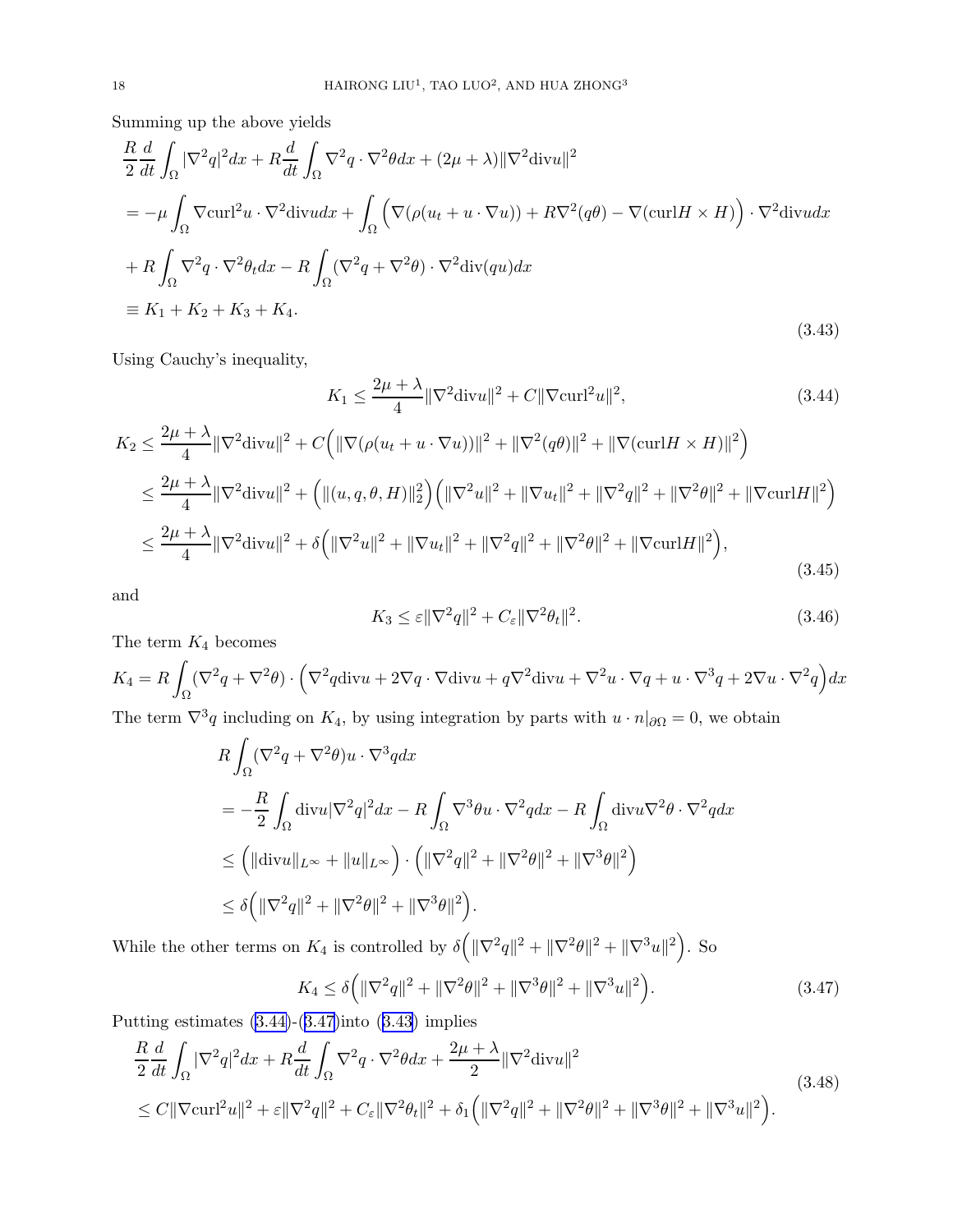$\Box$ 

<span id="page-18-0"></span>Integrating the above over  $[0, t]$  yields

$$
\frac{R}{4} \|\nabla^2 q\|^2 + \frac{2\mu + \lambda}{2} \int_0^t \|\nabla^2 \text{div} u\|^2 ds \le C \|\nabla^2 \theta\|^2 + \varepsilon \int_0^t \|\nabla^2 q\|^2 ds
$$
  
+  $C \int_0^t \left( \|\nabla \text{curl}^2 u\|^2 + \|\nabla^2 \theta_t\|^2 \right) ds + \delta_1 \int_0^t \left( \|\nabla^2 q\|^2 + \|\nabla^2 \theta\|^2 + \|\nabla^3 \theta\|^2 + \|\nabla^3 u\|^2 \right) ds,$ 

whichtogether  $(3.33)$ ,  $(3.23)$  and  $(3.39)$  $(3.39)$  implies the desired result  $(3.42)$  $(3.42)$ .

At last, with Lemma [3.2](#page-6-0)-Lemma [3.12](#page-16-0) at hand, we can use Lemma [2.4](#page-5-0) to obtain the energy estimates of  $\|(\nabla^3 u, \nabla^3 \theta, \nabla^3 H)\|$ . Moreover, we complete the proof of Proposition [3.1](#page-6-0) by adding Lemma [3.2](#page-6-0)-Lemma [3.12,](#page-16-0) and using equation  $(3.1)_2$  $(3.1)_2$  $(3.1)_2$  to obtain the dissipation estimates of  $\|\nabla^2 u\|_1^2 +$  $\|\nabla q\|_1^2$  by choosing  $\varepsilon$  small in Lemma [3.12](#page-16-0). Here, we omit the detail.

### 4. Smooth solution

In this section, we shall prove Theorem [1.3](#page-3-0), that is to improve the regularity of the strong solutions in Theorem [1.1](#page-2-0). Let

$$
\mathcal{E}(t) = ||(u, \theta, H)||_4 + ||q||_3 + ||(q_t, u_t, H_t, \theta_t)||_2 + ||(q_{tt}, u_{tt}, \theta_{tt}, H_{tt})||
$$
\n(4.1)

and

$$
\mathcal{D}(t) = \|(\nabla u, \nabla \theta, \nabla H)\|_{3} + \|\nabla q\|_{2} + \|(q_t, u_t, H_t)\|_{2} + \|\theta_t\|_{3} + \|(u_{tt}, \theta_{tt}, H_{tt})\|_{1} + \|q_{tt}\|.
$$
 (4.2)

We show a priori estimates of  $H^4$  norm in the following.

**Proposition 4.1.** (a priori estimates of  $H^4$  norm) Let  $(q, u, \theta, H)$  be a solution to the initial boundary value problem [\(3.1\)](#page-6-0), [\(3.2\)](#page-6-0) and [\(3.3\)](#page-6-0)in  $t \in [0, T]$ . Then there exists positive constants C and  $\delta$  which are independent of t, such that if

$$
\sup_{0\leq t\leq T}\mathcal{E}(t)\leq \delta,
$$

then there holds, for any  $t \in [0, T]$ ,

$$
\mathcal{E}^2(t) + C \int_0^t \mathcal{D}^2(s)ds \leq C \mathcal{E}^2(0).
$$

We shall divide the proof of Proposition 4.1 into several lemmas. Firstly, with the results in Proposition [3.1](#page-6-0) and using elliptic estimates, one can obtain the following dissipation estimates.

#### Lemma 4.2.

$$
\int_0^t \|\nabla^2 \, \text{curl}^2 u\|^2 \, ds \le C \mathcal{E}_1^2(0),\tag{4.3}
$$

$$
\int_0^t \|\nabla^4 \theta\|^2 ds \le C \mathcal{E}_1^2(0),\tag{4.4}
$$

and

$$
\int_0^t \|\nabla^4 H\|^2 ds \le C \mathcal{E}_1^2(0). \tag{4.5}
$$

*Proof.* Applying Lemma [2.2](#page-4-0) with  $v = \text{curl}^2 u$ ,

$$
\|\nabla^2 \operatorname{curl}^2 u\|^2 \le \|\operatorname{curl}^3 u\|_1^2 + \|\operatorname{curl}^2 u\|^2 + |\operatorname{curl}^2 u \cdot n|_{H^{3/2}(\partial \Omega)}
$$
  

$$
\le \|\operatorname{curl}^3 u\|_1^2 + \|\operatorname{curl}^2 u\|^2,
$$
 (4.6)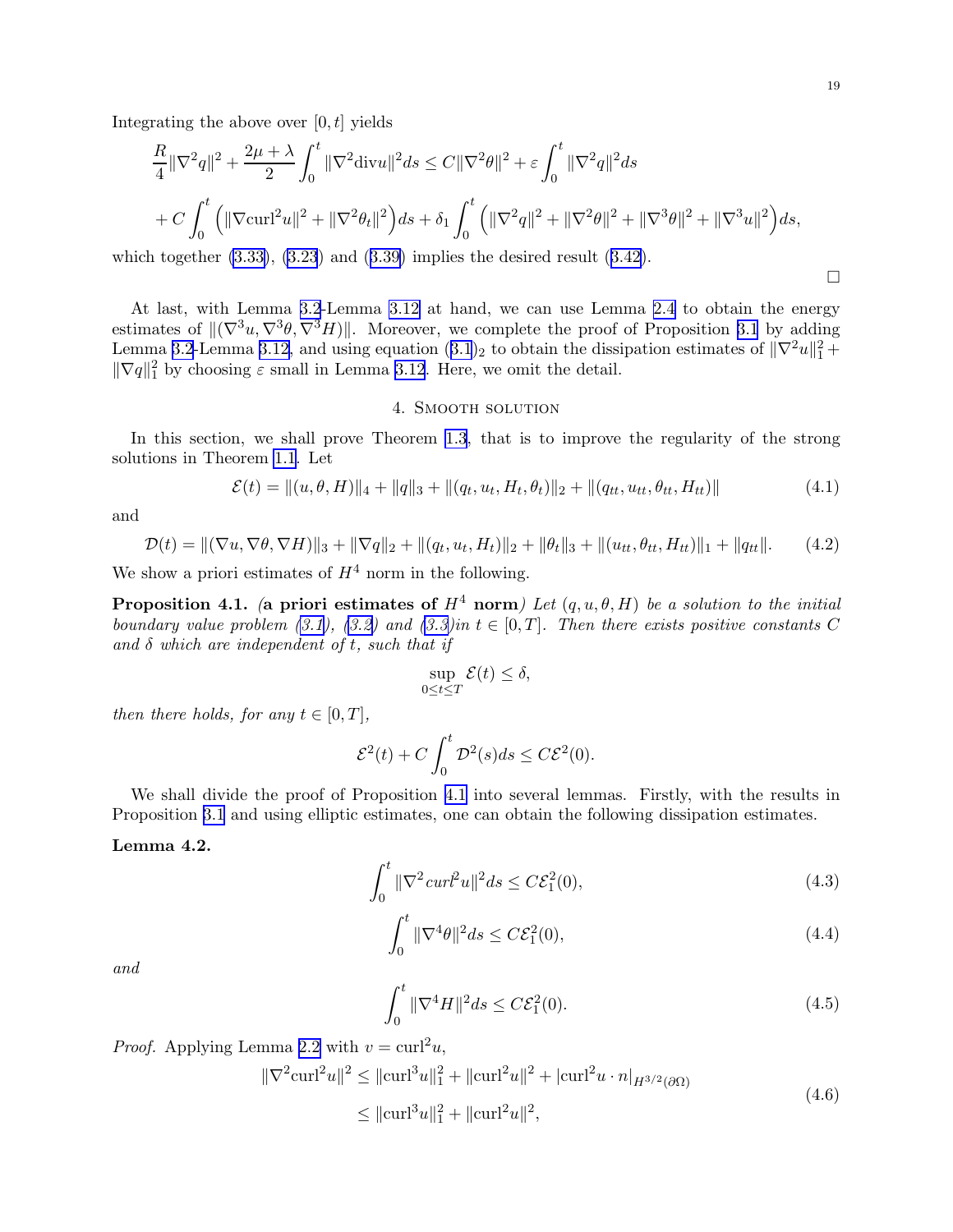<span id="page-19-0"></span>thanks to  $\text{curl}^2 u \cdot n|_{\partial\Omega} = 0$ . Moreover, noting that

$$
\|\mathrm{curl}^3 u\|_1^2 = \|\mathrm{curl}^2 w\|_1^2 = \|\Delta w\|_1^2,
$$

and using the equation of  $w$  [\(3.15\)](#page-9-0), we obtain

$$
\|\Delta w\|_1^2 \le \|\rho w_t + \rho(u \cdot \nabla w - w \cdot \nabla u) + \nabla q \times (u_t + u \cdot \nabla u) + \rho w \text{div}u - H \cdot \nabla \text{curl}H + \text{curl}H \cdot \nabla H\|_1^2
$$

$$
\leq C||w_t||_1^2 + \left(||\nabla q||_1^2 + ||u||_3^2 + ||H||_2^2\right) \cdot \left(||\nabla w_t||^2 + ||\nabla w||_1^2 + ||u_t||_2^2 + ||\nabla u||_2^2 + ||\nabla H||_2^2\right).
$$

Plugging the above back in([4.6](#page-18-0)), one gets

$$
\int_0^t \|\nabla^2 \operatorname{curl}^2 u\|^2 ds \le C \int_0^t \left( \|w_t\|_1^2 + \|\operatorname{curl}^2 u\|^2 \right) ds + \delta \int_0^t \left( \|\nabla w_t\|^2 + \|\nabla w\|_1^2 + \|u_t\|_2^2 + \|\nabla u\|_2^2 + \|\nabla H\|_2^2 \right) ds
$$
  

$$
\le (C + \delta) \int_0^t \mathcal{D}_1^2(s) ds \le C \mathcal{E}_1^2(0).
$$

For magnetic field H, applying Lemma [2.4](#page-5-0) and using equation  $(3.1)_4$ , we get

$$
\int_0^t \|\nabla^4 H\|^2 ds \le \int_0^t \left( \|\Delta H\|_2^2 + \|\nabla H\|^2 \right) ds
$$
  
\n
$$
\le \int_0^t \left( \|H_t\|_2^2 + \|\mathrm{curl}(u \times H)\|_2^2 + \|\nabla H\|^2 \right) ds
$$
  
\n
$$
\le \int_0^t \left( \|H_t\|_2^2 + \|H\|_2^2 \|\nabla u\|_2^2 + \|u\|_2^2 \|\nabla H\|_2^2 + \|\nabla H\|^2 \right) ds
$$
  
\n
$$
\le (C + \delta_1) \int_0^t \mathcal{D}_1^2(s) ds \le C \mathcal{E}_1^2(0).
$$

Finally,we estimate the four-order derivatives of  $\theta$ . Rewrite equation  $(3.1)_2$  $(3.1)_2$  $(3.1)_2$  as

 $\kappa \Delta \theta = c_v \rho (\theta_t + u \cdot \nabla \theta) + R \text{div}u - \lambda (\text{div}u)^2 - 2\mu |S(u)|^2 + R(\rho \theta + q) \text{div}u - \eta |\text{curl}H|^2 \equiv N, (4.7)$ then, applying the elliptic estimates of  $\theta$ ,  $\theta_t$  (Lemma [2.6](#page-5-0)), it is easy to obtain the estimates of  $\|\nabla^4\theta\|_{L_t^2(L^2)}$  and  $\|\nabla^3\theta_t\|_{L_t^2(L^2)}$ . Precisely,

$$
\int_0^t \|\nabla^4 \theta\|^2 ds \le \int_0^t \|N\|_2^2 ds + \int_0^t \|\nabla \theta\|^2 ds
$$
  

$$
\le (C+\delta) \int_0^t \mathcal{D}_1^2(s) ds \le C \mathcal{E}_1^2(0).
$$

The proof of Lemma [4.2](#page-18-0) is completed.  $\Box$ 

Next, we prove estimates of the second-order temporal derivatives  $(q_{tt}, u_{tt}, \theta_{tt}, H_{tt})$ .

## Lemma 4.3.

$$
\|(q_{tt}, u_{tt}, \theta_{tt}, H_{tt})\|^2 + c \int_0^t \|(\nabla u_{tt}, \nabla \theta_{tt}, \nabla H_{tt})\|^2 ds \le C \mathcal{E}^2(0). \tag{4.8}
$$

where  $c > 0$ ,  $C > 0$  are positive constants independent of t. Moreover,

 $\mathbf{I}$ 

$$
|(u_t, \theta_t, H_t)||_2^2 \le C\mathcal{E}^2(0),
$$
\n(4.9)

and

$$
\int_0^t \|\nabla^3 \theta_t\|^2 ds \le C\mathcal{E}^2(0). \tag{4.10}
$$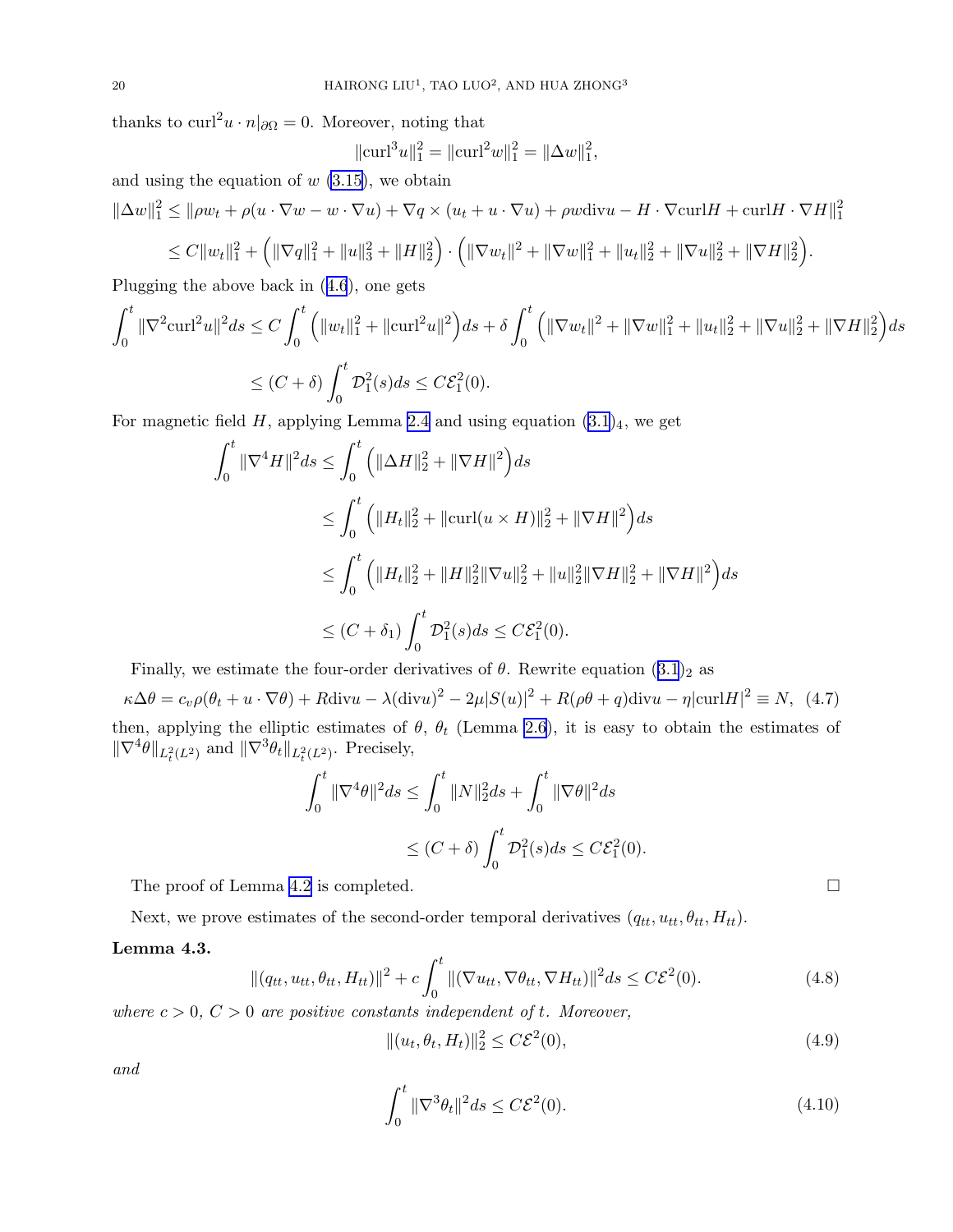<span id="page-20-0"></span>Proof. Computing the following integral

$$
\int_{\Omega} \left\{ \partial_{tt} (3.1)_1 R q_{tt} + \partial_{tt} (3.1)_2 \cdot u_{tt} + \partial_{tt} (3.1)_3 \theta_{tt} + \partial_{tt} (3.1)_4 \cdot H_{tt} \right\} dx,
$$

andnoting that differentiation of the system  $(3.1)$  $(3.1)$  $(3.1)$  with respect to t will keep the boundary conditions([3.3\)](#page-6-0), after integrating by parts, one has

$$
\frac{1}{2}\frac{d}{dt}\int_{\Omega}\left(Rq_{tt}^{2}+\rho|u_{tt}|^{2}+c_{v}\rho\theta_{tt}^{2}+|H_{tt}|^{2}\right)dx+\mu\|\mathrm{curl}u_{tt}\|^{2}+(2\mu+\lambda)\|\mathrm{div}u_{tt}\|^{2}+\kappa\|\nabla\theta_{tt}\|^{2}+\eta\|\mathrm{curl}H_{tt}\|^{2}
$$
\n
$$
=-R\int_{\Omega}(\mathrm{div}(qu))_{tt}q_{tt}dx-\int_{\Omega}\left(q_{tt}(u_{t}+u\cdot\nabla u)+2q_{t}(u_{t}+u\cdot\nabla u)_{t}-\rho u_{tt}\cdot\nabla u+2\rho u_{t}\cdot\nabla u_{t}\right)\cdot u_{tt}dx
$$
\n
$$
-R\int_{\Omega}(\nabla(q\theta))_{tt}\cdot u_{tt}dx+\int_{\Omega}(\mathrm{curl}H\times H)_{tt}\cdot u_{tt}dx
$$
\n
$$
-c_{v}\int_{\Omega}\left(q_{tt}(\theta_{t}+u\cdot\nabla\theta)+2q_{t}(\theta_{t}+u\cdot\nabla\theta)_{t}-\rho u_{tt}\cdot\nabla\theta+2\rho\theta_{t}\cdot\nabla\theta_{t}\right)\theta_{tt}dx
$$
\n
$$
+\int_{\Omega}\left(\lambda(\mathrm{div}u)^{2}+2\mu|S(u)|^{2}-R(\rho\theta+q)\mathrm{div}u+\eta|\mathrm{curl}H|^{2}\right)_{tt}\theta_{tt}dx
$$
\n
$$
+\int_{\Omega}(\mathrm{curl}(u\times H))_{tt}\cdot H_{tt}dx.
$$
\n(4.11)

The term involving third-order derivations of  $q$  can be estimated as follows:

$$
-R \int_{\Omega} (\nabla(q\theta))_{tt} \cdot u_{tt} dx = R \int_{\Omega} (q\theta)_{tt} \cdot \text{div} u_{tt} dx
$$
  
\n
$$
\leq \frac{2\mu + \lambda}{4} ||\text{div} u_{tt}||^2 + C ||(q\theta)_{tt}||^2
$$
  
\n
$$
\leq \frac{2\mu + \lambda}{4} ||\text{div} u_{tt}||^2 + (||(\theta, q)||_2 + ||q_t||_1) (||q_{tt}||^2 + ||\theta_{tt}||^2 + ||\nabla \theta_t||^2)
$$
  
\n
$$
\leq \frac{2\mu + \lambda}{4} ||\text{div} u_{tt}||^2 + C\delta_1 \mathcal{D}_1^2(t),
$$
\n(4.12)

and

$$
\int_{\Omega} (\text{div}(qu))_{tt} q_{tt} dx = \int_{\Omega} u \cdot \nabla q_{tt} q_{tt} dx + \int_{\Omega} (\text{div} u_{tt} q + \text{div} u_{tt} q_{tt} + \text{div} u_{tt} q_{tt}) q_{tt} dx \n= -\frac{1}{2} \int_{\Omega} \text{div} u_{tt} dx + \int_{\Omega} (\text{div} u_{tt} q + \text{div} u_{tt} q_{tt} + \text{div} u_{tt} q_{tt}) q_{tt} dx \n\leq \frac{2\mu + \lambda}{4} ||\text{div} u_{tt} ||^2 + (||\text{div} u||_{L^{\infty}} + ||q||_{L^{\infty}} + ||q_t||_{L^3}) (||\text{div} u_{tt} ||^2 + ||\nabla \text{div} u_t ||^2 + ||q_{tt} ||^2) \n\leq \frac{2\mu + \lambda}{4} ||\text{div} u_{tt} ||^2 + C \delta_1 \mathcal{D}_1^2(t).
$$
\n(4.13)

Noting that

$$
(u \times H) \times n|_{\partial\Omega} = 0,
$$

due to the vector identity  $(u \times H) \times n = (u \cdot n)H - (H \cdot n)u$  and  $u \cdot n|_{\partial\Omega} = 0$ ,  $H \times n|_{\partial\Omega} = 0$ , and moreover, differentiation with respect  $t$  will keep the boundary conditions, it holds

$$
(u \times H)_{tt} \times n|_{\partial\Omega} = 0.
$$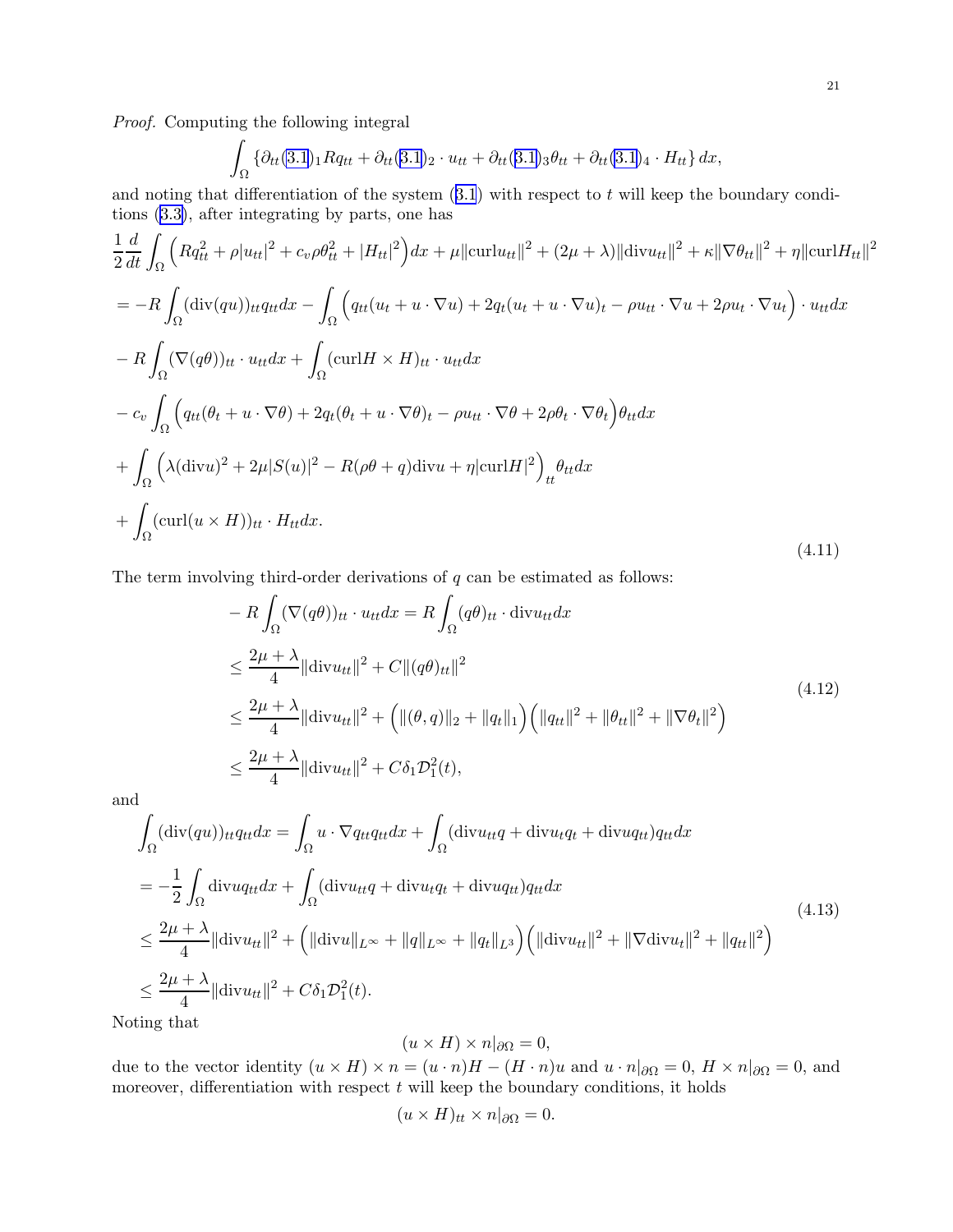<span id="page-21-0"></span>Then the last term on the right hand-side on([4.11](#page-20-0)) becomes

$$
\int_{\Omega} (\text{curl}(u \times H))_{tt} \cdot H_{tt} dx = \int_{\Omega} (u \times H)_{tt} \cdot \text{curl} H_{tt} dx
$$
\n
$$
\leq \frac{\eta}{4} ||\text{curl} H_{tt}||^2 + C ||(u \times H)_{tt}||^2
$$
\n
$$
\leq \frac{\eta}{4} ||\text{curl} H_{tt}||^2 + C \delta_1 \mathcal{D}_1^2(t).
$$
\n(4.14)

The other terms on the right hand-side on [\(4.11](#page-20-0)) can be estimated by  $\delta_1 \mathcal{D}_1^2(t)$  by using Holder inequality and Sobolev inequalities directly. Therefore, ([4.11\)](#page-20-0) yields

$$
\frac{1}{2} \frac{d}{dt} \int_{\Omega} \left( R q_{tt}^2 + \rho |u_{tt}|^2 + c_v \rho \theta_{tt}^2 + |H_{tt}|^2 \right) dx \n+ \mu \| \operatorname{curl} u_{tt} \|^2 + \frac{2\mu + \lambda}{2} \| \operatorname{div} u_{tt} \|^2 + \kappa \| \nabla \theta_{tt} \|^2 + \frac{\eta}{2} \| \operatorname{curl} H_{tt} \|^2 \n\leq C \delta_1 \mathcal{D}_1^2(t).
$$
\n(4.15)

Finally, integrating (4.15) over [0, t] and applying Proposition [2.3](#page-4-0) to  $u_{tt}$  and  $H_{tt}$ , we obtain

$$
||(q_{tt}, u_{tt}, \theta_{tt}, H_{tt})||^2 + c_{11} \int_0^t ||(\nabla u_{tt}, \nabla \theta_{tt}, \nabla H_{tt})||^2 ds
$$
  
\n
$$
\leq C||(q_{tt}, u_{tt}, \theta_{tt}, H_{tt})(0)||^2 + C\delta_1 \int_0^t \mathcal{D}_1^2(s) ds
$$
  
\n
$$
\leq C\mathcal{E}^2(0),
$$

where we have used Proposition [3.1](#page-6-0) in the last inequality.

Furthermore, applying Lemma [2.4](#page-5-0)to  $u_t$ ,  $\theta_t$  and  $H_t$ , it is easy to see ([4.9\)](#page-19-0).

Moreover, recalling([4.7\)](#page-19-0), we see that

$$
\int_0^t \|\nabla^3 \theta_t\|^2 ds \le \int_0^t \|N_t\|_1^2 ds + \int_0^t \|\nabla \theta_t\|^2 ds
$$
  
\n
$$
\le \int_0^t \|\nabla \theta_{tt}\|^2 ds + (C + \delta) \int_0^t \mathcal{D}_1^2(s) ds
$$
  
\n
$$
\le C\mathcal{E}^2(0).
$$

This complete the proof of Lemma [4.3](#page-19-0).

In order to obtain the estimate of  $\|\nabla^2 q_t\|_{L^2_t(L^2)}$ , we use the equation  $q_t + \text{div}u + \text{div}(qu) = 0$ , we shall prove  $\|\nabla^3 q\|_{L^2_t(L^2)}$  and  $\|\nabla^2 \text{div} u\|_{L^2_t(L^2)}$  (see Lemma [3.12](#page-16-0)). To obtain  $\|\nabla^3 q\|_{L^2_t(L^2)}$ , by using the elliptic estimate of Stokes-type equation  $(3.1)_2$ . However, applying Lemma [2.5](#page-5-0) to control  $\|\nabla^3 q\|_{L^2_t(L^2)}$ , we shall estimate  $\|\text{div}u\|_{L^2_t(H^3)}$  firstly.

#### Lemma 4.4.

$$
\frac{R}{4} \|\nabla^3 q\|^2 + \frac{2\mu + \lambda}{2} \int_0^t \|\nabla^3 \, divu\|^2 ds \le C\mathcal{E}^2(0) + \varepsilon \int_0^t \|\nabla^3 q\|^2 ds + \delta \int_0^t \left( \|\nabla^3 q\|^2 + \|\nabla^4 u\|^2 \right) ds. \tag{4.16}
$$

$$
\qquad \qquad \Box
$$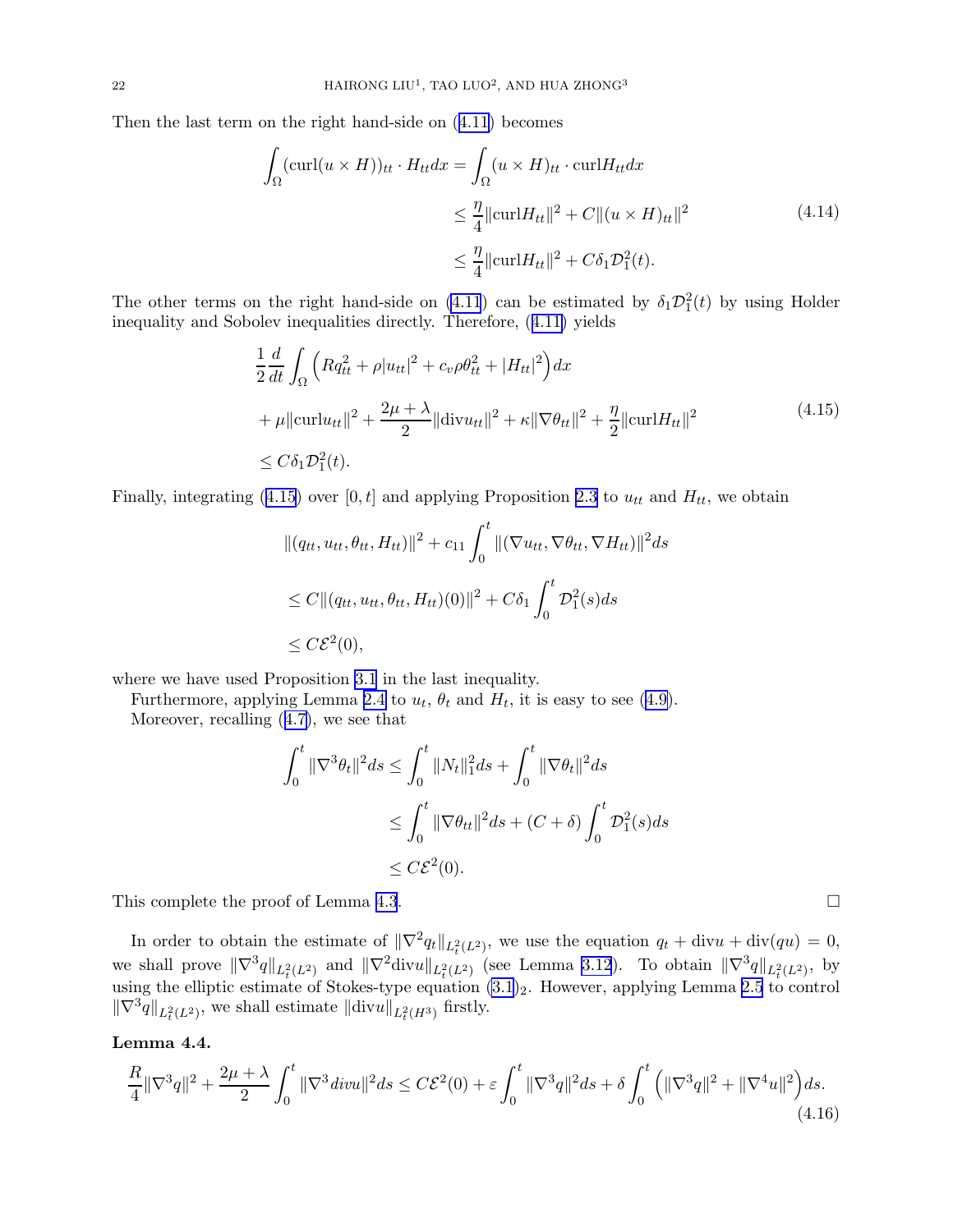<span id="page-22-0"></span>*Proof.* Taking  $\partial_{x_i}\partial_{x_j}$  to  $(3.1)_2$ , multiplying the resulting identities by  $\partial_{x_i}\partial_{x_j}\nabla$ divu, integrating over  $\Omega,$  we obtain

$$
(2\mu + \lambda) \|\nabla^3 \text{div} u\|^2 - R \int_{\Omega} (\nabla^3 q + \nabla^3 \theta) \cdot \nabla^3 \text{div} u dx
$$
  
= 
$$
-\mu \int_{\Omega} \nabla^2 \text{curl}^2 u \cdot \nabla^3 \text{div} u dx + \int_{\Omega} (\nabla^2 (\rho (u_t + u \cdot \nabla u)) + R \nabla^2 (q\theta) - \nabla (H \cdot \nabla H - \frac{1}{2} \nabla |H|^2)) \cdot \nabla^3 \text{div} u dx
$$

Computing the integral  $\int_{\Omega} \left\{ \partial_{x_i} \partial_{x_j} \nabla (3.1)_1 \cdot R(\partial_{x_i} \partial_{x_j} \nabla q + \partial_{x_i} \partial_{x_j} \nabla \theta) \right\} dx$  $\int_{\Omega} \left\{ \partial_{x_i} \partial_{x_j} \nabla (3.1)_1 \cdot R(\partial_{x_i} \partial_{x_j} \nabla q + \partial_{x_i} \partial_{x_j} \nabla \theta) \right\} dx$  $\int_{\Omega} \left\{ \partial_{x_i} \partial_{x_j} \nabla (3.1)_1 \cdot R(\partial_{x_i} \partial_{x_j} \nabla q + \partial_{x_i} \partial_{x_j} \nabla \theta) \right\} dx$ , one has

$$
\frac{R}{2}\frac{d}{dt}\int_{\Omega}|\nabla^{3}q|^{2}dx + R\frac{d}{dt}\int_{\Omega}\nabla^{3}q\cdot\nabla^{3}\theta dx + R\int_{\Omega}(\nabla^{3}q + \nabla^{3}\theta)\cdot\nabla^{3}\text{div}u dx
$$

$$
= R\int_{\Omega}\nabla^{3}q\cdot\nabla^{3}\theta_{t}dx - R\int_{\Omega}\nabla^{3}\text{div}(qu)\cdot(\nabla^{3}q + \nabla^{3}\theta)dx,
$$

Summing up the above yields

$$
\frac{R}{2} \frac{d}{dt} \int_{\Omega} |\nabla^3 q|^2 dx + R \frac{d}{dt} \int_{\Omega} \nabla^3 q \cdot \nabla^3 \theta dx + (2\mu + \lambda) ||\nabla^3 \text{div} u||^2
$$
\n
$$
= -\mu \int_{\Omega} \nabla^2 \text{curl}^2 u \cdot \nabla^3 \text{div} u dx + \int_{\Omega} \left( \nabla^2 (\rho (u_t + u \cdot \nabla u)) + R \nabla^3 (q\theta) - \nabla^2 (\text{curl} H \times H) \right) \cdot \nabla^3 \text{div} u dx
$$
\n
$$
+ R \int_{\Omega} \nabla^3 q \cdot \nabla^3 \theta_t dx - R \int_{\Omega} (\nabla^3 q + \nabla^3 \theta) \cdot \nabla^3 \text{div} (qu) dx \equiv J_1 + J_2 + J_3 + J_4.
$$
\n(4.17)

Using Cauchy's inequality,

$$
J_1 \le \frac{2\mu + \lambda}{4} \|\nabla^3 \text{div} u\|^2 + C\|\nabla^2 \text{curl}^2 u\|^2,\tag{4.18}
$$

$$
J_2 \le \frac{2\mu + \lambda}{4} \|\nabla^3 \text{div} u\|^2 + C \Big( \|\nabla^2 (\rho (u_t + u \cdot \nabla u))\|^2 + \|\nabla^3 (q\theta)\|^2 + \|\nabla^2 (\text{curl} H \times H)\|^2 \Big) \le \frac{2\mu + \lambda}{4} \|\nabla^3 \text{div} u\|^2 + \delta \Big( \|\nabla q\|_1^2 + \|\nabla^2 u_t\|^2 + \|\nabla^2 u\|_1^2 + \|\nabla^3 q\|^2 + \|\nabla^3 \theta\|^2 + \|\nabla^3 H\|^2 \Big)
$$
\n(4.19)

and

$$
J_3 \le \varepsilon ||\nabla^3 q||^2 + C_{\varepsilon} ||\nabla^3 \theta_t||^2. \tag{4.20}
$$

The term  ${\mathcal J}_4$  becomes

$$
J_4 = R \int_{\Omega} (\nabla^3 q + \nabla^3 \theta) \cdot (\nabla^3 q \operatorname{div} u + 3\nabla^2 q \cdot \nabla \operatorname{div} u + 3\nabla q \cdot \nabla^2 \operatorname{div} u + q \nabla^3 \operatorname{div} u + \nabla^3 u \cdot \nabla q + 3\nabla^2 u \cdot \nabla^2 q + 3\nabla u \cdot \nabla^3 q + u \cdot \nabla^4 q \Big) dx
$$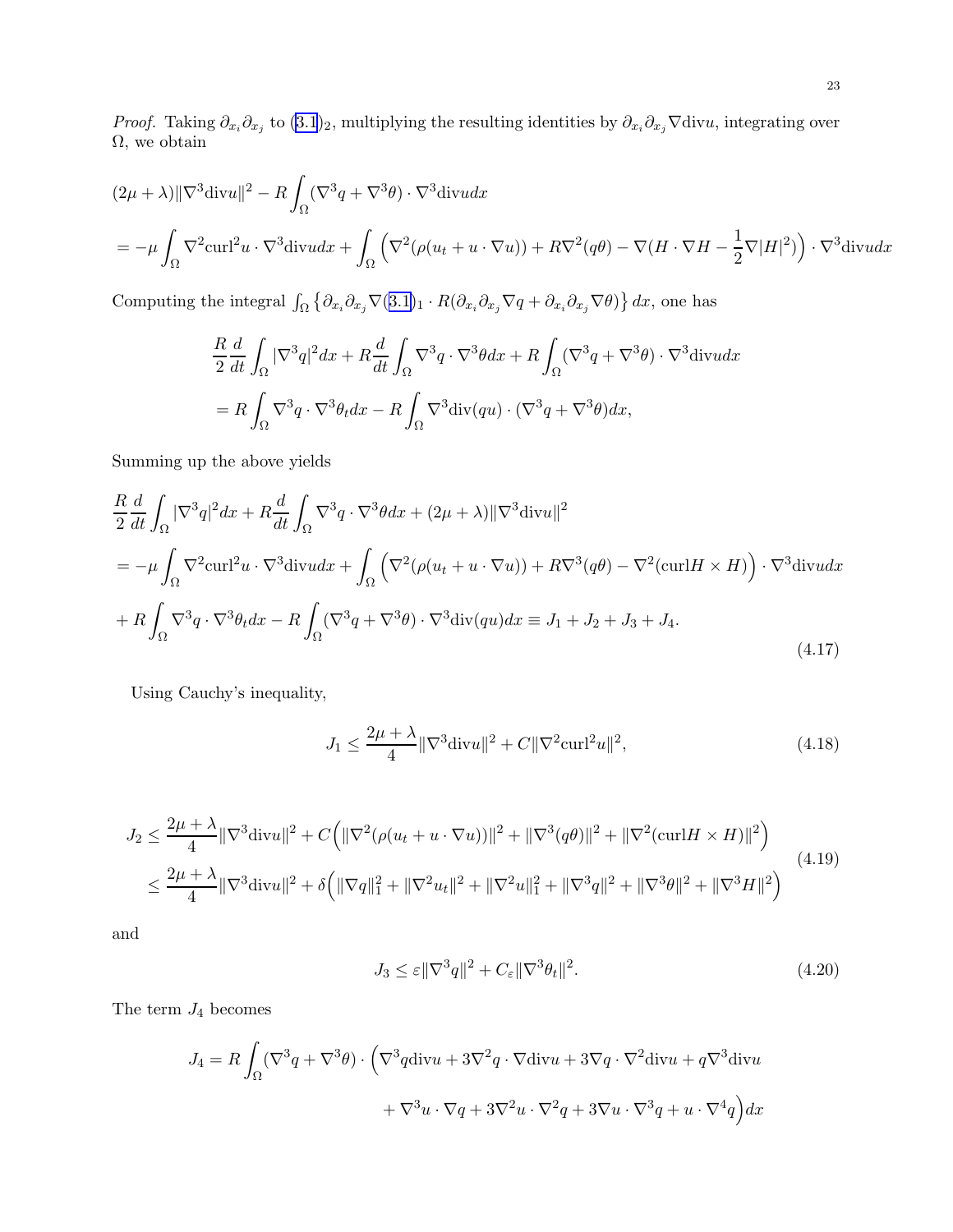<span id="page-23-0"></span>The term  $\nabla^4 q$  including on  $J_4$ , by using integration by parts with  $u \cdot n|_{\partial\Omega} = 0$ , we obtain

$$
R \int_{\Omega} (\nabla^3 q + \nabla^3 \theta) u \cdot \nabla^4 q dx
$$
  
=  $-\frac{R}{2} \int_{\Omega} \text{div} u |\nabla^3 q|^2 dx - R \int_{\Omega} \nabla^4 \theta u \cdot \nabla^3 q dx - R \int_{\Omega} \text{div} u \nabla^3 \theta \cdot \nabla^3 q dx$   
 $\leq (||\text{div} u||_{L^{\infty}} + ||u||_{L^{\infty}}) \cdot (||\nabla^3 q||^2 + ||\nabla^3 \theta||^2 + ||\nabla^4 \theta||^2)$   
 $\leq \delta (||\nabla^3 q||^2 + ||\nabla^3 \theta||^2 + ||\nabla^4 \theta||^2).$ 

While the other terms on  $J_4$  is controlled by  $\delta ( \| \nabla^3 q \|^2 + \| \nabla^3 \theta \|^2 + \| \nabla^4 u \|^2 ).$  So

$$
J_4 \le \delta \left( \|\nabla^3 q\|^2 + \|\nabla^3 \theta\|^2 + \|\nabla^4 \theta\|^2 + \|\nabla^4 u\|^2 \right). \tag{4.21}
$$

Putting estimates  $(4.18)-(4.21)$  into  $(4.17)$  implies

$$
\frac{R}{2}\frac{d}{dt}\int_{\Omega}|\nabla^{3}q|^{2}dx + R\frac{d}{dt}\int_{\Omega}\nabla^{3}q \cdot \nabla^{3}\theta dx + \frac{2\mu + \lambda}{2}\|\nabla^{3}\text{div}u\|^{2}
$$
\n
$$
\leq C\|\nabla^{2}\text{curl}^{2}u\|^{2} + \varepsilon\|\nabla^{3}q\|^{2} + C_{\varepsilon}\|\nabla^{3}\theta_{t}\|^{2}
$$
\n
$$
+ \delta\Big(\|\nabla^{3}q\|^{2} + \|\nabla q\|_{1}^{2} + \|\nabla^{2}u\|_{1}^{2} + \|\nabla^{3}\theta\|^{2} + \|\nabla^{4}\theta\|^{2} + \|\nabla^{4}u\|^{2} + \|\nabla^{2}u_{t}\|^{2} + \|\nabla^{3}H\|^{2}\Big).
$$

Then, integrating over  $[0, t]$ , and using Cauchy inequality and Proposition [3.1](#page-6-0), Lemma [4.2](#page-18-0) implies the desired estimate([4.16\)](#page-21-0).

 $\Box$ 

Finally, we use Lemma [2.4](#page-5-0) to obtain the energy estimates  $\|(\nabla^4 u, \nabla^4 \theta, \nabla^4 H)\|$ . On the other hand, we apply the elliptic estimates of Stokes-type systems (Lemma [2.5\)](#page-5-0) to obtain the estimates of  $(\|\nabla^3 q\| + \|\nabla^4 u\|)_{L^2_t(L^2)}$ . Therefore, the high-order energy is closed, i.e. Proposition [4.1](#page-18-0) is proved.

**Proof of Proposition [4.1](#page-18-0)** Applying stand elliptic estimates (i.e. Lemma [2.4](#page-5-0)) to u,  $\theta$  and H, it is easy to get the energy estimates  $\|(\nabla^4 u, \nabla^4 \theta, \nabla^4 H)\|$ .

Next, rewriting  $(3.1)<sub>2</sub>$  $(3.1)<sub>2</sub>$  $(3.1)<sub>2</sub>$  as the following Stokes-type systems

$$
\begin{cases} \text{div}u = \text{div}u, \\ -\mu \Delta u + R\nabla q = -\rho(u_t + u \cdot \nabla u) + (\mu + \lambda)\nabla \text{div}u - R\nabla \theta - R\nabla (q\theta) + \text{curl}H \times H \equiv f \end{cases}
$$

Applying Lemma [2.5](#page-5-0) to the above Stokes-type systems, one has

$$
\int_{0}^{t} \left( \|\nabla^{2}u\|_{2}^{2} + \|\nabla q\|_{2}^{2} \right) ds \le C \Big( \int_{0}^{t} \|f\|_{2}^{2} ds + \int_{0}^{t} \|\text{div} u\|_{3}^{2} ds \Big)
$$
  
\n
$$
\le (C + \delta) \int_{0}^{t} \mathcal{D}_{1}^{2}(s) ds + C_{*} \int_{0}^{t} \|\nabla^{3} \text{div} u\|^{2} ds \qquad (4.22)
$$
  
\n
$$
\le C \mathcal{E}_{1}^{2}(0) + C_{*} \int_{0}^{t} \|\nabla^{3} \text{div} u\|^{2} ds,
$$

where we have used the result of Proposition [3.1](#page-6-0). Choosing  $\varepsilon$  small in Lemma [4.4](#page-21-0), such that  $\varepsilon C_* \leq \frac{2\mu + \lambda}{4}$  $\frac{4+\lambda}{4}$ , then, form  $(4.22)$ , we have

$$
\frac{R}{4} \|\nabla^3 q\|^2 + \frac{2\mu + \lambda}{4} \int_0^t \|\nabla^3 \text{div} u\|^2 ds \le C\mathcal{E}^2(0) + \delta \int_0^t \left(\|\nabla^3 q\|^2 + \|\nabla^4 u\|^2\right) ds. \tag{4.23}
$$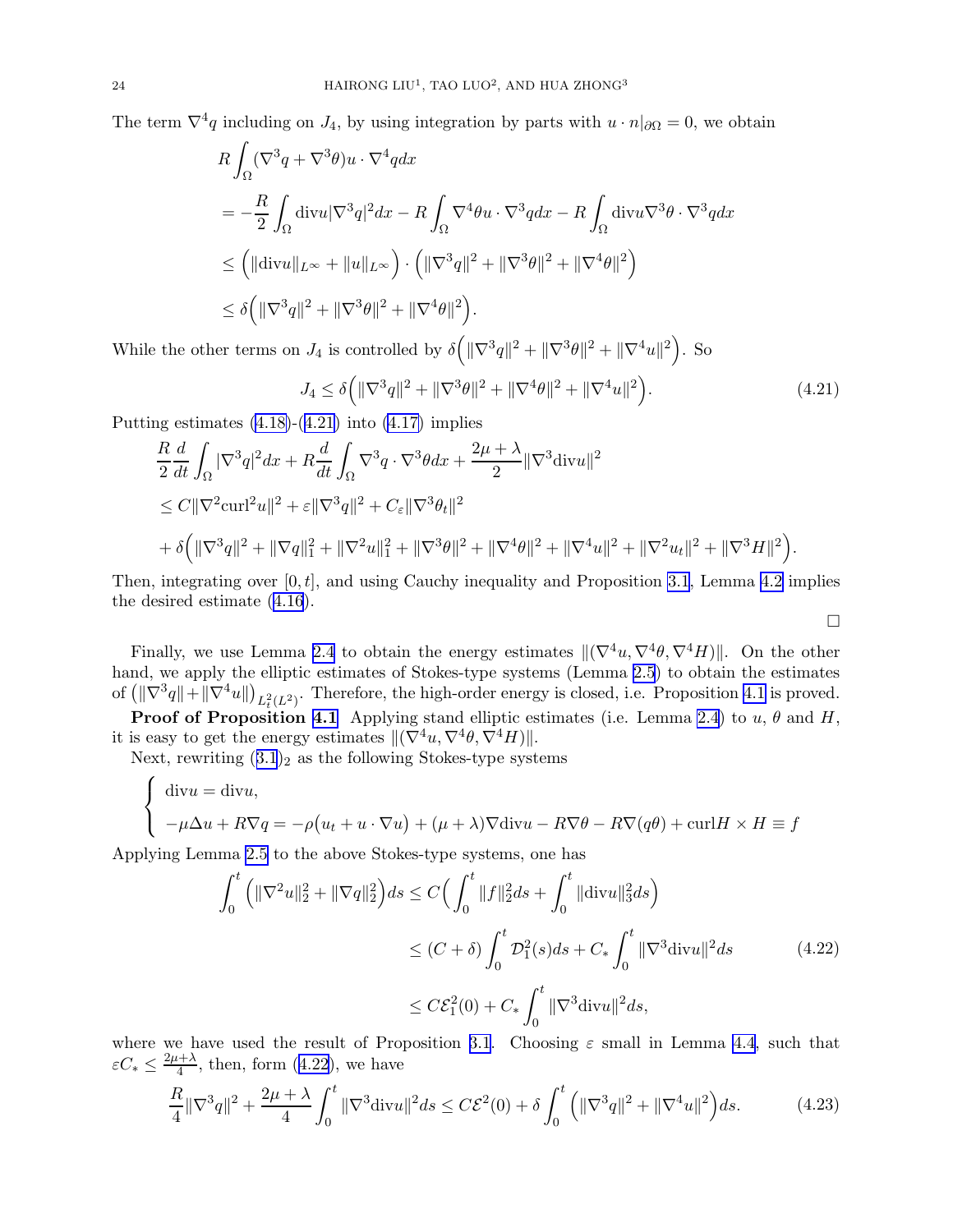<span id="page-24-0"></span>Therefore,together ([4.22\)](#page-23-0) with [\(4.23](#page-23-0)), for  $\delta$  small,

$$
\int_0^t \left( \|\nabla^2 u\|_2^2 + \|\nabla q\|_2^2 \right) ds \le C\mathcal{E}^2(0).
$$

So, we close the energy estimates. This complete the proof of Proposition [4.1](#page-18-0).  $\Box$ 

5. DECAY RATE

For the solution  $(q, u, \theta, H)$  of Theorem [1.3](#page-3-0), one has

$$
\int_0^\infty \|(\nabla q, \nabla u, \nabla \theta, \nabla H)\|_1^2 dt < \infty, \quad \int_0^\infty \left| \frac{d}{dt} \|(\nabla q, \nabla u, \nabla \theta, \nabla H)\|_1^2 \right| dt < \infty
$$

where  $q = \rho - 1$ ,  $\theta = \mathcal{T} - 1$ , it yields that

$$
\|(\nabla q, \nabla u, \nabla \theta, \operatorname{curl} H)\|_1 \to 0, \quad \text{as} \quad t \to \infty. \tag{5.1}
$$

In this section, we will prove Theorem [1.4](#page-3-0) by the the following lemmas. Let

$$
X(0,\infty;\mathcal{E}_0) := \left\{ (q, u, \theta, H) \middle| q \in C^0(0,\infty, H^3(\Omega)) \cap C^1(0,\infty, H^2(\Omega)), \right\}
$$
  

$$
(u, \theta, H) \in C^0(0,\infty, H^4(\Omega)) \cap C^1(0,\infty, H^2(\Omega)), \text{ and}
$$
  

$$
\mathcal{E}^2(t) + \int_0^t \mathcal{D}^2(s)ds \leq C\mathcal{E}_0^2 \right\}
$$

where  $\mathcal E$  and  $\mathcal D$  is same as [\(4](#page-18-0).1) and (4.[2](#page-18-0)). It is observed that the solution of IBVP [\(3.1](#page-6-0))-[\(3.3\)](#page-6-0) is sought in the space  $X(0,\infty,\mathcal{E}_0)$ , where  $0 \leq \mathcal{E}_0 \leq C\delta$  and  $\delta$  is given in Theorem [1.3](#page-3-0).

The first and most important key point to prove Theorem [1.4](#page-3-0) is to obtain the large-time behavior of the time derivatives  $(q_t, u_t, \theta_t, H_t)$ .

**Lemma 5.1.** For every solution  $(q, u, \theta, H) \in X(0, \infty; \mathcal{E}_0)$  of the problem [\(3.1](#page-6-0))-[\(3.3\)](#page-6-0), it exists a time  $T_1 > 0$ , depending on  $(q, u, \theta, H)$ , such that

$$
||(q_t, u_t, \theta_t, H_t)|| \le Ct^{-1/2} \quad \forall t \ge T_1.
$$
\n(5.2)

*Proof.* Differentiate  $(3.1)<sub>1</sub>$  with respect to t, multiply the resulting identity by  $Rq_t$  and integrate over  $Ω$ , it follows

$$
\frac{R}{2} \frac{d}{dt} \int_{\Omega} q_t^2 dx + R \int_{\Omega} \text{div} u_t q_t dx = -R \int_{\Omega} (\text{div}(qu))_t q_t dx
$$
  
=  $-R \int_{\Omega} q_t u_t \cdot \nabla q dx - R \int_{\Omega} q_t u \cdot \nabla q_t dx - R \int_{\Omega} q_t^2 \text{div} u dx - R \int_{\Omega} q q_t \text{div} u_t dx$  (5.3)  

$$
\equiv \sum_{j=1}^4 J_i.
$$

Utilizing Lemma [2.1](#page-4-0) and Hölder's inequality, for  $\epsilon > 0$  we deduce that

$$
|J_1| \leq ||u_t||_{L^6} ||\nabla q||_{L^3} ||q_t|| \leq \varepsilon ||\nabla u_t||^2 + C_{\varepsilon} ||\nabla q||_1^2 ||q_t||^2,
$$
  

$$
|J_4| \leq ||\text{div} u_t|| ||q||_{L^\infty} ||q_t|| \leq \varepsilon ||\nabla u_t||^2 + C_{\varepsilon} ||\nabla q||_1^2 ||q_t||^2.
$$

Integration by parts with boundary condition  $u \cdot n|_{\partial\Omega} = 0$  yields

$$
J_2 = \frac{R}{2} \int_{\Omega} q_t^2 \text{div} u dx,
$$

which implies that

$$
J_2 + J_3 = -\frac{R}{2} \int_{\Omega} q_t^2 \text{div} u dx.
$$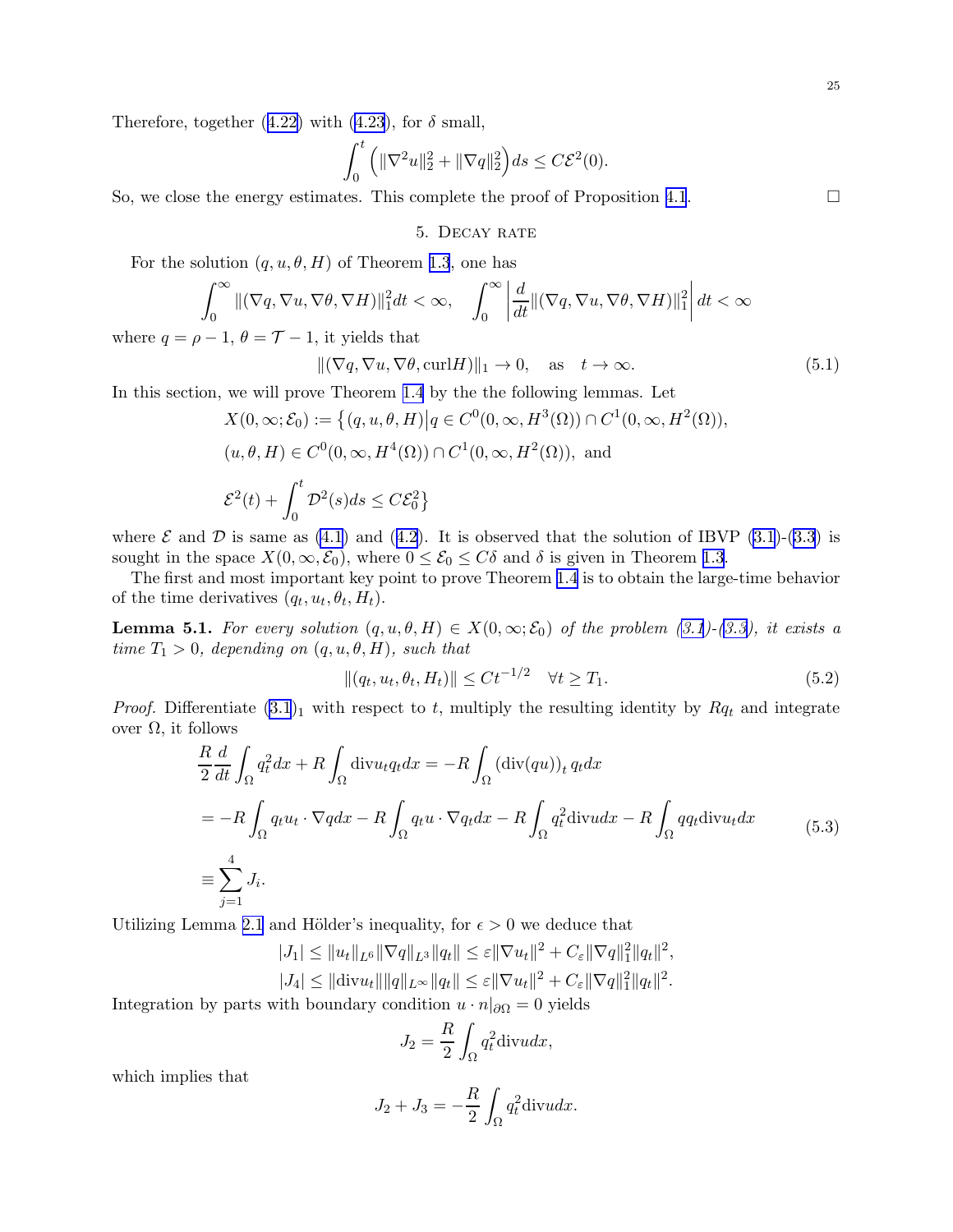<span id="page-25-0"></span>In view of equation  $(3.1)_1$  $(3.1)_1$  $(3.1)_1$ , it holds out that

$$
J_2 + J_3 = \frac{R}{2} \int_{\Omega} q_t^2 (q_t + q \operatorname{div} u + u \cdot \nabla q) dx
$$
  
=  $\frac{R}{2} \frac{d}{dt} \int_{\Omega} q q_t^2 dx - R \int_{\Omega} q q_t q_{tt} dx + \frac{R}{2} \int_{\Omega} q_t^2 q \operatorname{div} u dx + \frac{R}{2} \int_{\Omega} q_t^2 u \cdot \nabla q dx$   
 $\leq \frac{R}{2} \frac{d}{dt} \int_{\Omega} q q_t^2 dx - R \int_{\Omega} q q_t q_{tt} dx + ||(\nabla u, \nabla q)||_2^2 ||q_t||^2.$ 

For the term  $\int_{\Omega} qq_tq_{tt}dx$ , using  $(3.1)_1$  $(3.1)_1$  $(3.1)_1$  again, one has

$$
-R\int_{\Omega}qq_tq_{tt}dx = R\int_{\Omega}qq_t(\text{div}u + \text{div}(qu))_t dx
$$
  

$$
\leq \varepsilon ||\nabla u_t||^2 + C_{\varepsilon} ||(\nabla u, \nabla q) ||_2^2 ||q_t||^2.
$$

Plugging all above inequalities into [\(5.3](#page-24-0)), we obtain

$$
\frac{R}{2}\frac{d}{dt}\int_{\Omega}q_t^2dx - \frac{R}{2}\frac{d}{dt}\int_{\Omega}qq_t^2dx + R\int_{\Omega}\text{div}u_tq_tdx \leq \varepsilon ||\nabla u_t||^2 + C_{\varepsilon} ||(\nabla q, \nabla u)||_2^2||q_t||^2. \tag{5.4}
$$

In a similar way we get the following inequalities. From  $(3.1)_2$ , we have

$$
\frac{1}{2} \frac{d}{dt} \int_{\Omega} \rho |u_t|^2 dx + R \int_{\Omega} u_t \cdot \nabla q_t dx + R \int_{\Omega} u_t \cdot \nabla \theta_t dx + \mu ||\text{curl} u_t||^2 + (2\mu + \lambda) ||\text{div} u_t||^2
$$
\n
$$
\leq (\varepsilon + ||\nabla u||_1^2) \left( ||\nabla u_t||^2 + ||\text{curl} H_t||^2 \right)
$$
\n
$$
+ C_{\varepsilon} \left( ||u_t||_1^2 + ||(\nabla q, \nabla u, \nabla \theta) ||_1^2 + ||\text{curl} H||_2^2 \right) \cdot \left( ||q_t||^2 + ||u_t||^2 + ||\theta_t||^2 + ||H_t||^2 \right).
$$
\n(5.5)

From  $(3.1)_3$  $(3.1)_3$  $(3.1)_3$ , one has

$$
\frac{c_v}{2} \frac{d}{dt} \int_{\Omega} \rho |\theta_t|^2 dx + R \int_{\Omega} \theta_t \text{div} u_t dx + \kappa ||\nabla \theta_t||^2
$$
\n
$$
\leq (\varepsilon + ||\nabla u||_1^2) \left( ||\nabla \theta_t||^2 + ||\nabla u_t||^2 + ||\text{curl} H_t||^2 \right)
$$
\n
$$
+ C_{\varepsilon} \left( ||\theta_t||_1^2 + ||(\nabla q, \nabla \theta) ||_1^2 + ||(\nabla u, \text{curl} H||_2^2 \right) \cdot \left( ||q_t||^2 + ||u_t||^2 + ||\theta_t||^2 \right).
$$
\n(5.6)

And from  $(3.1)<sub>4</sub>$  $(3.1)<sub>4</sub>$  $(3.1)<sub>4</sub>$ , it gives that

$$
\frac{1}{2}\frac{d}{dt}\int_{\Omega}|H_t|^2dx + \eta\|\mathrm{curl}H_t\|^2 \leq \varepsilon\left(\|\nabla u_t\|^2 + \|\mathrm{curl}H_t\|^2\right) + C_{\varepsilon}\|(\nabla u, \mathrm{curl}H)\|^2_1\|H_t\|^2. \tag{5.7}
$$

Summing up the estimates (5.4)-(5.7), and using Proposition [2.3,](#page-4-0) it implies that

$$
\frac{1}{2}\frac{d}{dt}\left\{R\|q_t\|^2 + \|\sqrt{\rho}u_t\|^2 + c_v\|\sqrt{\rho}\theta_t\|^2 + \|H_t\|^2\right\} - \frac{R}{2}\frac{d}{dt}\int_{\Omega}qq_t^2dx
$$
\n
$$
+ c_*\|\nabla u_t\|^2 + \kappa\|\nabla\theta_t\|^2 + \eta\|\operatorname{curl}H_t\|^2
$$
\n
$$
\leq (\varepsilon + \|\nabla u\|_1^2) \left(\|\nabla\theta_t\|^2 + \|\nabla u_t\|^2 + \|\operatorname{curl}H_t\|^2\right)
$$
\n
$$
+ C_{\varepsilon}\left(\|u_t\|_1^2 + \|\theta_t\|_1^2 + \|(\nabla q, \nabla u, \operatorname{curl}H)\|_2^2 + \|\nabla\theta\|_1^2\right) \cdot \left(\|q_t\|^2 + \|u_t\|^2 + \|\theta_t\|^2 + \|H_t\|^2\right),
$$
\n(5.8)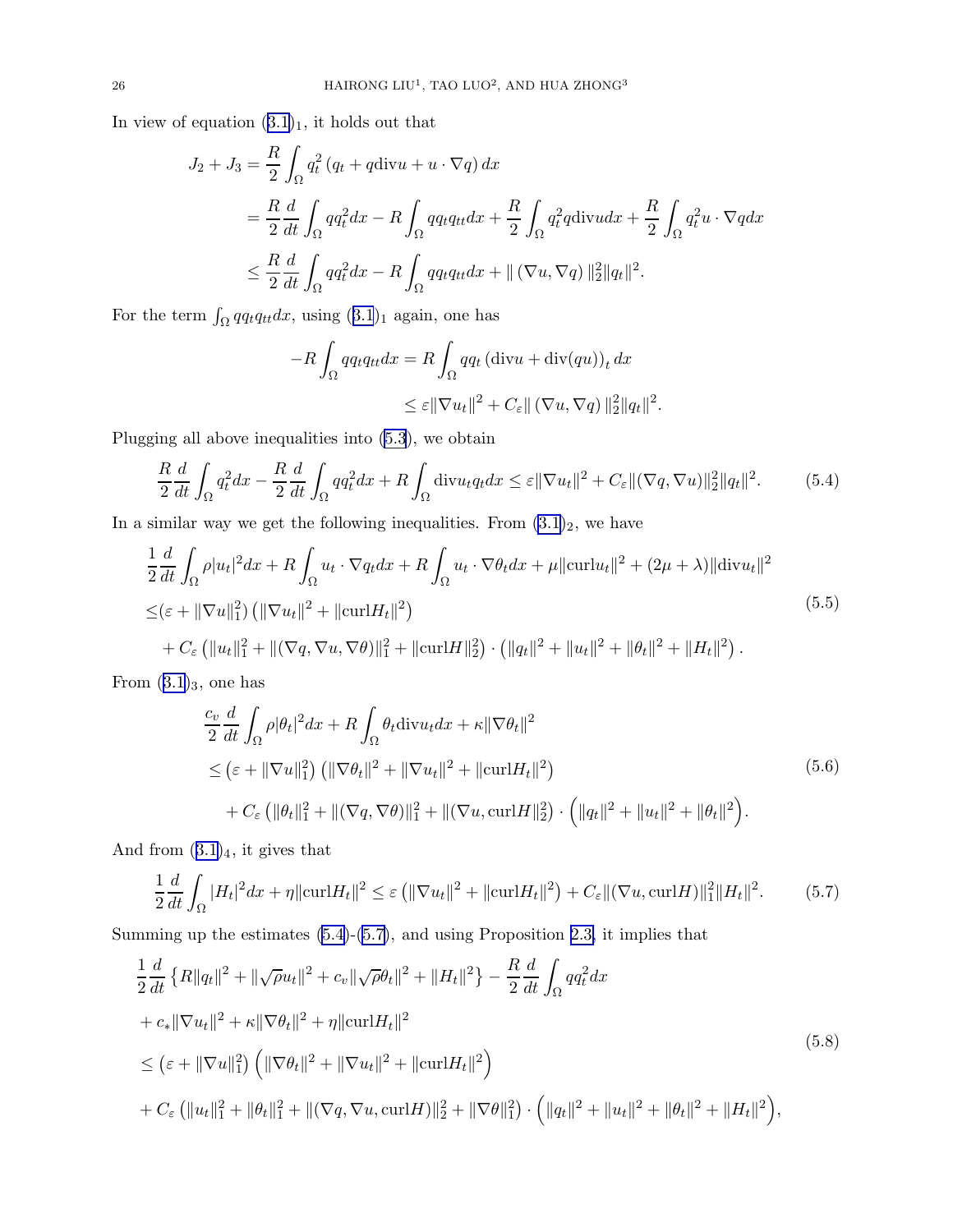<span id="page-26-0"></span>where  $c_* > 0$  is some positive constant depending on  $\mu$ ,  $\lambda$  and  $C_{\Omega}$  as in Proposition [2.3](#page-4-0). Define

$$
\phi(t) \equiv \frac{1}{2} \left\{ R \|q_t\|^2 + \|\sqrt{\rho} u_t\|^2 + c_v \|\sqrt{\rho} \theta_t\|^2 + \|H_t\|^2 \right\} - \frac{R}{2} \int_{\Omega} q q_t^2 dx
$$
  
= 
$$
\frac{R}{2} \int_{\Omega} (1 - q) q_t^2 dx + \frac{1}{2} \left\{ \|\sqrt{\rho} u_t\|^2 + c_v \|\sqrt{\rho} \theta_t\|^2 + \|H_t\|^2 \right\},
$$

then it is obvious that

$$
||(q_t, u_t, \theta_t, H_t)||^2 \le C\phi(t).
$$

Moreover,because the fact ([5.1\)](#page-24-0) is true, there exists a positive constant  $T_1 > 0$  such that

$$
\varepsilon + \|\nabla u\|_1^2 \le \frac{1}{2} \min(c_*, \kappa, \eta), \quad \forall t \ge T_1.
$$

Therefore,

$$
\phi'(t) \le a(t)\phi(t), \quad \forall t \ge T_1,
$$

where  $a(t) = C_{\epsilon} (||u_t||_1^2 + ||\theta_t||_1^2 + ||(\nabla q, \nabla u, \text{curl} H)||_2^2 + ||\nabla \theta||_1^2)$ . We have

$$
\int_0^\infty \phi(t)dt < \infty, \quad \int_0^\infty a(t)dt < \infty.
$$

due to  $(q, u, \theta, H) \in X(0, \infty; \mathcal{E}_0)$ , Then Lemma [2.7](#page-5-0) (i) implies the assertion of Lemma [5.1.](#page-24-0)

**Lemma 5.2.** For every solution  $(q, u, \theta, H) \in X(0, \infty; \mathcal{E}_0)$  of the problem [\(3.1](#page-6-0))-[\(3.3\)](#page-6-0), it exists a time  $T_2 = T_2(q, u, \theta, H) \geq T_1 > 0$  such that

$$
\|(\nabla u, \nabla \theta, \nabla H)\|^2 \le C \|(q_t, u_t, \theta_t, H_t)\| \quad \forall t \ge T_2,
$$
\n(5.9)

$$
\|(\nabla^2 \theta, \nabla^2 H)\|^2 \le C \|(q_t, u_t, \theta_t, H_t)\| \quad \forall t \ge T_2. \tag{5.10}
$$

Proof. Multiplying

$$
q_t + \operatorname{div}(\rho u) = 0
$$

by  $R(\theta+1)\ln(q+1)$  and integrating over  $\Omega$ , after integration by parts with the boundary condition  $u \cdot n|_{\partial\Omega} = 0$ , we have

$$
-\int_{\Omega} R(\theta + 1)u \cdot \nabla q dx = -\int_{\Omega} Rq_t(\theta + 1)\ln(q + 1)dx + \int_{\Omega} R\rho \ln(q + 1)u \cdot \nabla \theta dx
$$
  
\n
$$
\leq C \|q_t\| + C \|q\|_{L^3} \|u\|_{L^6} \|\nabla \theta\|,
$$
\n(5.11)

where we have used the fact

$$
|\ln(q+1) - \ln 1| \le C|q|.
$$

Let us rewrite  $(3.1)<sub>2</sub>$  $(3.1)<sub>2</sub>$  $(3.1)<sub>2</sub>$  in the following form

$$
\rho(u_t + u \cdot \nabla u) - \mu \Delta u - (\mu + \lambda) \nabla \text{div} u + R(\theta + 1) \nabla q + R \nabla \theta = -Rq \nabla \theta + \text{curl} H \times H,
$$

multiplication this equation by  $u$ , and integration by parts indicate that

$$
\mu \|\mathrm{curl}u\|^2 + (2\mu + \lambda) \|\mathrm{div}u\|^2 + \int_{\Omega} R(\theta + 1)u \cdot \nabla q dx - \int_{\Omega} R \mathrm{div}u \theta dx - \int_{\Omega} (\mathrm{curl}H \times H) \cdot u dx
$$

$$
= -\int_{\Omega} \rho u_t \cdot u dx - \int_{\Omega} \rho (u \cdot \nabla)u \cdot u dx - \int_{\Omega} Rqu \cdot \nabla \theta dx,
$$

then by means of Hölder's inequality, it leads to

$$
\mu \|\mathrm{curl}u\|^2 + (2\mu + \lambda) \|\mathrm{div}u\|^2 + \int_{\Omega} R(\theta + 1)u \cdot \nabla q - \int_{\Omega} R \mathrm{div}u \theta - \int_{\Omega} (\mathrm{curl}H \times H) \cdot u
$$
  
\n
$$
\leq C \|u_t\| + C \|(u, q)\|_{L^3} \|(\nabla u, \nabla \theta)\|^2.
$$
\n(5.12)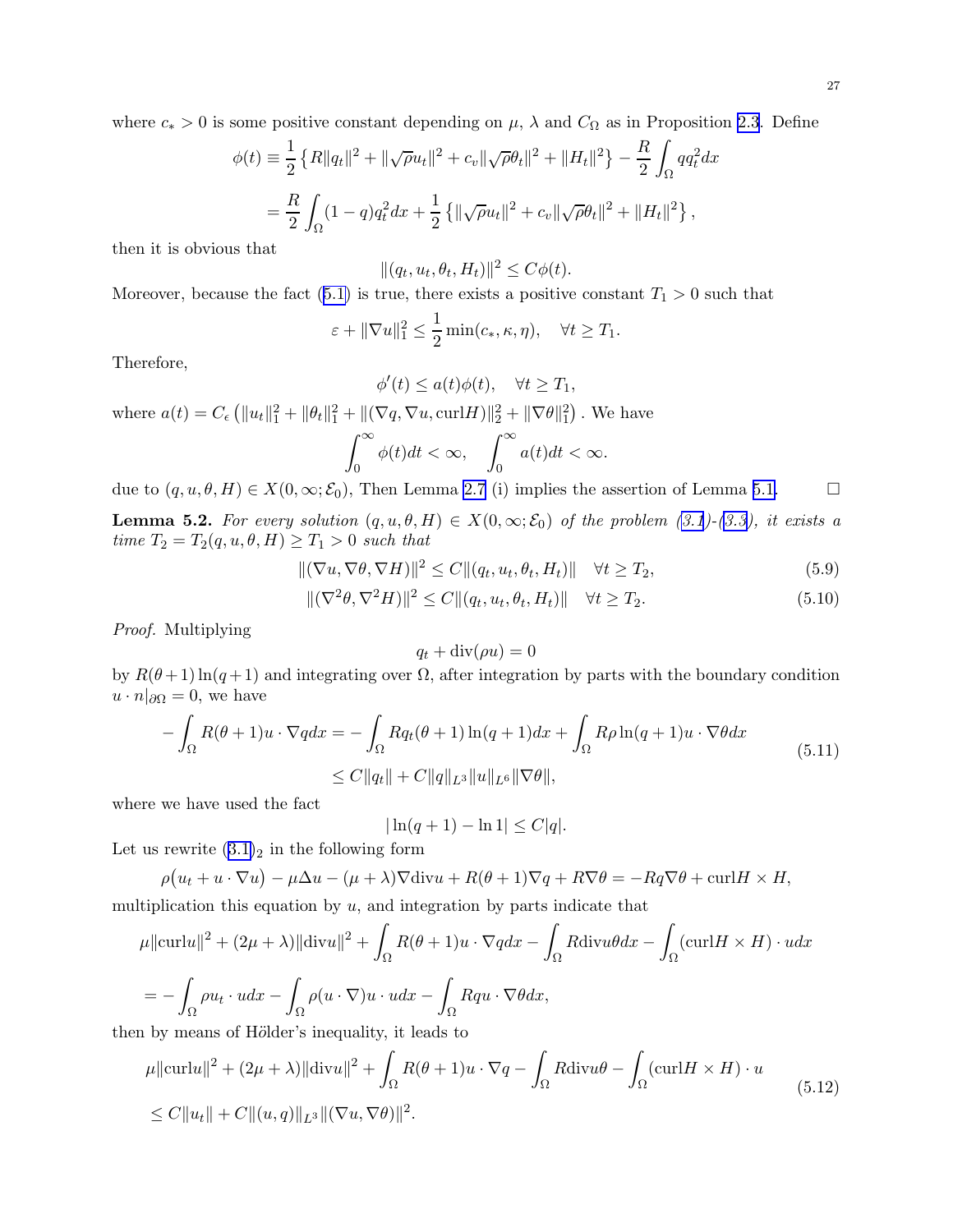<span id="page-27-0"></span>Similarly, multiplying  $(3.1)_3$  $(3.1)_3$  $(3.1)_3$  by  $\theta$ , we have

$$
\kappa \|\nabla \theta\|^2 + R \int_{\Omega} \text{div}u \theta dx
$$
  
= 
$$
\int_{\Omega} \left( -c_v \rho (\theta_t + u \cdot \nabla \theta) - R(\rho \theta + q) \text{div}u + \lambda (\text{div}u)^2 + 2\mu |S(u)|^2 + \eta |\text{curl}H|^2 \right) \theta dx,
$$

which implies

$$
\kappa \|\nabla \theta\|^2 + R \int_{\Omega} \text{div}u \theta dx \le C \|\theta_t\| + C (\|\theta\|_{L^{\infty}} + \|(u, q, \theta)\|_{L^3}) \|(\nabla u, \nabla \theta, \text{curl}H)\|^2. \tag{5.13}
$$

And, multiplying  $(3.1)_4$  $(3.1)_4$  $(3.1)_4$  by H, and integrating by parts with the boundary condition curlH  $\times n|_{\partial\Omega} =$ 0, it shows

$$
\eta \|\mathrm{curl} H\|^2 - \int_{\Omega} \mathrm{curl}(u \times H) \cdot H = -\int_{\Omega} H_t \cdot H \le C \|H_t\|.
$$
\n(5.14)

Putting [\(5.11\)](#page-26-0)-(5.14) together, it could be arrived at

$$
\mu ||\text{curl}u||^{2} + (2\mu + \lambda)||\text{div}u||^{2} + \kappa ||\nabla \theta||^{2} + \eta ||\text{curl}H||^{2}
$$

$$
\leq C \| (q_t, u_t, \theta_t, H_t) \| + C ( \| \theta \|_{L^{\infty}} + \| (u, q, \theta) \|_{L^3}) \| (\nabla u, \nabla \theta, \text{curl} H) \|^2,
$$

where we have used the fact

$$
\int_{\Omega} (\text{curl} H \times H) \cdot u dx + \int_{\Omega} \text{curl}(u \times H) \cdot H dx = 0.
$$

Taking the same argument as([5.8\)](#page-25-0) of Lemma [5.1,](#page-24-0) the desired results [\(5.9](#page-26-0)) is received.

In order to prove [\(5.10](#page-26-0)), we employ  $(3.1)$ <sub>3</sub> to get the estimate for  $\Delta\theta$  firstly:

$$
\kappa \Delta \theta = c_v \rho (\theta_t + u \cdot \nabla \theta) + R \text{div}u - \lambda (\text{div}u)^2 - 2\mu |S(u)|^2 + R(\rho \theta + q) \text{div}u - \eta |\text{curl}H|^2
$$

which implies

$$
\|\Delta\theta\|^2 \le C(\|\theta_t\| + \|(\nabla u, \nabla \theta, \text{curl} H)\|^2). \tag{5.15}
$$

Recalling the stand elliptic estimate in Lemma [2.6:](#page-5-0)

$$
\|\nabla^2 \theta\|^2 \le C\Big(\|\Delta \theta\|^2 + \|\nabla \theta\|^2\Big) \quad \text{for} \quad \theta \in H^2(\Omega) \quad \text{with} \quad \frac{\partial \theta}{\partial n}\Big|_{\partial \Omega} = 0,\tag{5.16}
$$

which together with [\(5.9](#page-26-0)) and (5.15) induces that

$$
\|\nabla^2 \theta\|^2 \le C \|(q_t, u_t, \theta_t, H_t)\| \quad \forall t \ge T_2. \tag{5.17}
$$

Similarly, we have the following equation from  $(3.1)_4$ :

$$
\eta \Delta H = H_t - \text{curl}(u \times H),
$$

which implies that

$$
\|\Delta H\|^2 \le \|H_t\|^2 + \|u\|_{L^\infty}^2 \|\nabla H\|^2 + \|H\|_{L^\infty} \|\nabla u\|^2
$$
  

$$
\le C \|(q_t, u_t, \theta_t, H_t)\|.
$$

Furthermore, using the standard elliptic estimate, it holds

$$
\|\nabla^2 H\|^2 \le C\Big(\|\Delta H\|^2 + \|\nabla H\|^2\Big) \le C\|(q_t, u_t, \theta_t, H_t)\|.
$$

Therefore, the proof of Lemma [5.2](#page-26-0) is completed.

**Lemma 5.3.** For every solution  $(q, u, \theta, H) \in X(0, \infty; \mathcal{E}_0)$  of the problem [\(3.1](#page-6-0))-[\(3.3\)](#page-6-0), it exists a time  $T_3 = T_3(q, u, \theta, H) \geq T_2$  such that

$$
||\operatorname{curl}^2 u|| \le C t^{-1/4} \quad \forall t \ge T_3 \tag{5.18}
$$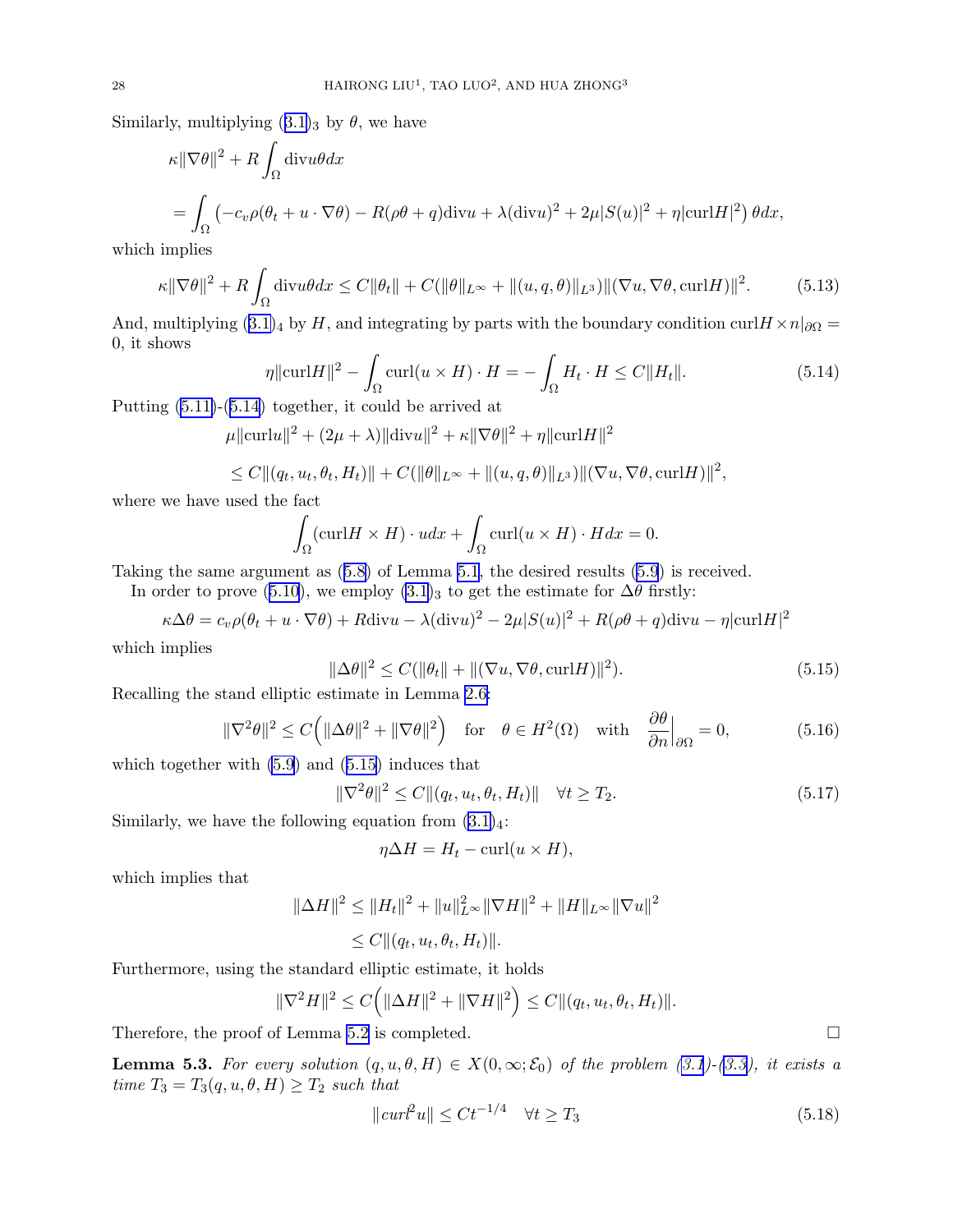<span id="page-28-0"></span>Proof. Recalling the vorticity equation:

$$
\rho(w_t + u \cdot \nabla w) - \mu \Delta w = K + \text{curl}(\text{curl}H \times H), \tag{5.19}
$$

where

$$
K = -\nabla q \times (u_t + u \cdot \nabla u) - \rho(w \cdot \nabla)u - \rho w \text{div} u.
$$

Taking the  $L^2$  inner product of (5.19) with w, using integration by parts with  $w \times n/\partial\Omega = 0$ , we obtain

$$
\frac{1}{2}\frac{d}{dt}\|\sqrt{\rho}w\|^2 + \mu\|\text{curl}w\|^2 = \int_{\Omega} K \cdot wdx + \int_{\Omega} (\text{curl}H \times H) \cdot \text{curl}wdx. \tag{5.20}
$$

It is easy to check

$$
\int_{\Omega} K \cdot w dx \leq C ||(q_t, u_t, H_t, \theta_t)||
$$

and

$$
\int_{\Omega} (\text{curl} H \times H) \cdot \text{curl} dx \le \frac{\mu}{2} ||\text{curl} w||^2 + C ||\text{curl} H \times H||^2
$$
  

$$
\le \frac{\mu}{2} ||\text{curl} w||^2 + C ||(q_t, u_t, H_t, \theta_t)||.
$$

after utilizing Sobolev's inequality and Lemma [5.2.](#page-26-0) Hence, (5.20) becomes

$$
\frac{1}{2}\frac{d}{dt}\|\sqrt{\rho}w\|^2 + \frac{\mu}{2}\|\text{curl}w\|^2 \le C\|(q_t, u_t, H_t, \theta_t)\|.
$$
\n(5.21)

On the other hand, multiplication (5.19) by  $w_t$  followed by integration over  $\Omega$  gives that

$$
\frac{\mu}{2}\frac{d}{dt}\|\text{curl}w\|^2 + \|\sqrt{\rho}w_t\|^2 = -\int_{\Omega}\rho u \cdot \nabla w \cdot w_t dx + \int_{\Omega} K \cdot w_t dx + \int_{\Omega}\text{curl}(\text{curl}H \times H) \cdot w_t dx
$$
\n(5.22)

Applying Sobolev's inequality and Lemma [5.2,](#page-26-0) we obtain

$$
\int_{\Omega} \rho u \cdot \nabla w \cdot w_t dx \leq C \|u\|_{L^{\infty}} \|\nabla w\| \|\sqrt{\rho} w_t\|
$$
\n
$$
\leq \frac{1}{8} \|\sqrt{\rho} w_t\|^2 + C \|\nabla u\|_1^2 \|\nabla w\|^2
$$
\n
$$
\leq \frac{1}{8} \|\sqrt{\rho} w_t\|^2 + C \|\nabla u\|_1^2 \|\text{curl} w\|^2 + C \|\nabla u\|_1^2 \|w\|^2
$$
\n
$$
\leq \frac{1}{8} \|\sqrt{\rho} w_t\|^2 + C \|\nabla u\|_1^2 \|\text{curl} w\|^2 + C \|(q_t, u_t, H_t, \theta_t)\|,
$$
\n
$$
\int_{\Omega} K \cdot w_t dx \leq \frac{1}{8} \|\sqrt{\rho} w_t\|^2 + C \|(q_t, u_t, H_t, \theta_t)\|,
$$
\n(5.24)

and

$$
\int_{\Omega} \text{curl}(\text{curl}H \times H) \cdot w_t dx \le \frac{1}{8} \|\sqrt{\rho}w_t\|^2 + C \|\nabla H\|_1^2 \|\nabla^2 H\|^2
$$
\n
$$
\le \frac{1}{8} \|\sqrt{\rho}w_t\|^2 + C \|(q_t, u_t, H_t, \theta_t)\|,
$$
\n(5.25)

then substituting these into (5.22), we derive that

$$
\frac{\mu}{2} \frac{d}{dt} ||\text{curl}w||^2 + \frac{5}{8} ||\sqrt{\rho}w_t||^2
$$
\n
$$
\leq C ||\nabla u||_1^2 ||\text{curl}w||^2 + C ||(q_t, u_t, H_t, \theta_t)||. \tag{5.26}
$$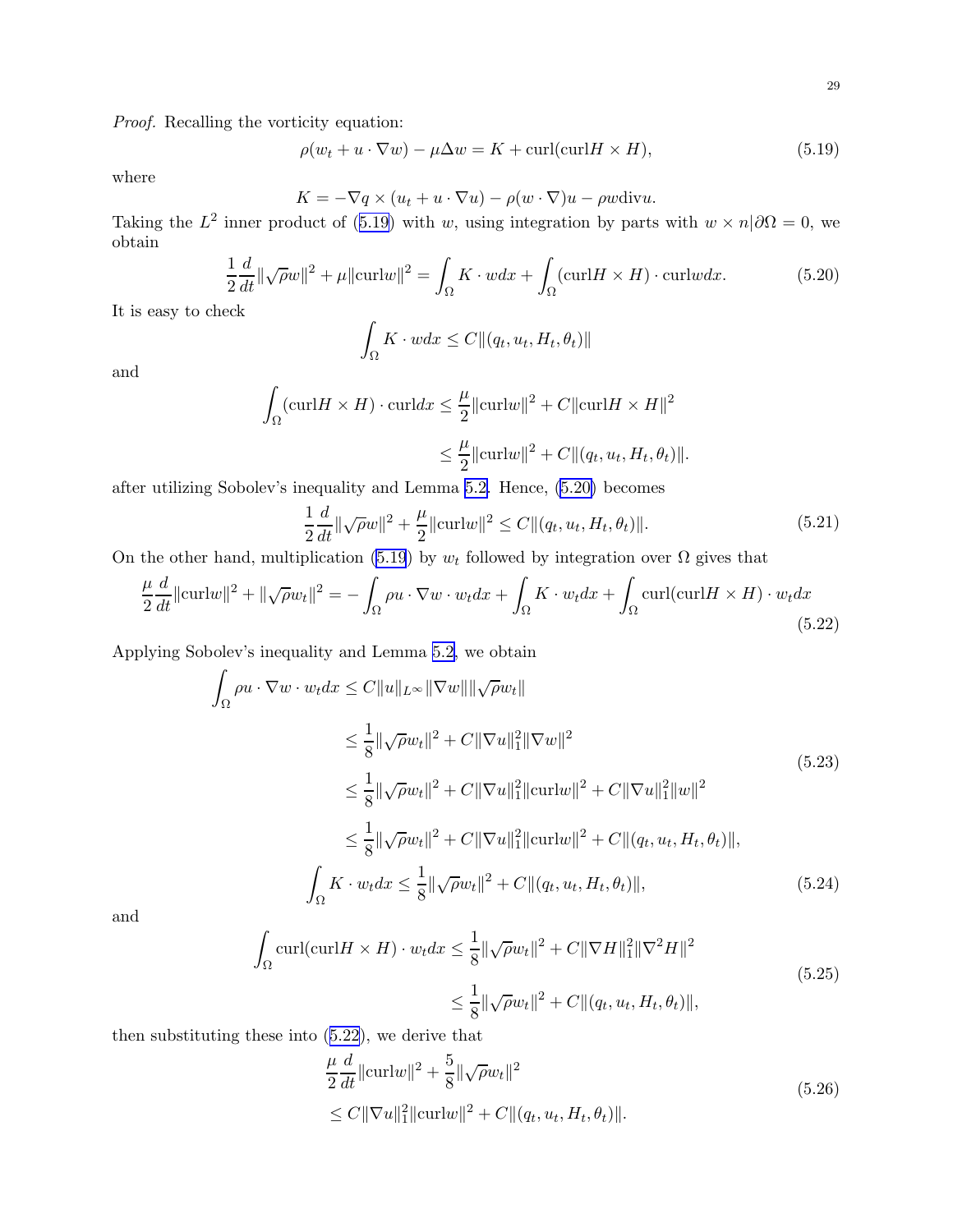<span id="page-29-0"></span>Summing $(5.21)$  $(5.21)$  and  $(5.26)$  up, one gets

$$
\frac{d}{dt} \{ ||\sqrt{\rho}w||^2 + \mu ||\text{curl}w||^2 \} + c_0 \{ ||\text{curl}w||^2 + ||\sqrt{\rho}w_t||^2 \} \n\leq C ||\nabla u||_1^2 ||\text{curl}w||^2 + C ||(q_t, u_t, H_t, \theta_t)||,
$$
\n(5.27)

forsome positive constant  $c_0 > 0$ . From ([5.1](#page-24-0)), there exists  $T'_3$  such that if  $t \geq T'_3$ , then

$$
C\|\nabla u\|_1^2 \leq \frac{c_0}{2},
$$

which yields

$$
\frac{d}{dt} \left\{ \|\sqrt{\rho}w\|^2 + \mu \|\text{curl}w\|^2 \right\} + \frac{c_0}{2} \left\{ \|\text{curl}w\|^2 + \|\sqrt{\rho}w_t\|^2 \right\} \le C \| (q_t, u_t, H_t, \theta_t) \|.
$$

So,

$$
\frac{d}{dt} \left\{ ||\sqrt{\rho}w||^2 + \mu ||\text{curl}w||^2 \right\} + \frac{c_0}{2} ||\text{curl}w||^2 \le C ||(q_t, u_t, H_t, \theta_t)||.
$$

Putting [\(5.9](#page-26-0)) together with the above inequality induce that

$$
\frac{d}{dt} \{ ||\sqrt{\rho}w||^2 + \mu ||\text{curl}w||^2 \} + \frac{c_0}{2} \{ ||\text{curl}w||^2 + ||\sqrt{\rho}w||^2 \} \le C ||(q_t, u_t, H_t, \theta_t)||, \quad \forall t > T_3 = \max\{T'_3, T_2\}
$$
  
then from Lemma 5.1, we have

$$
g'(t) + \frac{c_0}{2}g(t) \le Ct^{-1/2}, \ \forall t > T_3
$$

where  $g(t)$  is defined as

$$
g(t) \equiv \|\sqrt{\rho}w\|^2 + \mu \|\text{curl}w\|^2.
$$

An application of Lemma [2.7](#page-5-0) (ii) implies

$$
g(t) \le Ct^{-1/2} \quad \text{for} \quad t \ge T_3.
$$

Therefore, this completes the proof of Lemma [5.3.](#page-27-0)

**Lemma 5.4.** For every solution  $(q, u, \theta, H) \in X(0, \infty; \mathcal{E}_0)$  of the problem  $(3.1)-(3.3)$  $(3.1)-(3.3)$ , it exists a time  $T_4 \geq T_3$ , such that

$$
\|\nabla^2 u\| + \|\nabla q\| \le Ct^{-1/4} \quad \forall t \ge T_4. \tag{5.28}
$$

*Proof.* Consider  $(q, u)$  as the solution of the following Stokes problem:

$$
\begin{cases}\n-\mu \Delta u + R \nabla q = G & \text{in} \quad \Omega \\
\text{div} u = \text{div}u & \text{in} \quad \Omega \\
u \cdot n|_{\partial \Omega} = 0, & \text{curl} u \times n|_{\partial \Omega} = 0\n\end{cases}
$$
\n(5.29)

where

$$
G = (\mu + \lambda)\nabla \text{div}u - \rho(u_t + u \cdot \nabla u) - R\nabla \theta - R\nabla (q\theta) + H \cdot \nabla H - \frac{1}{2}\nabla |H|^2
$$
  

$$
\equiv (\mu + \lambda)\nabla \text{div}u + G_1
$$

In view of Hölder's inequality, Sobolev's inequality and Lemma [5.2](#page-26-0), it is easy to see that

$$
||G_1||^2 \le C ||(q_t, u_t, \theta_t, H_t)|| + ||\theta||_{L^{\infty}}^2 ||\nabla q||^2,
$$
\n(5.30)

which implies that

$$
||G||^{2} \leq C||\nabla \text{div} u||^{2} + C||(q_{t}, u_{t}, \theta_{t}, H_{t})|| + ||\theta||_{L^{\infty}}^{2}||\nabla q||^{2}.
$$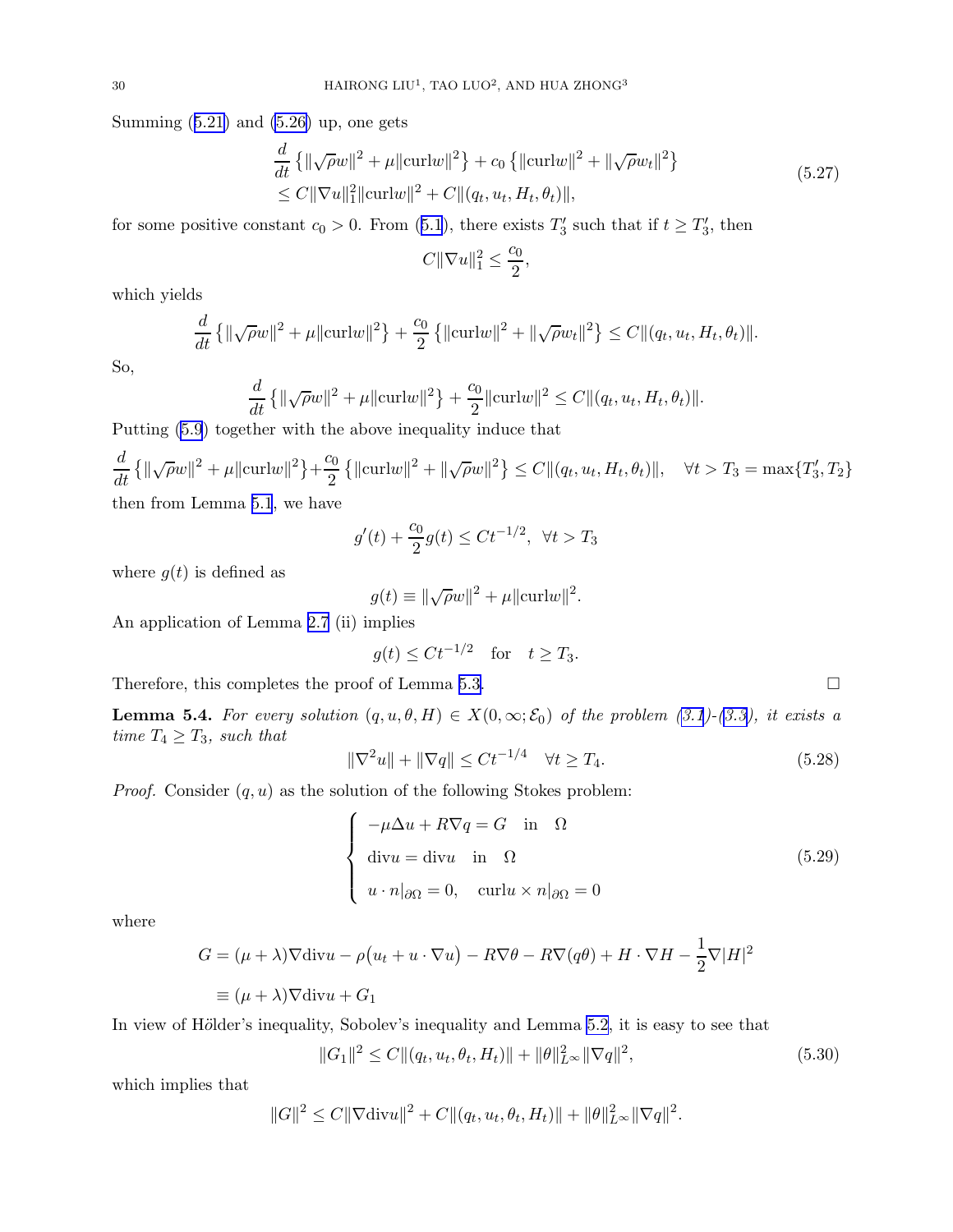<span id="page-30-0"></span>Then elliptic estimate (see Lemma [2.5\)](#page-5-0) for the Stoke problem yields

$$
\|\nabla^2 u\|^2 + \|\nabla q\|^2 \le C \left( \|G\|^2 + \|\text{div} u\|_1^2 + \|\nabla u\|^2 \right)
$$
  

$$
\le C \|\nabla \text{div} u\|^2 + C \|(q_t, u_t, \theta_t, H_t)\| + \|\theta\|_{L^\infty}^2 \|\nabla q\|^2.
$$

By [\(5.1](#page-24-0)) and Lemma [2.1](#page-4-0), there exists a time  $T_4 > T_3$  such that

$$
\|\theta\|_{L^{\infty}}^2 \le C\|\nabla\theta\|_{1}^2 \le \frac{1}{4}.\tag{5.31}
$$

Therefore, we obtain the following inequality

$$
\|\nabla^2 u\|^2 + \frac{3}{4}\|\nabla q\|^2 \le C\|\nabla \text{div} u\|^2 + C\|(q_t, u_t, \theta_t, H_t)\|
$$
\n(5.32)

for  $t \geq T_4$ . Next, we shall estimate the term  $\|\nabla \text{div}u\|$ . For this purpose, we take the derivative of the continuity equation with respect to  $x_i$ ,  $1 \le i \le 3$  as follows

$$
(\text{div}u)_{x_i} = -\frac{1}{\rho} \left( q_{t,x_i} + q_{x_i} \text{div}u + u \cdot \nabla q_{x_i} + u_{x_i} \cdot \nabla q \right)
$$
  

$$
\equiv -\frac{1}{\rho} q_{t,x_i} - \frac{1}{\rho} F^i.
$$
 (5.33)

It is clear that

$$
||F||^2 \le C||\nabla q||_2^2 ||\nabla u||^2 \le C||(q_t, u_t, H_t, \theta_t)||,
$$
\n(5.34)

which together with (5.33) implies that

$$
\|\nabla \operatorname{div} u\|^2 \le C \int_{\Omega} |\nabla q_t|^2 dx + C \|(q_t, u_t, H_t, \theta_t)\|.
$$
\n(5.35)

Inorder to deal with  $\|\nabla q_t\|^2$ , we follow the method given in [[9\]](#page-32-0). Let  $d(x) := dist(x, \partial \Omega)$  satisfies

 $d \in C^2(\overline{\Gamma}_h), \Gamma_h = \{x \in \Omega | 0 \leq d(x) < h\}$ 

and  $\psi \in C^{\infty}(\mathbb{R}^+)$  be non-increasing with  $\psi(d) = 1$  for  $0 \le d \le \frac{1}{2}h$ , and  $\psi(d) = 0$  for  $d \ge \frac{3}{4}h$ . For  $1 \leq i, k \leq 3$ , we define

$$
e_{ik}(x) := \delta_{ik} - \psi(d(x))^2 d_{x_i}(x) d_{x_k}(x).
$$

For any smooth function  $f : \Omega \to \mathbb{R}$ , one has

$$
f_{x_i} = e_{ik} f_{x_k} + \psi(d)^2 d_{x_i} d_{x_k} f_{x_k} \quad 1 \le i \le 3,
$$
  

$$
|\nabla f|^2 = e_{ik} f_{x_i} f_{x_k} + \psi(d)^2 (\nabla f \cdot \nabla d)^2.
$$
 (5.36)

Since  $\psi(0) = 1$  and  $\nabla d(x) = n(x)$  for any  $x \in \partial \Omega$ , where n denotes the outer unit normal, we have

$$
e_{ik}n_k|_{\partial\Omega} = 0, \qquad 1 \le i \le 3,
$$
\n<sup>(5.37)</sup>

$$
e_{ik}f_{x_k}n_i|_{\partial\Omega}=0.
$$

Therefore, we have the following equivalent form

$$
\int_{\Omega} |\nabla q_t|^2 dx = \int_{\Omega} e_{ik} q_{t,x_i} q_{t,x_k} dx + \int_{\Omega} \psi(d)^2 (\nabla q_t \cdot \nabla d)^2 dx,
$$
\n(5.38)

The first term on the right-hand side of (5.38) could be controlled as

$$
\int_{\Omega} e_{ik} q_{t,x_i} q_{t,x_k} dx = - \int_{\Omega} (e_{ik})_{x_i} q_t q_{t,x_k} dx - \int_{\Omega} e_{ik} q_t q_{t,x_ix_k} dx + \int_{\partial \Omega} e_{ik} n_i q_t q_{t,x_k} dx
$$
\n
$$
= - \int_{\Omega} (e_{ik})_{x_i} q_t q_{t,x_k} dx - \int_{\Omega} e_{ik} q_t q_{t,x_ix_k} dx
$$
\n
$$
\leq C ||q_t|| ||\nabla q_t||_1 \leq C ||q_t||. \tag{5.39}
$$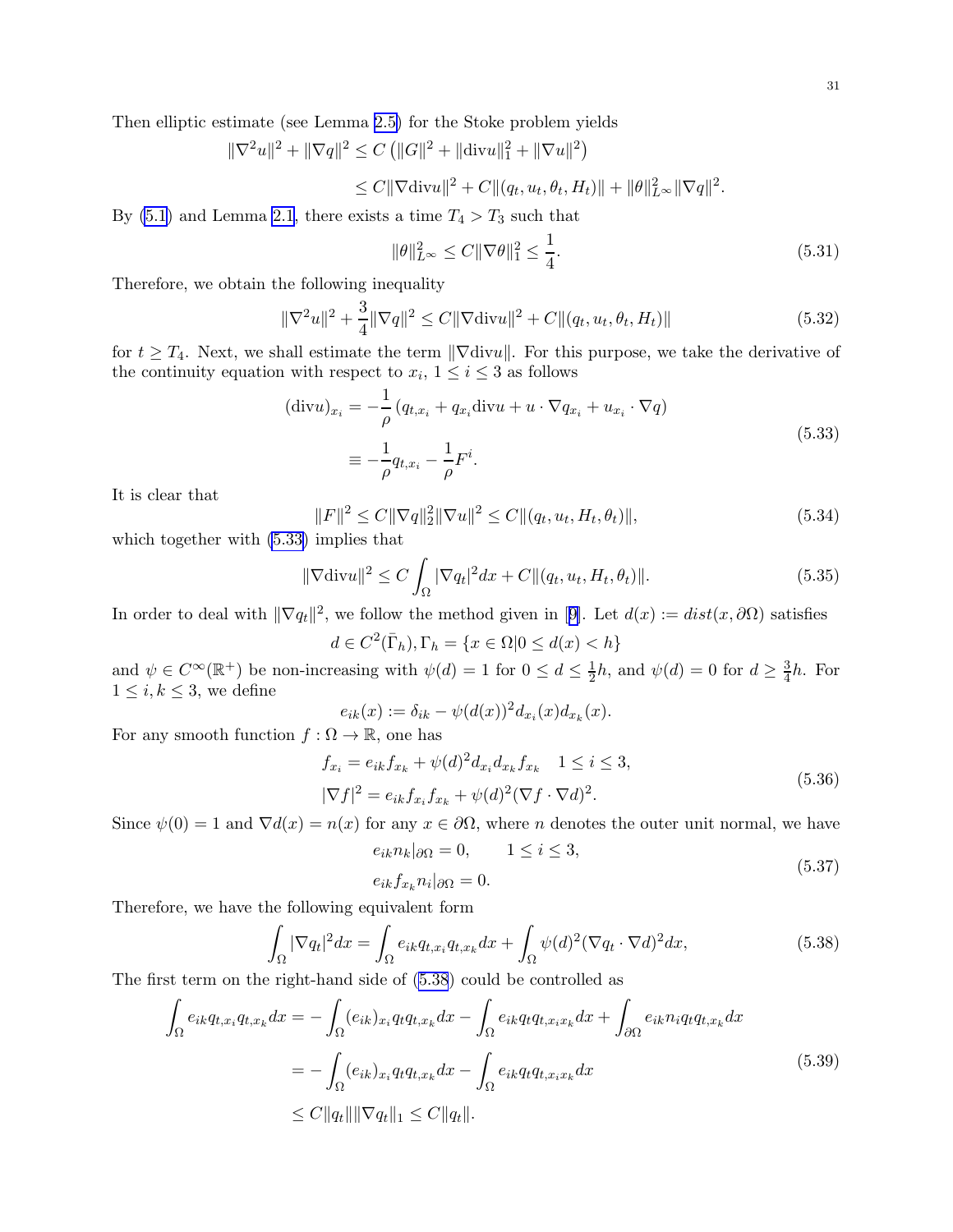by integrating by parts with the boundary condition [\(5.37\)](#page-30-0). Therefore, combining([5.32](#page-30-0)), [\(5.35\)](#page-30-0) with  $(5.38)$ - $(5.39)$  $(5.39)$  gives that

$$
\|\nabla^2 u\|^2 + \|\nabla q\|^2 \le C\|\psi(d)(\nabla q_t \cdot \nabla d)\|^2 + C\|(q_t, u_t, \theta_t, H_t)\|, \quad \forall t \ge T_3.
$$
 (5.40)

Multiply [\(5.33](#page-30-0)) by  $(2\mu + \lambda)\psi(d)dx_i$ , and sum up all these equations for  $i = 1, 2, 3$ , then we get

$$
\frac{2\mu + \lambda}{\rho} \psi(d) \nabla q_t \cdot \nabla d + (2\mu + \lambda)\psi(d) \nabla \text{div} u \cdot \nabla d = \frac{2\mu + \lambda}{\rho} \psi(d) F \cdot \nabla d \tag{5.41}
$$

In order to cancel the second term on the left-hand side on  $(5.41)$ , we rewrite  $(5.29)<sub>1</sub>$  $(5.29)<sub>1</sub>$  $(5.29)<sub>1</sub>$  as

$$
-(2\mu + \lambda)\nabla \text{div} u + R\nabla q = -\mu \text{curl curl} u + G_1
$$

then multiplying this identity by  $\psi(d)\nabla d$ , and adding the result to (5.41), we infer that

$$
\frac{2\mu + \lambda}{\rho} \psi(d)\nabla q_t \cdot \nabla d + R\psi(d)\nabla q \cdot \nabla d
$$
\n
$$
= \frac{2\mu + \lambda}{\rho} \psi(d)F \cdot \nabla d - \mu\psi(d)\text{curl curl} u \cdot \nabla d + \psi(d)G_1 \cdot \nabla d \equiv Q.
$$
\n(5.42)

Moreover, [\(5.34](#page-30-0)),([5.30\)](#page-29-0), Lemma [5.1](#page-24-0) and Lemma [5.3](#page-27-0) imply that

$$
||Q||^2 \le C||\text{curlcurl}||^2 + ||F||^2 + ||G_1||^2
$$
  
\n
$$
\le C||\theta||_{L^{\infty}}^2 ||\nabla q||^2 + Ct^{-1/2},
$$
\n(5.43)

where we have used the definition of  $\psi(d)$  and  $|\nabla n| = 1$ . Therefore, [\(5.31](#page-30-0)) and (5.40) induce

$$
\|\nabla^2 u\|^2 + \frac{1}{2}\|\nabla q\|^2 \le C\|\psi(d)\nabla q \cdot \nabla d\|^2 + Ct^{-1/2}, \quad \text{for} \quad t \ge \widetilde{T_4}.\tag{5.44}
$$

On the other side, multiplying (5.42) by  $\psi(d)\nabla q \cdot \nabla d$ , it indicates

$$
\frac{d}{dt} \int_{\Omega} \frac{2\mu + \lambda}{\rho} (\psi(d)\nabla q \cdot \nabla d)^2 dx + R \|\psi(d)\nabla q \cdot \nabla d\|^2
$$
  
= 
$$
\int_{\Omega} (\psi(d)\nabla q \cdot \nabla d) Q dx + \int_{\Omega} (\frac{2\mu + \lambda}{\rho})_t \psi(d) \nabla q \cdot \nabla d dx
$$
  

$$
\leq \varepsilon \|\psi(d)\nabla q \cdot \nabla d\|^2 + C_{\varepsilon} (\|Q\|^2 + \|q_t\|^2).
$$

Therefore, from Lemma [5.1](#page-24-0), $(5.1)$  $(5.1)$ ,  $(5.43)$  and  $(5.44)$ , we conclude that

$$
\frac{d}{dt} \int_{\Omega} \frac{2\mu + \lambda}{\rho} (\psi(d)\nabla q \cdot \nabla d)^2 dx + \frac{R}{2} ||\psi(d)\nabla q \cdot \nabla d||^2 \le Ct^{-1/2}, \text{ for } t \ge T_4 \ge \widetilde{T_4}.
$$

One can apply (ii) of Lemma [2.7](#page-5-0) to gain

$$
\int_{\Omega} \frac{2\mu + \lambda}{\rho} (\psi(d)\nabla q \cdot \nabla d)^2 dx \leq Ct^{-1/2},
$$

which together with  $(5.44)$  finishes the proof of Lemma [5.4](#page-29-0).

Now, we are ready to prove Theorem [1.3.](#page-3-0) Proof of Theorem [1.3](#page-3-0) Lemma [5.2](#page-26-0) and Lemma [5.4](#page-29-0) yield

$$
\|(u,\theta,H)\|_{C^0(\bar{\Omega})} \le C\|(\nabla u,\nabla \theta,\mathrm{curl} H)\|_1 \le Ct^{-1/4}.
$$

Because

$$
||q||_{L^{4}}^{4} \leq ||q|| ||q||_{L^{6}}^{3} \leq C||\nabla q||^{3} \leq Ct^{-3/4},
$$

and

$$
\|\nabla q\|_{L^4}^4 \le \|\nabla q\|_{L^\infty}^2 \|\nabla q\|^2 \le Ct^{-1/2}.
$$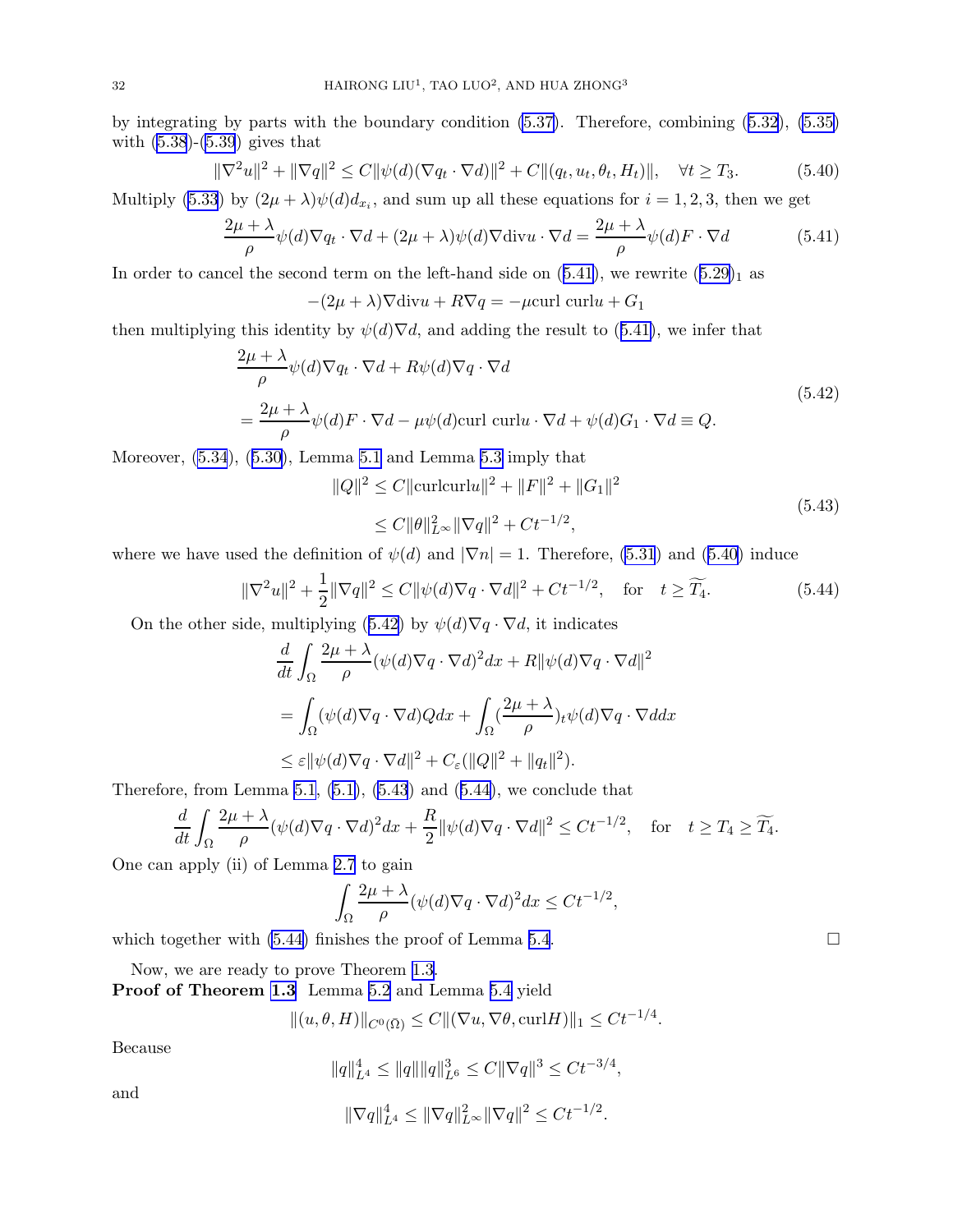<span id="page-32-0"></span>Then we have

$$
\|\rho-1\|_{C^0(\bar{\Omega})} = \|q\|_{C^0(\bar{\Omega})} \le C \|q\|_{H^{1,4}} \le C\left(t^{-3/16} + t^{-1/8}\right) \le C t^{-1/8}.
$$

Hence Theorem [1.3](#page-3-0) is proved.

#### Acknowledgements

Liu's research is supported by National Natural Science Foundation of China (No.12071219, 12026432). Luo's research is supported by a grant from the Research Grants Council of the Hong Kong Special Administrative Region, China (Project No. 11307420). Zhong is supported by the Fundamental Research Funds for the Central Universities (No. A0920502052101-224). Luo would like to thank Professor Chongchun Zeng for helpful discussions on the Hodge type estimates.

#### **REFERENCES**

- [1] C. Amrouche, V. Girault, J. Giroire, Dirichlet and Neumann exterior problems for the n-dimensional Laplace operator: an approach in weighted Sobolev spaces, J. Math. Pures Appl. 76(1) (1997) 55-81.
- [2] L. C. Berselli, S. Spirito, On the Vanishing Viscosity Limit of 3D Navier-Stokes Equations under Slip Boundary Conditions in General Domains, Commun. Math. Phys., 316 (2012) 171-198.
- [3] G.C. Cai, J.Li, Existence and exponential growth of global classical solutions to the compressible Navier-Stokes equations with slip boundary conditions in 3D bounded domains, [arXiv:2102.06348](http://arxiv.org/abs/2102.06348).
- [4] Y. Chen, B. Huang, and X. Shi. Global strong solutions to the compressible Magnetohydrodynamic equations with slip boundary conditions in 3D bounded domains,  $arXiv:2102.07341$ .
- [5] Y. Chen, B. Huang, and X. Shi. Global Strong and Weak Solutions to the Initial-boundary-value Problem of 2D Compressible MHD System with Large Initial Data and Vacuum, [arXiv:2105.11291.](http://arxiv.org/abs/2105.11291)
- [6] Q. Chen, Z. Tan, Global existence and convergence rates of smooth solutions for the compressible magnetohydrodynamic equations, Nonlinear Anal. 72 (2010) 4438-4451.
- [7] G. Q. Chen, D.H. Wang, Global solution of nonlinear magnetohydrodynamics with large initial data, J. Differential Equations 182 (2002) 344-376.
- [8] W.Q. Cui, Y.B. Ou, D.D. Ren, Incompressible limit of full compressible magnetohydrodynamic ,equations with well-prepared data in 3-D bounded domains, J. Math. Anal. Appl. 427 (2015) 263-288.
- [9] K. Deckelnick, Decay estimates for the compressible Navier-Stokes equations in unbounded domain. Math. Z. 209 (1992) 115-130.
- [10] K. Deckelnick,  $L^2$ -decay for the compressible Navier-Stokes equations in unbounded domains, Commun. in Partial Differential Equations 18 (1993) 1445-1476.
- [11] A. Dhifaoui, M. Meslameni, U. Razafison, Weighted Hilbert spaces for the stationary exterior Stokes problem with Navier slip boundary conditions, J. Math.Anal.Appl. 472(2) (2019) 1846-1871.
- [12] C. Dou, S. Jiang, and Q. Ju. Global existence and the low mach number limit for the compressible magnetohydrodynamic equations in a bounded domain with perfectly conducting boundary. Z. Angew. Math. Phys., 64(6) (2013) 1661-1678.
- [13] B. Ducomet, E. Feireisl, The equations of Magnetohydrodynamics: On the interaction between matter and radiation in the evolution of gaseous stars, Comm. Math. Phys. 226 (2006) 595-629.
- [14] G.P. Galdi, W.J. Layton, Approximation of the larger eddies in fluid motion. II. A model for space-filtered flow, Math. Models Methods Appl. Sci. 10 (2000) 343-350.
- [15] J.C. Gao, Y.H. Chen, Z.A. Yao, Long-time behavior of solution to the compressible magnetohydrodynamic equations, Nonlinear Anal. 128 (2015) 122-135.
- [16] L. Guo, F.C. Li, F. Xie, Asymptotic limits of the isentropic compressible viscous magnetohydrodynamic equations with Navier-slip boundary conditions, J. Differ. Equ. 267 (2019) 6910-6957.
- [17] X.P. Hu, D.H. Wang, Global solutions to the three-dimensional full compressible magnetohydrodynamics flows, Comm. Math. Phys. 283 (2008) 253-284.
- [18] X.P. Hu, D.H. Wang, Global existence and large-time behavior of solutions to the three-dimensional equations of compressible magnetohydrodynamic flows, Arch. Ration. Mech. Anal. 202 (2011) 787-827.
- [19] S. Jiang, Global spherically symmetric solutions to the equations of a viscous polytropic ideal gas in an exterior domain, Comm. Math. Phys. 178 (1996) 339-374.
- [20] S. Kawashima, M. Okada, Smooth global solutions for the one-dimensional equations in magnetohydrodynamics, Proc. Japan Acad. Ser. A 58 (1982) 384-387.
- [21] T. Kobayashi, Y. Shibata, Decay estimates of solutions for the equations of motion of compressible viscous and heat conductive gases in an exterior domain in  $\mathbb{R}^3$ , Comm. Math. Phys. 200 (1999) 621-659.
- [22] L.D. Laudau, E.M. Lifshitz, Electrodynamics of Continuous Media, 2nd ed., New York: Pergamon, 1984.